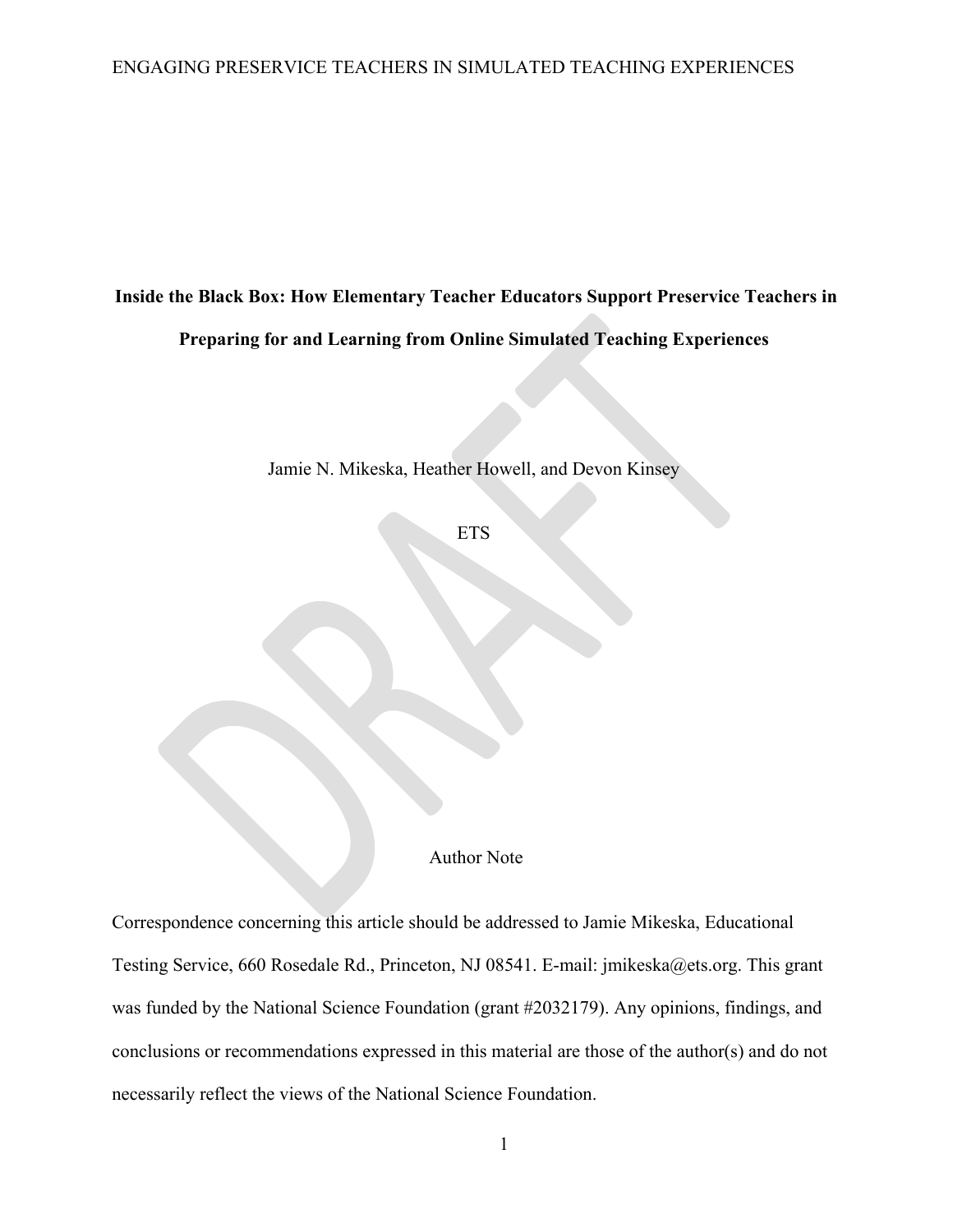#### **Abstract**

Limited research has explored the pedagogies teacher educators use to support preservice teachers as they learn to enact core teaching practices. In this study, we used qualitative content analysis from class observations of elementary mathematics and science methods courses and survey responses to examine the pedagogies of practice eight elementary teacher educators used to support preservice teachers in preparing for and learning from an online simulated teaching experience. We also examined the teacher educators' and their preservice teachers' perceptions of the value of using simulated teaching experiences. Findings suggest the importance of engaging preservice teachers in decomposing and recomposing practice through structured analysis and reflection within larger cycles of enactment.

*Keywords*: simulations; mathematics; science; elementary teacher educators; core teaching practices; pedagogies of practice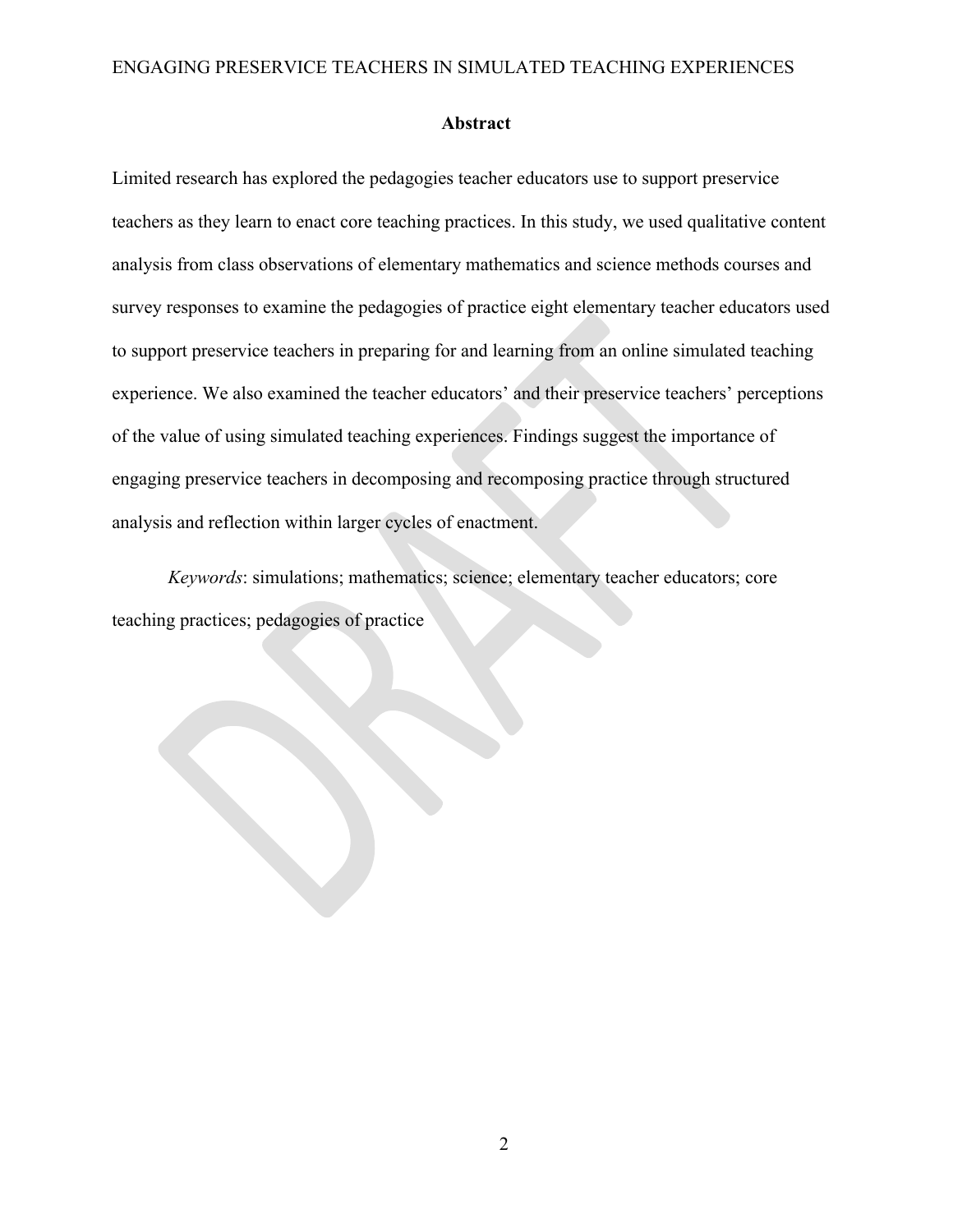# **Inside the Black Box: How Elementary Teacher Educators Support Preservice Teachers in Preparing for and Learning from Online Simulated Teaching Experiences**

The field of teacher education faces ongoing significant challenges around how to best support teachers, especially elementary preservice teachers (PSTs) at the beginning of their professional careers, in learning how to engage productively in the work of teaching (Cochran-Smith et al., 2014; Korthagen, 2017). When learning to teach, elementary PSTs face several challenges as they learn how to plan for, engage in, and reflect on their instructional decisionmaking. These challenges include developing their understanding of key concepts and how knowledge is constructed within specific disciplines, their understanding about how students learn and how to leverage the assets and funds of knowledge that students bring with them, their ability to engage in ambitious teaching practices, and their ability to create productive classroom learning environments that provide equitable learning opportunities for all learners (Borko et al., 1992; Davis et al., 2006; Dube, 2020; Levin et al. 2009; Rodriguez, 2013).

Current student learning standards internationally and across various disciplines (Butt & Lambert, 2014; National Governors Association, 2010; NGSS Lead States, 2013) require the use of ambitious and complex teaching practices to address these standards successfully (Association of Mathematics Teacher Educators, 2017; Australian Institute for Teaching and School Leadership, 2014; Call, 2018; Forde et al., 2016; National Science Teaching Association, 2013; Santoro & Kennedy, 2016). The primary mechanism by which PSTs have traditionally had opportunities to practice the work of teaching has been via supervised, mentored clinical experiences within K-12 classrooms. Effective in-school clinical experiences, however, are not always available. Reasons for this include limited access to high-quality mentors, difficulties with proximity to appropriate school placements in rural locations, or more recently, the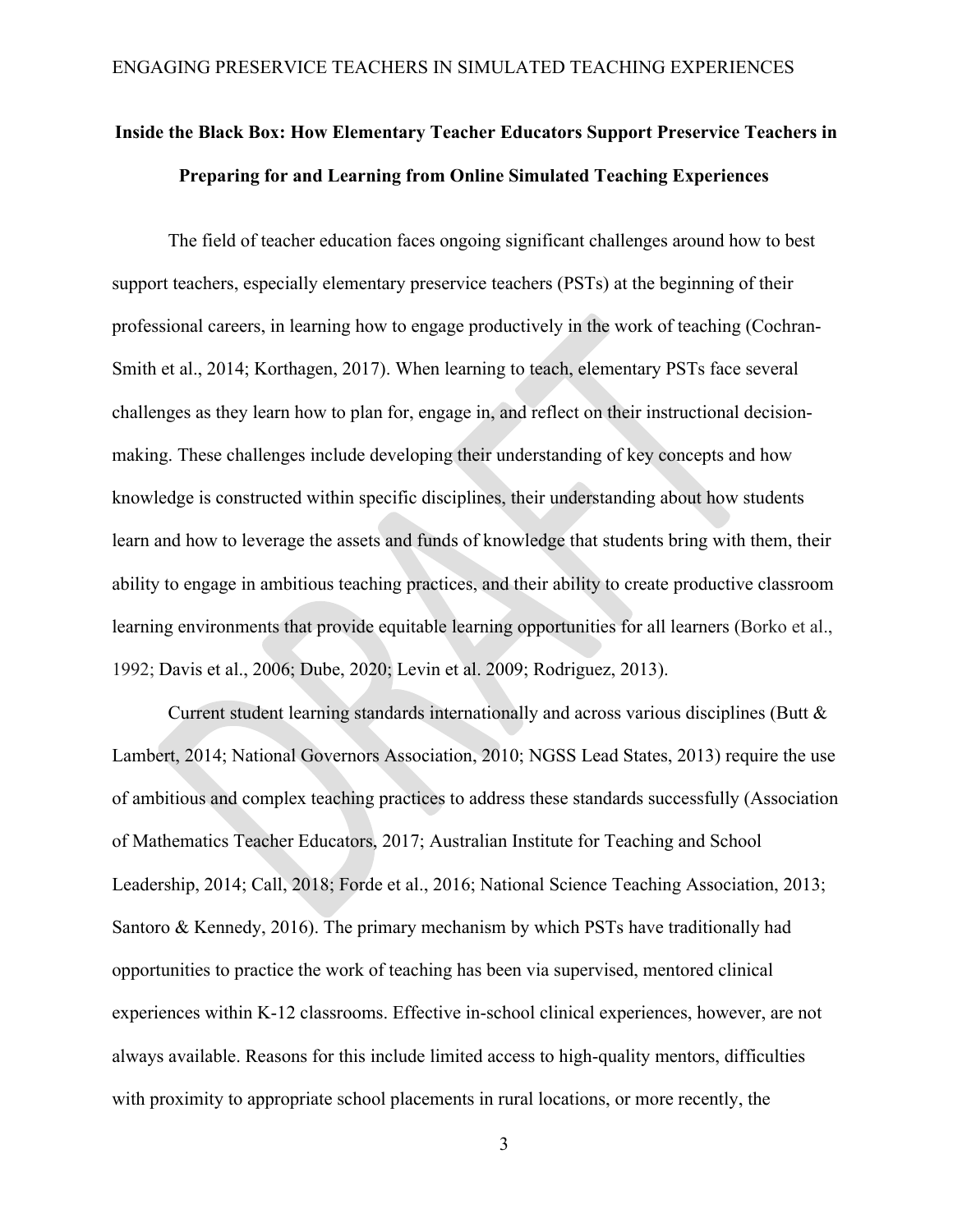COVID-19 pandemic, which has limited field-based practice teaching opportunities for PSTs (Reich et al., 2020; Saenz-Armstrong, 2020). As such, this challenge is both familiar and more acute now than ever, demanding that we determine how to productively pivot and provide practice teaching opportunities outside of in-person schools to support PSTs' learning.

The use of technology provides one response to this challenge. During the last decade, one such tool – simulated classrooms in which PSTs can practice teaching digitally animated student avatars, which have been developed by both TeachLivE and Mursion – has seen increasing uptake in teacher education programs across the nation (Mikeska, Howell, Dieker, & Hynes, 2021; Murphy et al., 2018; Sargent, 2020). To date, the simulated classroom has been used in over 100 teacher education programs as a practice space for PSTs to learn how to manage classroom interactions, to communicate effectively with parents, to facilitate contentfocused discussions, and to engage with students with disabilities (Cohen et al., 2020; Fox et al., 2015; Mikeska & Howell, 2020; Straub, 2018). Such tools provide practice that complements inperson field experiences or, more recently, replaces them where they are unavailable. Despite the clear potential of the approach, limited research has examined the ways in which teacher educators (TEs) use this technology tool and integrate it within teacher education courses. Understanding how TEs support their PSTs in preparing for and learning from simulated teaching experiences is an important gap that needs to be addressed to build the field's understanding of how to support substantive teacher learning with such tools.

#### **Research Focus**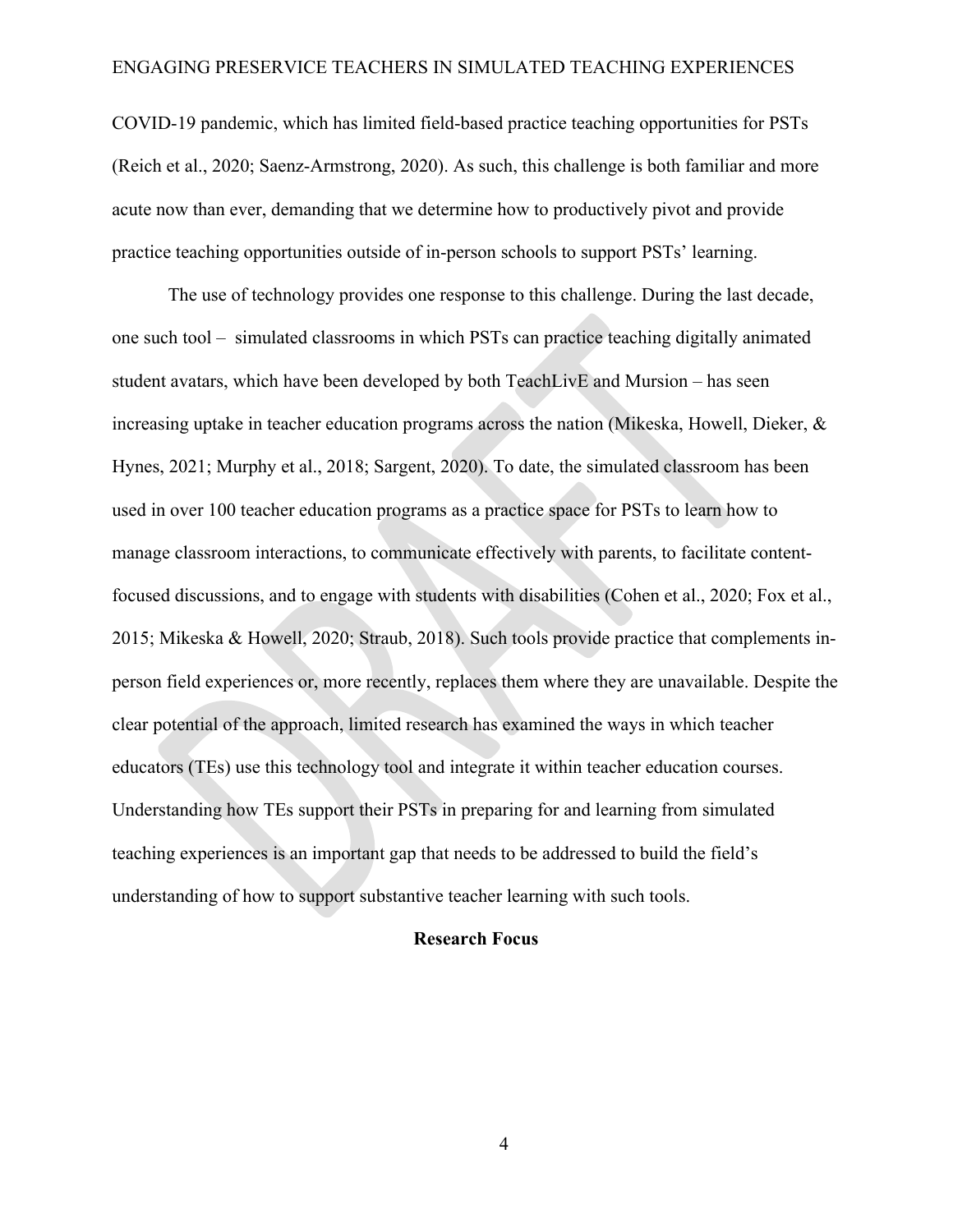This study directly addresses this gap by examining the pedagogical activities<sup>[1](#page-4-0)</sup> that eight elementary TEs used within their mathematics or science methods course to support their PSTs in learning how to engage in one core teaching practice important in mathematics and science classrooms – facilitating discussions that engage students in argumentation. In mathematics and science classrooms, engaging students in argumentation is one important means by which they develop their conceptual understanding through a social process of exchanging, comparing, and critiquing ideas (National Council of Teachers of Mathematics, 2014; National Research Council, 2013). The study employs qualitative content analysis using both content-driven and data-driven approaches (Schrier, 2014) to describe the types and the purposes of the pedagogies of practice (Shulman, 2005) these TEs used, and to examine the TEs' and their PSTs' perceptions of the value of the experience. Findings from this study provide concrete examples of uses of the technology and provide insight into the opportunities and challenges that arise. Our research questions include:

• **Research Question 1 (Nature of Pedagogies Used)**: What pedagogies of practice do elementary TEs use to support PSTs in preparing for and learning from an online simulated teaching experience? In service of which specific instructional purposes are these various pedagogies of practice used to support teacher learning? How, if at all, did the TEs modify their instruction when integrating the simulated teaching experience into their course?

<span id="page-4-0"></span><sup>1</sup> We note that the term *pedagogies* or *pedagogies of practice* are used interchangeably throughout the manuscript to describe the activities TEs engage in to support their PSTs in learning from engagement in core practices. Although these terms are used somewhat inconsistently in the literature, we adopt them as a part of the McDonald et al. (2013) framework on which we based our analytic coding.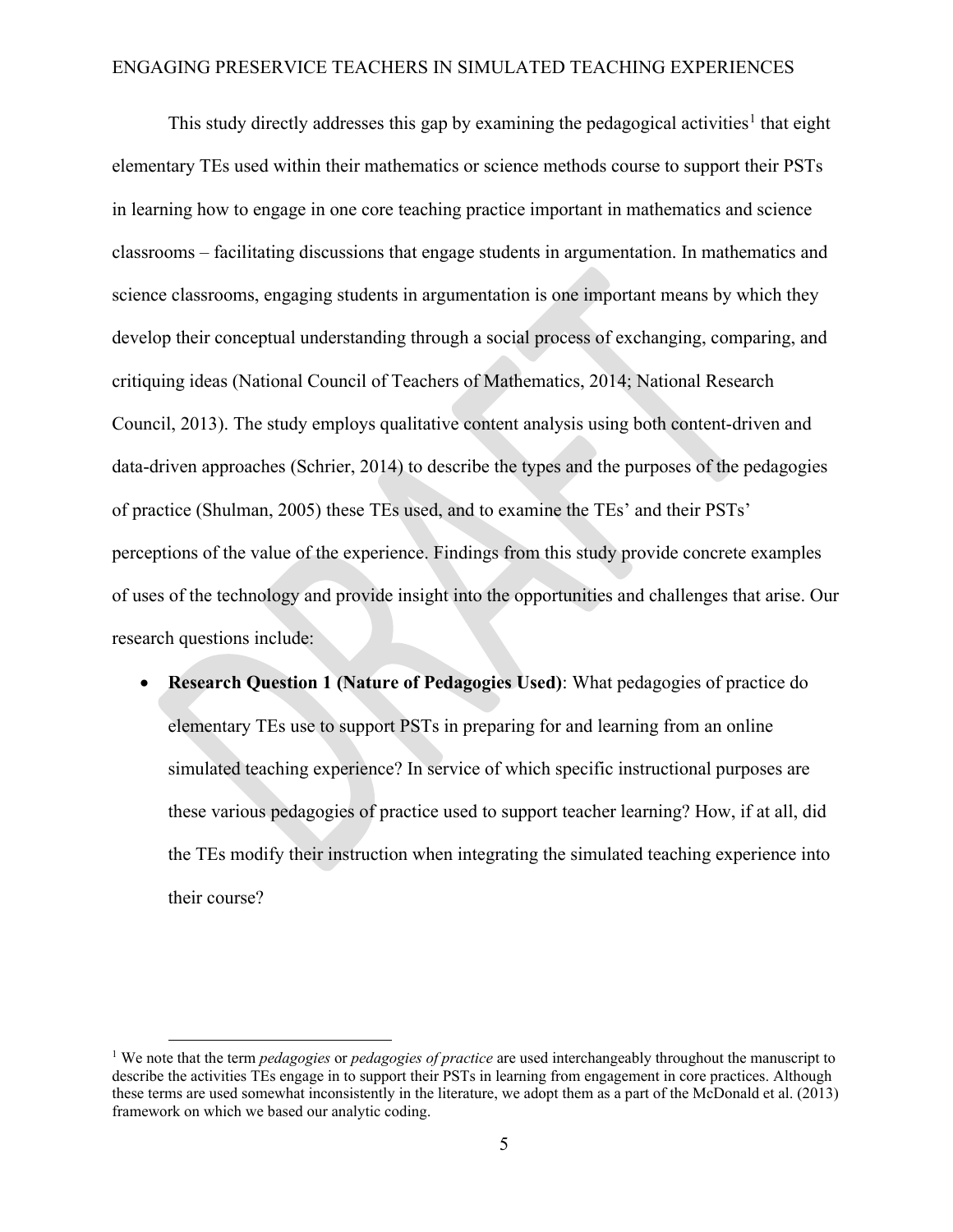#### • **Research Question 2 (Perceptions of Value for Using Simulated Teaching**

**Experiences)**: To what extent and for what reasons do TEs and PSTs perceive these simulated teaching experiences to be valuable in supporting PST learning?

In this manuscript, we begin by first describing how this study is situated in a theory of practice-based education and how this theory relates to building teachers' ability to engage in core teaching practices using various pedagogies of practice. Then, we provide some background on how simulated teaching experiences can be used to support PSTs in engaging in one pedagogy of practice – approximations of practice – within practice-based teacher education. After that, we provide details about the study's methodology and then report on the study's findings. We end with a discussion on the study's contributions and limitations.

#### **Background**

#### **Shifting Teacher Education Towards a Focus on Knowledge in Use**

This study is situated in a theory of practice-based teacher education, which hypothesizes that opportunities for PSTs and in-service teachers to learn in and from their practice are critical in helping them develop the knowledge, skills, capabilities, and dispositions they need to be effective practitioners (Ball & Cohen, 1999; Ball & Forzani, 2009; Grossman et al., 2009; Grossman, 2018; Lampert, 2010). Scholars have called for "repeated opportunities for novices to practice carrying out the interactive work of teaching" (Ball & Forzani, 2009, p. 500). Studies have shown that prospective teachers are more likely to be effective when their preparation is directly linked to classroom practice and opportunities to practice specific instructional strategies (Association of Mathematics Teacher Educators, 2017; Boyd et al., 2009; Forzani, 2014; Francis et al., 2018; Goodson et al., 2019).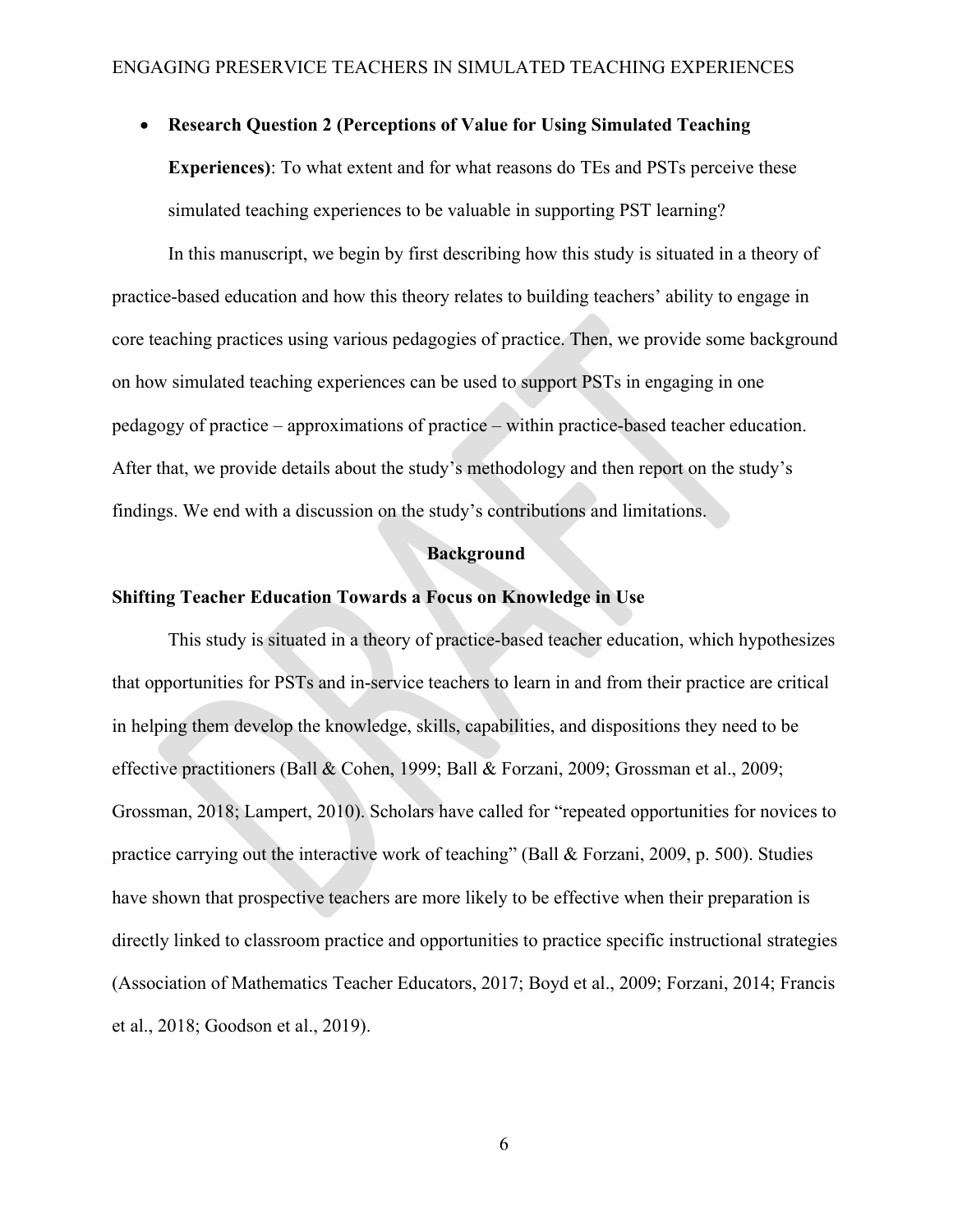To link PSTs' learning to the work of teaching, scholars have advocated for organizing PSTs' learning around a set of core practices that target PSTs' use of knowledge in action. Core practices, such as facilitating discussions, are ones that occur often in teaching, are complex in nature, are linked to student learning outcomes, and novices, including PSTs, can learn to master through appropriately scaffolded learning opportunities (Grossman et al., 2009). A core practice focus requires shifts in pedagogy; "…identification of K-12 core practices should be accompanied with the identification, development, and implementation of teacher education pedagogies aimed at preparing teachers with those practices" (McDonald et al., 2013, p. 379). However, an understanding of the specific pedagogies that TEs use to support PSTs in learning how to engage in core practices is underspecified in the field, making substantive dialogue across content and context difficult. Research suggests that building shared understandings and common language can help support TEs in engaging in core practices such as facilitating discussions (Grossman & Dean, 2019).

It is important to note that some progress has been made on this front by the Core Practices Consortium, which is a cross-institutional group of TEs who have examined the use of various teacher education pedagogies to support PSTs in learning how to enact core teaching practices (Grossman, 2018; Grossman et al., 2019). For example, Kloser et al. (2019) recently analyzed the frameworks that two secondary TEs used to explicate and teach their secondary science PSTs about the core practice of facilitating sensemaking discussions. Their analysis highlighted commonalities and differences in their approaches to using rehearsals to teach this core practice in their methods course. In a similar vein, Reisman et al. (2019) investigated the connection between PSTs' facilitation of text-based historical discussions in classrooms and various instructional scaffolds used in their methods courses with findings illustrating the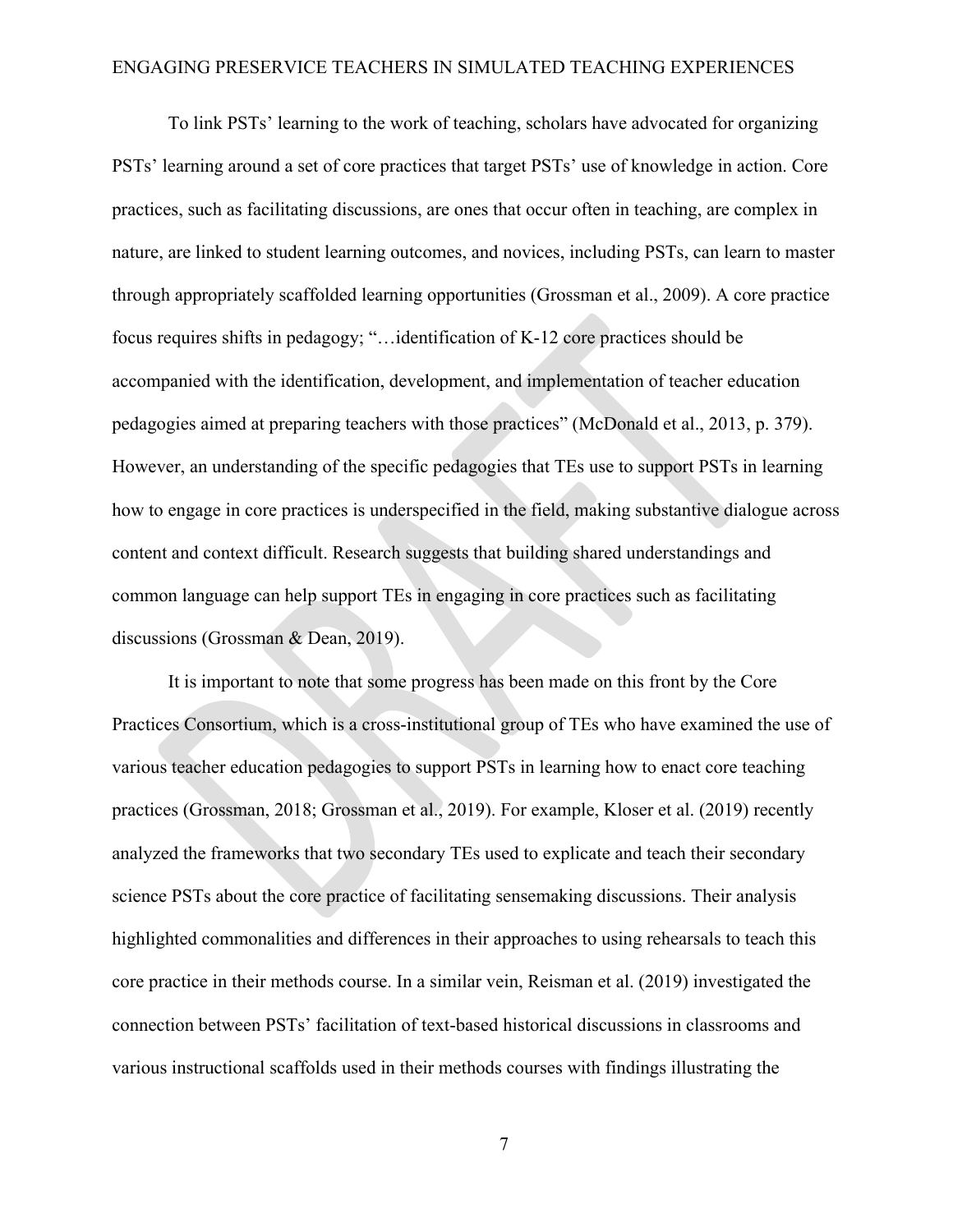productive impact of these scaffolds. However, these studies focused on the use of face-to-face rehearsals, not digital simulated teaching experiences, and did not explicate the nature of the teacher pedagogies used across the full cycle of implementation, including the preparation activities prior to the rehearsals and the debrief and reflection activities after the rehearsals. While there are many ways in which face-to-face rehearsals are similar to digital simulations, the literature on digital simulations strongly supports the notion that the enactment of simulation alone is not the site of teacher learning, rather that learning takes place across a full cycle of enactment (Howell & Mikeska, 2021). This suggests that while approaches such as those taken by Kloser and Reisman represent a valuable start to addressing McDonald et al. (2013)'s call to explicate pedagogies, the examination of digital simulations may require a more expansive focus on the full learning cycle, not just on the enacted core practice alone. This gap is one that the present study sought to address by examining how TEs used simulated teaching experiences as approximations of practice within elementary mathematics and science methods course.

### **Using Simulated Teaching Experiences as Approximations of Practice**

One of the primary modalities of PST learning within a core practice framework is the *enactment* of the practice (Ball & Forzani, 2009; Grossman et al., 2009). Approximations of practice, including rehearsals (Kazemi et al., 2016) or role playing (e.g. Dotger et al., 2014; Shaughnessy & Boerst, 2018), have been identified as important "opportunities to rehearse and enact discrete components of complex practice in settings of reduced complexity" (Grossman et al., 2009, p. 283). One technology-focused approach is the use of human-in-the-loop digital simulations, such as those utilized in this study. Digital simulations can take several forms, but the predominant current approach in the field (and the approach we took in this project) is the use of live human actors controlling digital avatars on a screen during a synchronous interactive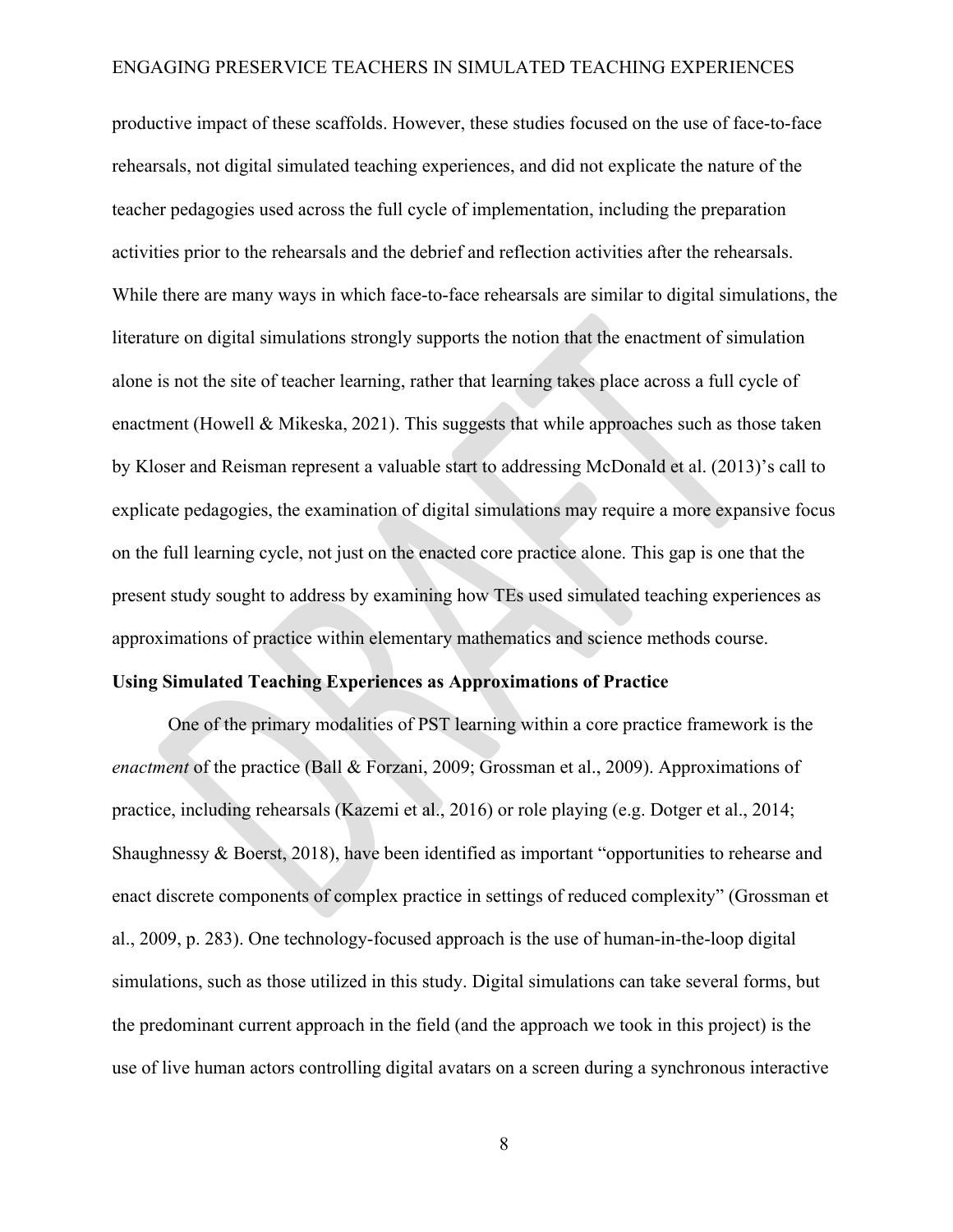session with a PST. Such simulations are similar to live actor role playing but hide the human actor(s) behind digital avatars (Ingraham et al., 2021).

The technology used on this project was a version of the Mursion<sup>TM</sup> platform, a system in which one trained actor, called the *interactor or simulation specialist*, controls five student avatars simultaneously, using specialized hardware and software to jump rapidly between students and trigger automatic movements (such as the whole class raising their hands simultaneously) and to modulate the voices of the students so that they always sound as they should regardless of which interactor is running the simulation. Other similar technologies exist [see for example Talespin (Talespin, 2021) for an AI-driven approach, or simSchool [simSchool, 2022) for a text-driven one], but at the time of writing Mursion<sup>TM</sup> is the most widely used in teacher education, with endorsement from prominent professional organizations such as the American Association of Colleges for Teacher Education (AACTE, 2020). There is evidence that the simulated classroom supports participants' authentic engagement in specific teaching practices in ways that live rehearsal cannot. For example, the participant cannot recognize the interactor as someone they might know and is less distracted by the idea that an adult is pretending because the character does not sound or look like an adult (Dalinger et al., 2020; Dieker et al., 2017; Girod & Girod, 2008; Mikeska & Howell, 2020; Piro & O'Callaghan, 2018; Straub, 2018).

Digital simulations have other affordances. For instance, they allow designers to customize instructional challenges and support standardization to desired levels of fidelity (Chazan & Herbst, 2012; Cohen et al., 2020; Howell & Mikeska, 2021). Research shows that PSTs who engage in such simulations during their preparation find the experience to be valuable and supportive of their learning (Mikeska, Howell, Dieker, & Hynes, 2021) and that prospective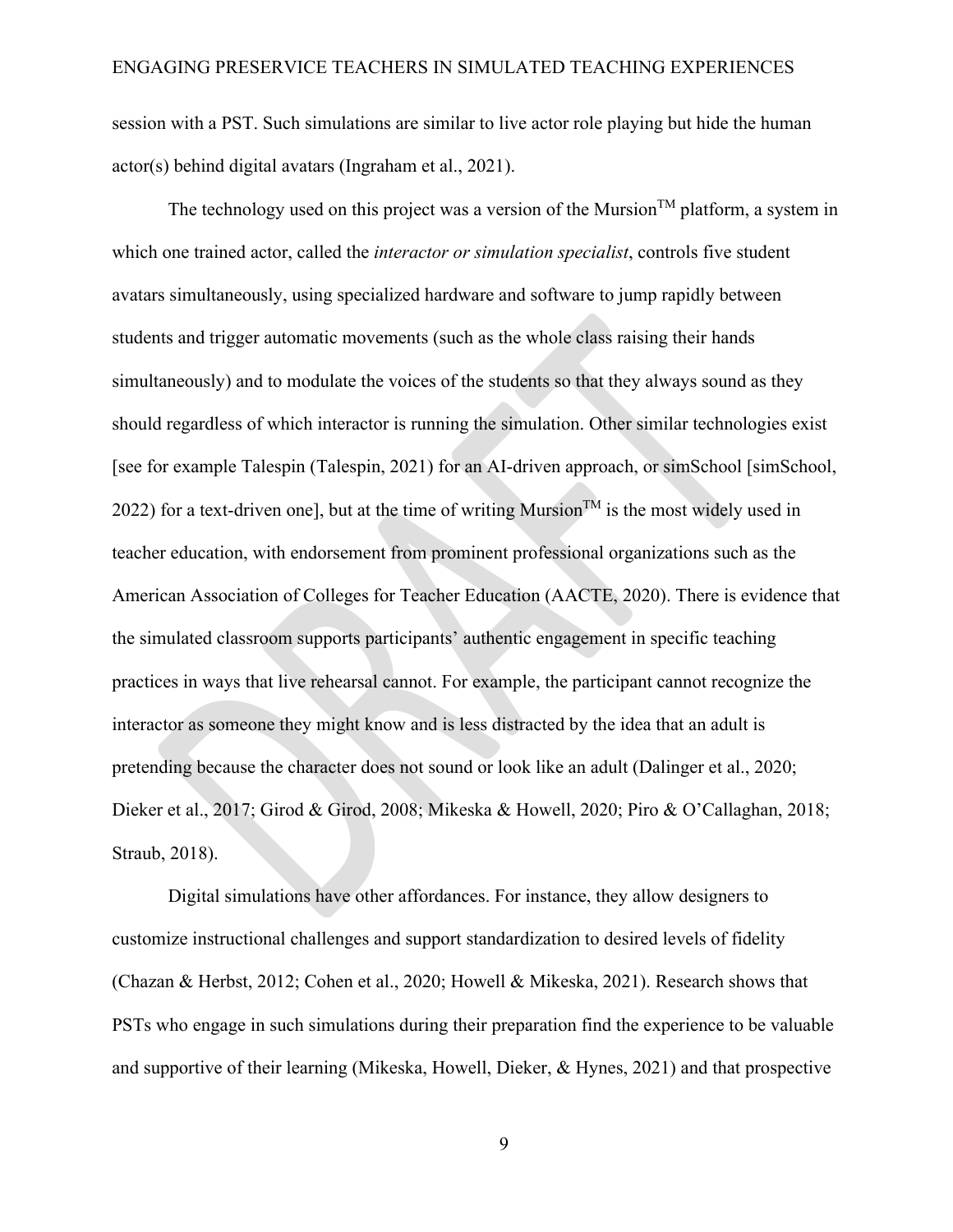teachers are more likely to develop high-quality teaching practices when such opportunities are coupled with feedback (Benedict et al., 2016). The simulated classroom environment creates this space to practice, gain feedback, and reflect and has been shown to promote teachers' learning (Driver et al., 2018; Ledger et al., 2019; Pandowski & Walker, 2016; Straub et al., 2014; 2015). However, the nature of the specific pedagogies used to support PST learning when integrating the use of simulated classrooms into teacher education has not been examined in-depth in the current literature.

## **Methods**

#### **Sample**

Eight elementary TEs – four in mathematics and four in science education – who were teaching an elementary mathematics or science methods course during the fall 2020 semester participated in this study, along with PSTs from one section of each TE's methods course. In total, approximately two-thirds of the PSTs (102 of 166 PSTs) across these eight sections consented to participate in the research study. Due to the COVID-19 pandemic, each TE had to modify the structure and format of their methods course instruction for online delivery via a mix of synchronous and asynchronous formats. As shown in Table 1, most participants were at public universities and had no previous experience using simulations.

#### **Performance Tasks for Facilitating Discussions in the Simulated Classroom**

The study used a digitally simulated classroom environment (Figure 1) where participating PSTs practiced facilitating a short discussion among five student avatars. Each PST was given a set of preparatory materials describing the discussion they were to plan for and facilitate, either in mathematics or science, based on the course in which they were enrolled. These materials provided background information about what the students (avatars) already knew and had done in the lesson leading up to the simulated discussion, copies of the students'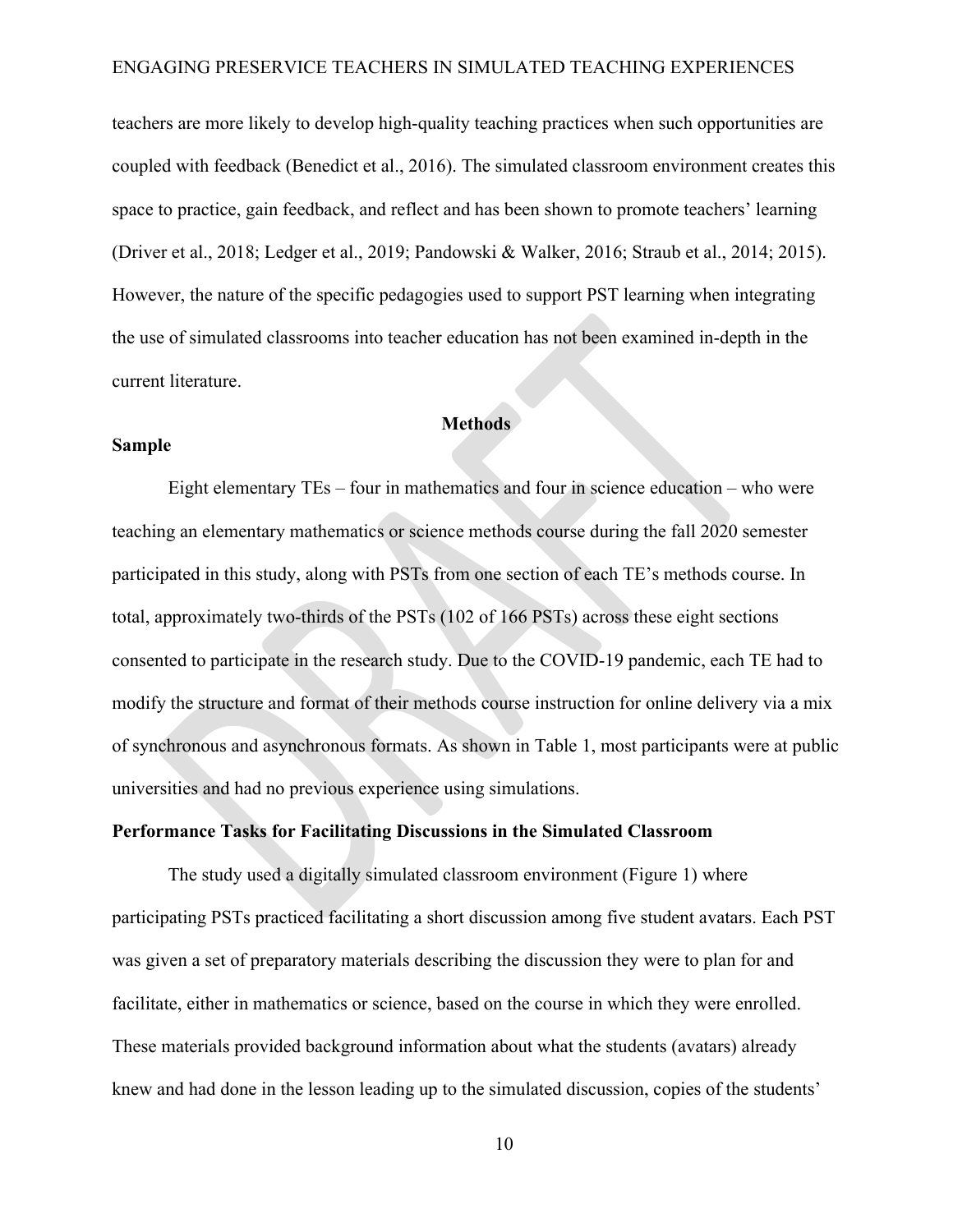written work, a short analysis of the student work to help the PSTs make sense of the students' initial ideas, and general guidance about how to facilitate an effective discussion.

The goal of the mathematics discussion, *Ordering Fractions,* was for the PSTs to support the fifth-grade students in determining the order of three given fractions (3/4, 3/10, and 9/10) from least to greatest and to consider whether the student-generated strategies for ordering these fractions are generalizable. Prior to the simulated discussion, the students worked in small groups to respond to prompts asking them to place three fractions in order, explain their strategy, and make and support a claim about whether their strategy would work to order any three fractions. The goal of the science discussion, *Mystery Powder*, was for the PSTs to support the fifth-grade students in coming to consensus about: (a) the identity of an unknown powder based on its observable properties and (b) which properties are most useful for making this determination. Prior to the simulated discussion, the class worked together to test the properties of several known powders and record the results in a class data table. They also worked in smaller groups to examine the properties of the unknown powder, develop a claim grounded in evidence as to its identity, and explain which properties were most useful in making that determination. Previously published manuscripts report on the design-based decisions and development process for creating each performance task, as well as provide a complete copy of the *Ordering Fractions* (Howell et al., 2021) and *Mystery Powder* (Mikeska, Howell, Ciofalo, et al., 2021) tasks that the PSTs used in this study. Readers can also access example videos of PSTs facilitating these discussions in the simulated classroom and the full set of interactor training materials in the [name removed for blinding] qualitative repository (Go Discuss Project, 2021).

A less visible component of the task is the design of the students themselves. In the Mursion<sup>TM</sup> platform, because students are enacted by a human interactor, the design of the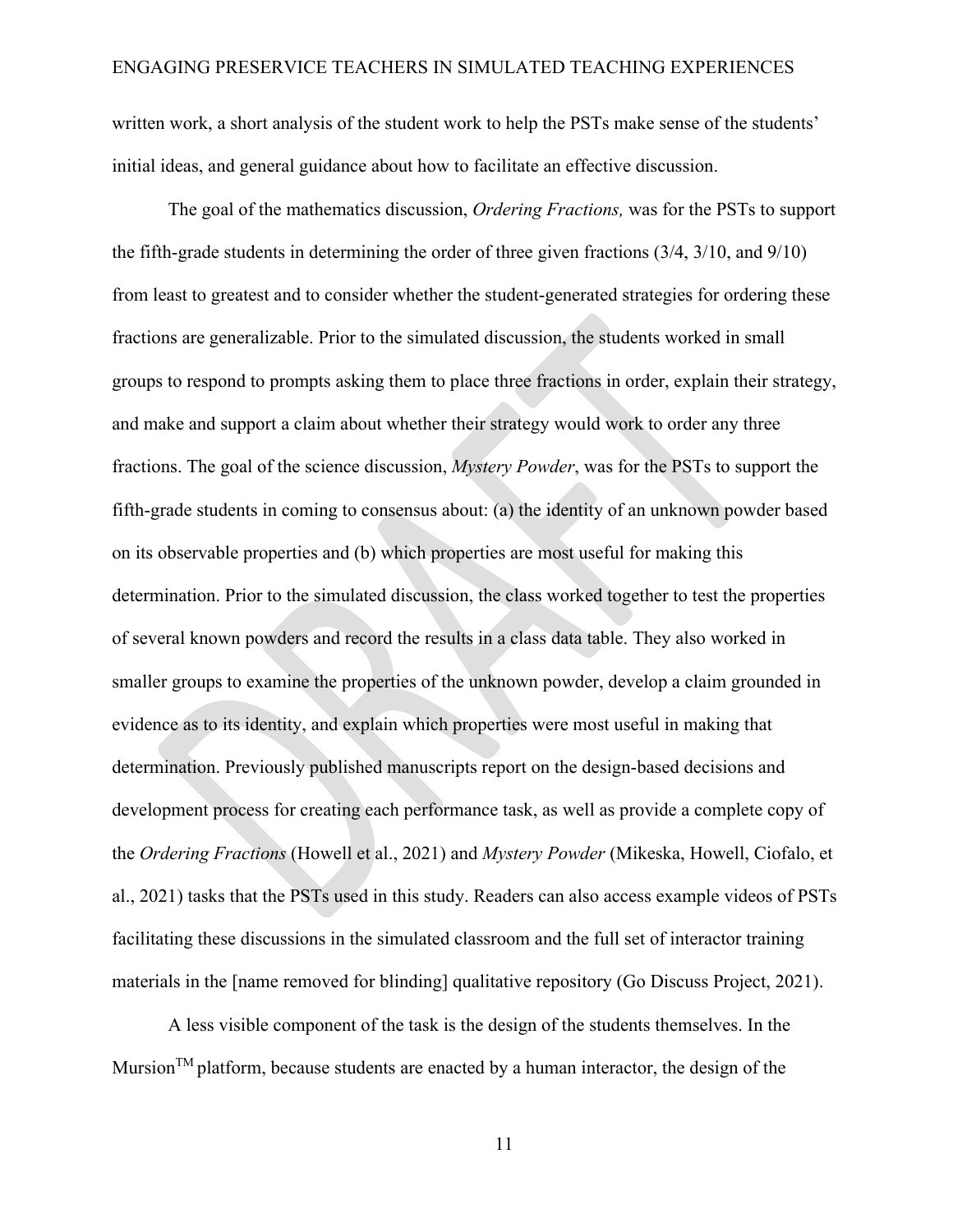students resides in the interactor and consistency with the design relies heavily on interactor training. Each task is designed to engage the PSTs in a semi-standardized way, meaning that the interactor has to learn, in addition to the students' personalities and ways of talking, their content understandings at the start of the discussion and the ways in which each of them might learn along the way. Each discussion plays out uniquely as the interactor tailors the avatar responses adaptively to the PST's instruction – in fact, once past the first few lines of dialogue, very little of the interaction is scripted. However, the students' content understandings, misunderstandings, willingness to engage, and ways of moving forward in their thinking are designed to be consistent within and across the discussions. This level of standardization depends on extensive interactor training, allowing each PST to contend with a similar and comparable teaching challenge.

In a prior research study, we examined PSTs' perceptions of three aspects of authenticity related to these online simulations – task authenticity, student avatar authenticity, and performance authenticity – across eight different performance tasks in elementary mathematics and science (Mikeska & Howell, 2021a). Findings from this earlier study suggested that the PSTs perceived that the tasks well represented the work of teaching in these content areas, although their perceptions of the authenticity of the other two components were more variable. For example, to reduce the teaching complexity in the simulations, our team purposefully set up the situation so that the PSTs did not have to contend with any classroom management challenges and, instead, could focus their attention on the content-focused aspects of learning an ambitious teaching practice. These earlier findings suggest that the focus should be on whether these simulations are sufficiently authentic for their intended purposes, which means that there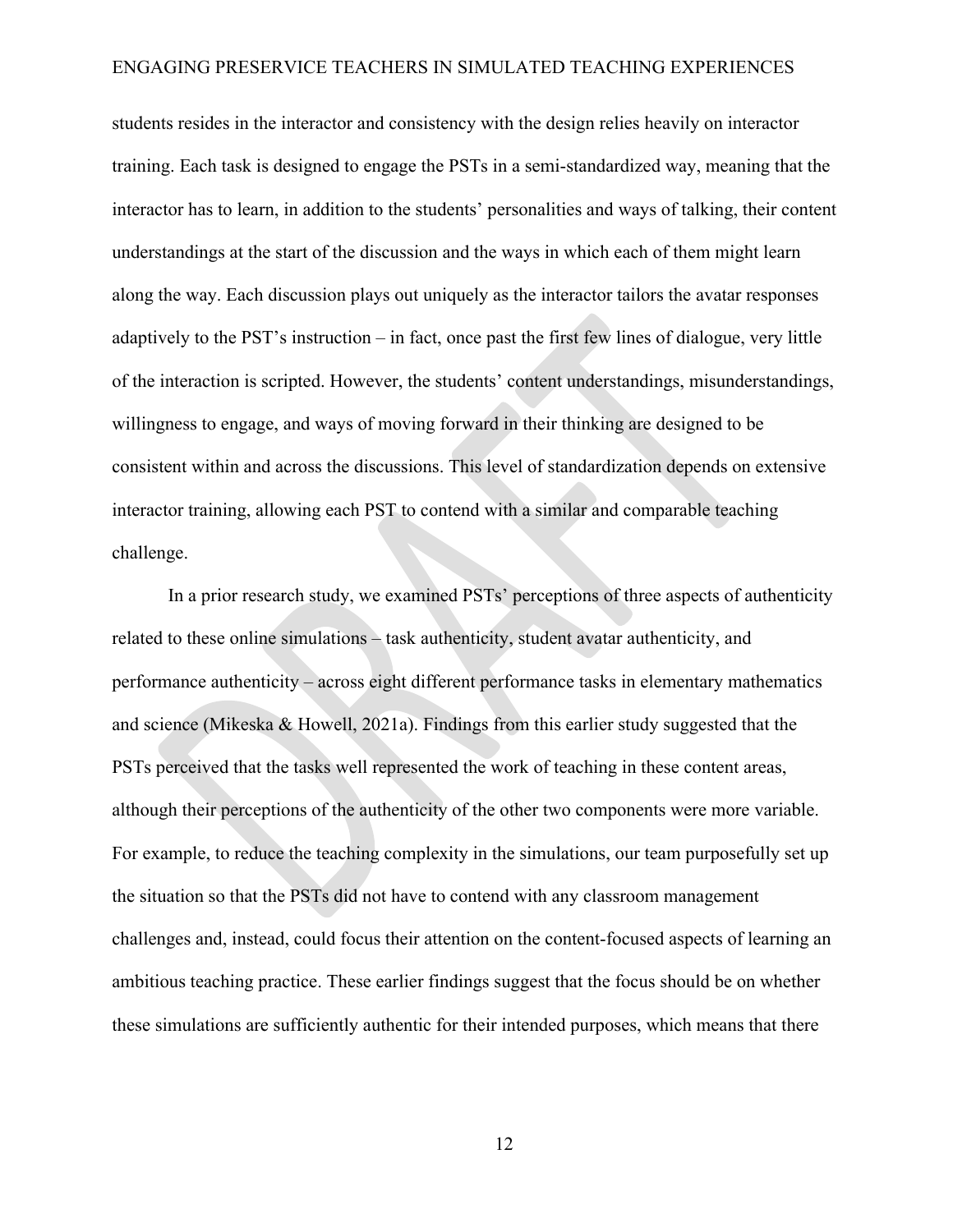may be valid reasons for having certain aspects vary somewhat from more "typical" student engagement.

For this project, three interactors learned how to enact the *Ordering Fraction* and *Mystery Powder* tasks and engaged in the delivery of the simulation sessions during data collection. All were employees of Mursion with backgrounds in theater and highly trained in the use of the system and in portraying the five upper elementary students. Our team provided approximately 32 hours of training for each interactor using a set of training materials developed on a prior project (Go Discuss Project, 2021). The training includes opportunities for the interactors to complete self-study where they learn about the activities the students engaged in, the discussion goal, the students' initial ideas, and when and how the students' ideas could change during the discussion. This training also includes time for the interactor to meet with one or more trainers to practice responding as each student with specific ideas and ways of thinking, as well as time to practice engaging in several practice discussions where the trainer uses different approaches to facilitate the discussion and then provides the interactor with feedback on their delivery. After each of the eight data collection windows (one per university site), a trainer reviewed a random sample of video records for each interactor in order to: (a) provide feedback to interactors as needed, (b) ensure that the content specifications of each task were met at an adequate level of fidelity, and (c) monitor for any evidence of bias in the representation of the students, a known risk of having interactors play roles that do not map onto their own backgrounds and cultural identities.

#### **Data Collection**

Each TE used the simulated teaching experience as part of their elementary mathematics or science methods course during fall 2020. The complete simulated teaching experience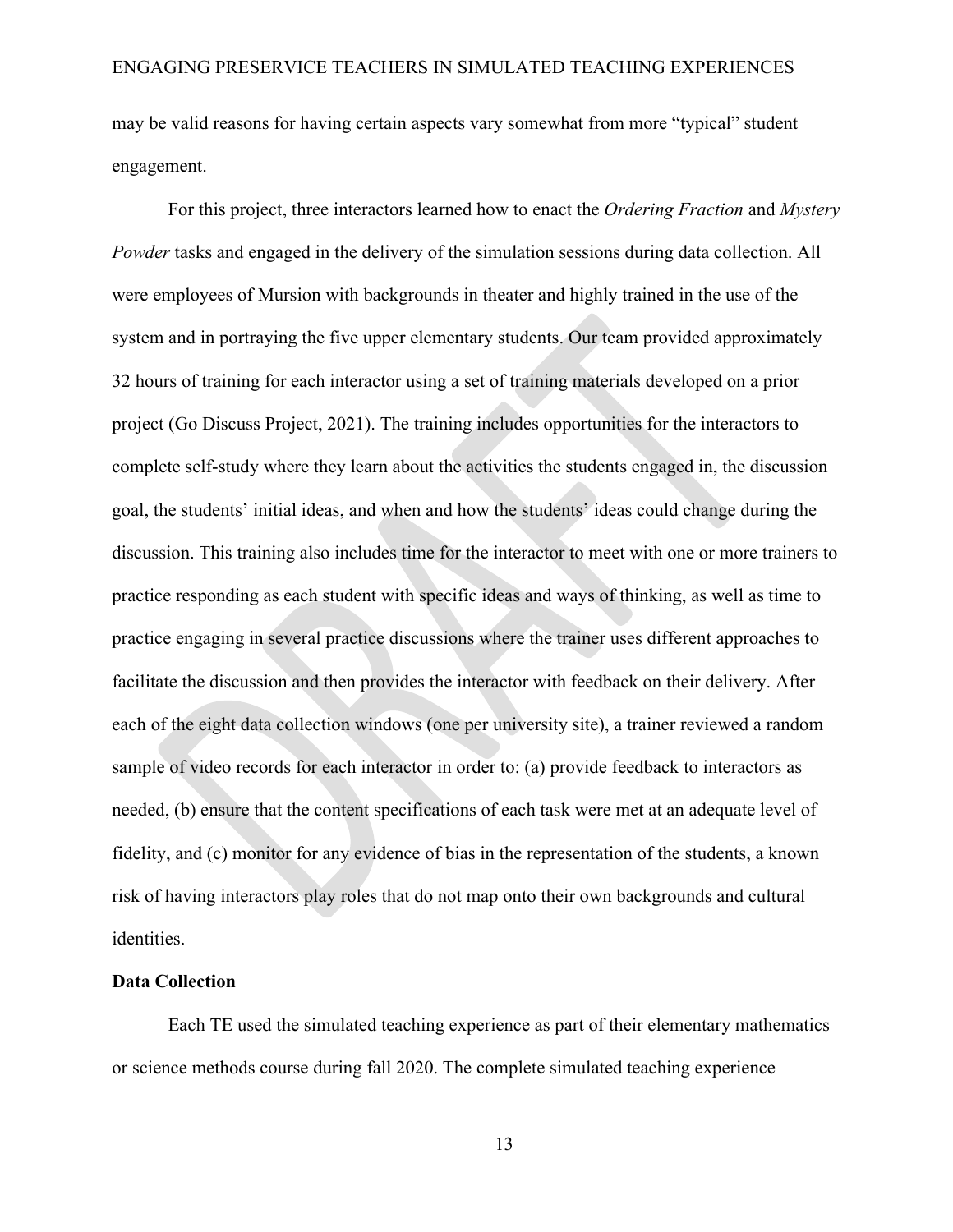includes three components that fit together as part of a cycle of activities. First, prior to the simulated teaching session, each TE facilitated one or more preparation activities or assignments with their PSTs. Second, each PST completed a one-hour session individually in the simulated classroom. During this session, each PST completed a short warm up task (taking the students' lunch orders) and facilitated either the *Ordering Fractions* or *Mystery Powder* discussion for up to 20 minutes with the student avatars. Each discussion performance was video recorded and shared back with the individual PST and their TE. Finally, each TE facilitated one or more debrief activities or assignments with the PSTs after the simulated teaching session. Each TE used their own professional expertise and knowledge about their PSTs' needs and course structure to determine when to implement the simulated teaching experience into their course, how to best prepare their PSTs for the simulated teaching session, and how to help their PSTs debrief and learn from that experience afterwards. Thus, when we refer to the "simulated teaching experience," we mean the three-part cycle of activities that includes preparing for, engaging in, and debriefing/reflecting on the simulated teaching session.

Prior to the start of the semester, the research team conducted a kick-off meeting with all eight TEs to provide an overview of the project and share information about the student avatars, simulated teaching session, performance tasks, and project resources. During this meeting, the TEs were introduced to the student avatars and were each allotted some time to interact with the students in the simulated classroom. It was important to provide this opportunity to the TEs as five of the eight TEs indicated they had never worked with a simulated classroom before and the remaining three TEs had only used simulations once or twice prior to the current study. Additionally, TEs were given access to a resource folder including a quick start guidebook outlining the purpose of the performance tasks and ideas for preparation and debrief activities.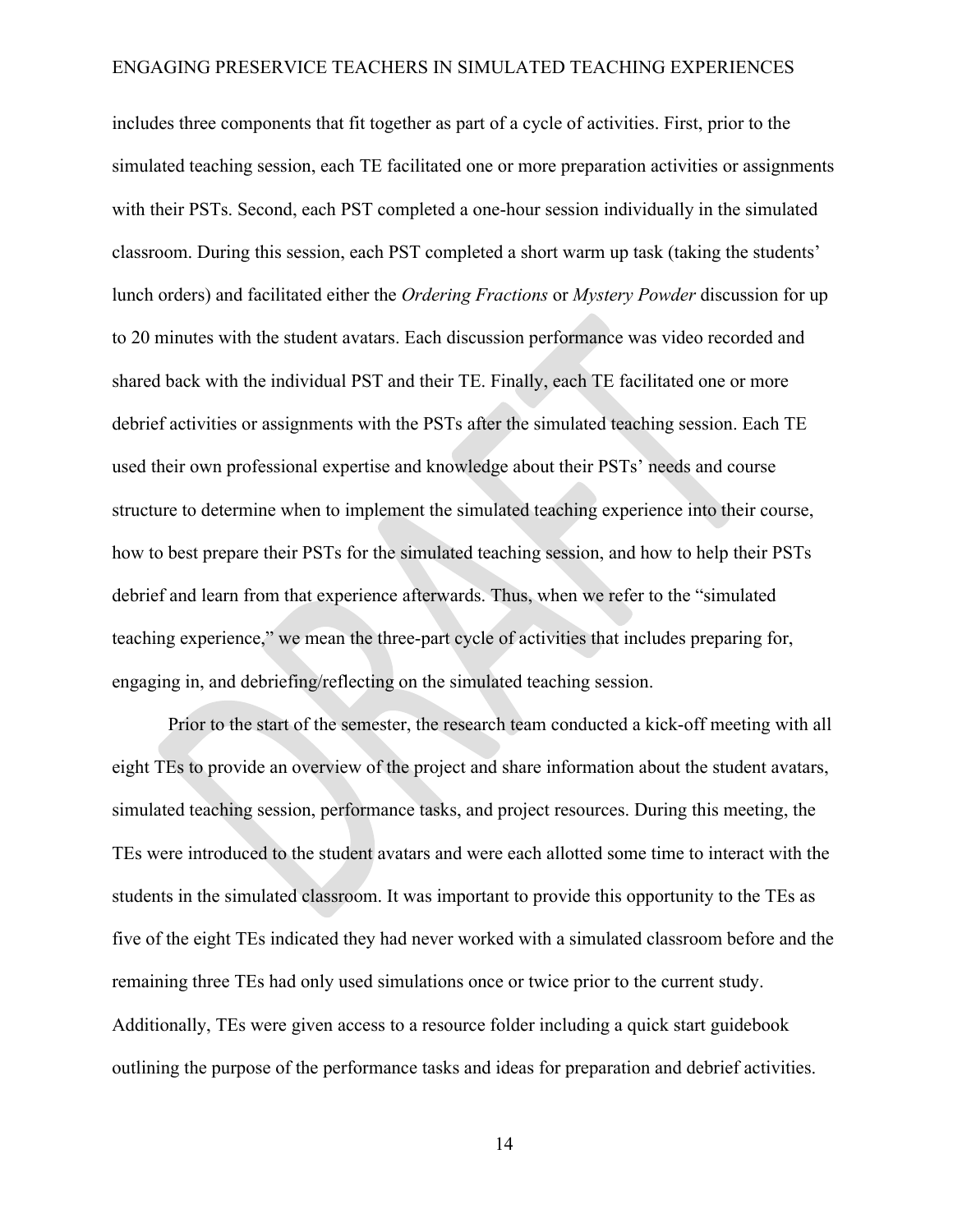The resource folder also contained selected readings about argumentation and discussions, copies of videos showing other PSTs' discussions in the simulated classroom, corresponding transcripts for each video, and scoring information about the ability of the PST in the video to facilitate an argumentation-focused discussion across five scoring dimensions used in a previous study (Mikeska, Howell, & Kinsey, 2021). In addition to the resource folder, the research team also facilitated monthly meetings with the eight TEs in which they discussed their planning and implementation, ideas about which preparation and debrief activities they planned to use, their experiences with activities they had already implemented with their PSTs, and the challenges they were experiencing as they integrated the simulated teaching experience into their course. The TEs also shared assignments and grading rubrics with one another.

During the preparation and debrief activities, one of the first two authors, who have extensive experience generating field notes from class observations, observed the class sessions and captured field notes detailing their observations (Saldaña & Omasta, 2018). They also collected any class artifacts, such as written assignments, assigned readings, PowerPoint slide decks, videos, and other class materials, that the TEs and PSTs used during these class sessions. Finally, after the preparation, simulation, and debrief were complete, the TEs and PSTs completed online task surveys. The TE task survey included questions about how the TEs prepared the PSTs for the simulated teaching session, how they helped the PSTs debrief afterwards, their use of the PSTs' discussion videos, their general reflections about incorporating the simulated teaching experience into their course, and their perceptions about discussion and argumentation. The PST task survey included questions about the PSTs' experience preparing for and completing the *Ordering Fractions* or *Mystery Powder* performance task in the simulated classroom, the debrief, any additional course assignments they completed related to the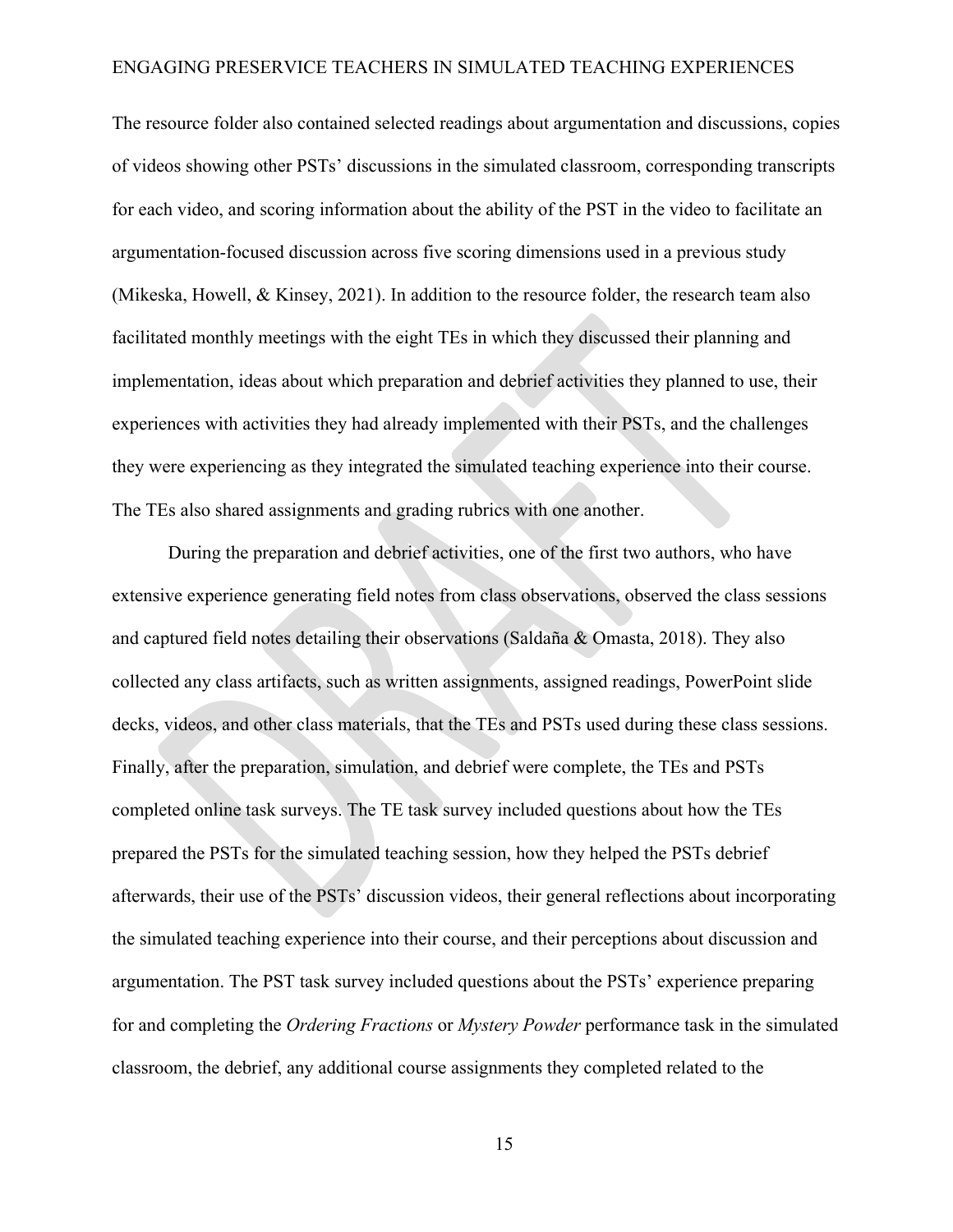simulated teaching experience, and their perceptions about discussion, argumentation, and the simulated teaching experience. To examine the TEs' and PSTs' perceptions of the value for using simulated teaching experiences within teacher education, a task survey item was included asking them if they would recommend including simulated discussion(s) in a future section of the course and the reason why they would or would not make that recommendation.

#### **Data Analysis**

Our research study used a qualitative content analysis approach (Schreier, 2014) to understand what the TEs did and how they supported their PSTs in preparing for and learning from the simulated teaching experience. First, we started by using our field notes from the class observations and the class artifacts to generate written analytic memos – one per TE – describing the full cycle of preparation and debrief activities that each TE engaged his or her PSTs in as part of the simulated teaching experience. We organized the analytic memos by class session and segmented each instructional activity within a class session; a new instructional activity was denoted every time the focus or intention of the activity the TE and PSTs were engaged in changed. In the analytic memo, the research team member described what the TE and PSTs did and their responses during each of the instructional activities. The research team used member checking for the analytic memos to verify the accuracy of the class observations with each TE (Birt et al., 2016).

To analyze the instructional activities, we began by leveraging McDonald et al.'s (2013) initial framework which specified pedagogies TEs can use to help novices, including PSTs, learn how to enact core practices. These pedagogies include instructional activities that provide novices with representations of practice they can interrogate, such as modeling, examining video exemplars, or examining written cases, as well as activities where novices can decompose their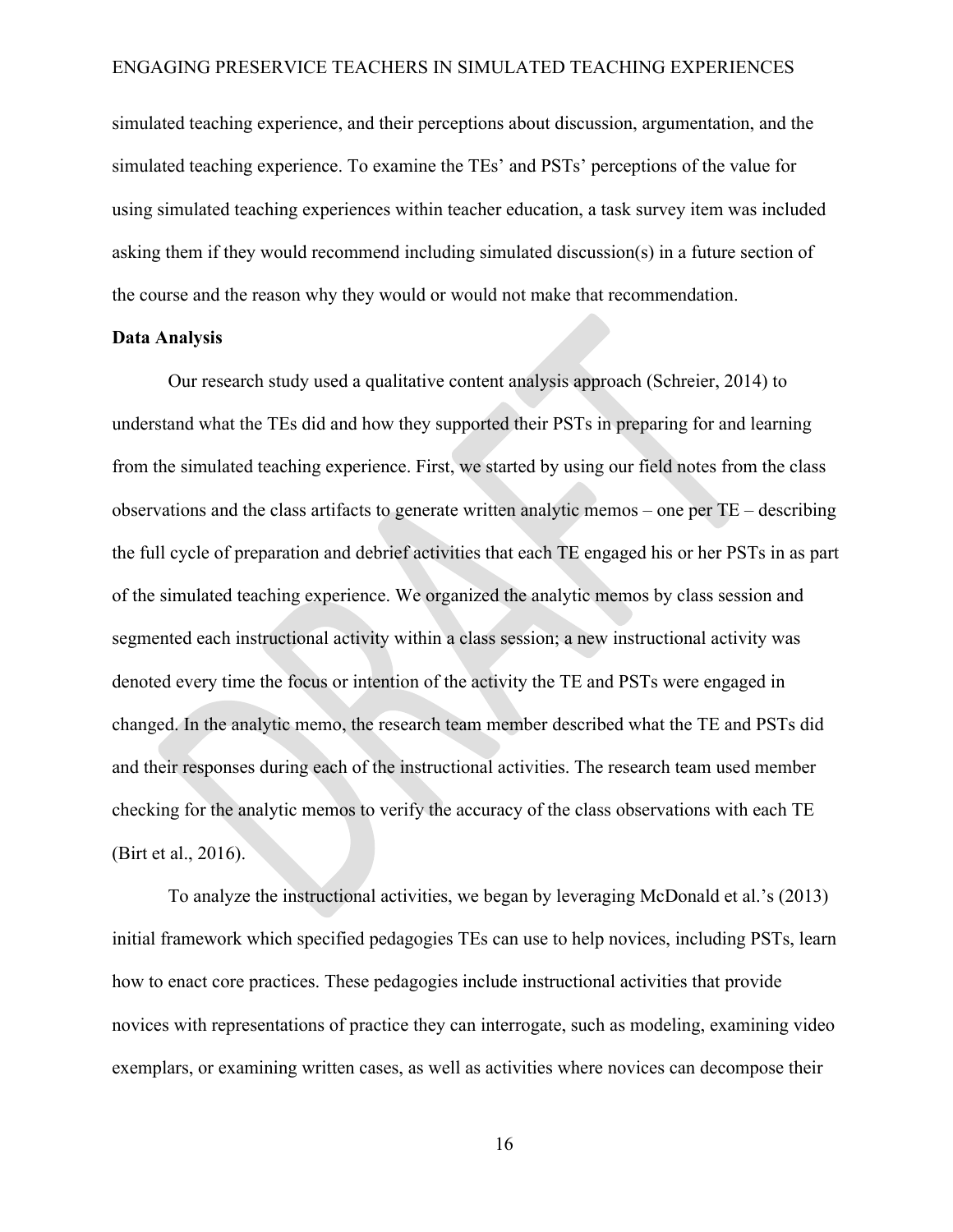own and others' instruction, such as video analysis, transcript analysis, and reflection writing (McDonald et al., 2013). However, for our analysis, we purposefully cast the net wider than only the set of initial pedagogies identified by McDonald et al. (2013) in that we also inductively coded these data sources to identify other pedagogical activities used by the TEs. To do so, we reviewed the written analytic memos from each observed class session, which described what instructional activities the TEs and PSTs engaged in, their responses, and the class artifacts they used, to generate a complete list of pedagogical activity codes across all eight sites. This concept-driven and data-driven analysis approach was used to capture the full picture of the TEs' pedagogies of practice. Table 2 provides a list and description of the codes used to identify various pedagogical activities.

We also examined these pedagogical activities to identify the purpose(s) for which they were used during instruction. To create the pedagogical purposes coding categories, we again reviewed the written analytic memos summarizing the class observations and the class artifacts and generated a comprehensive list of the various purposes related to the intended goals of each instructional activity. For example, some activities were intended to develop the PSTs' content knowledge while other activities were focused on helping the PSTs broaden their understanding of discussion or argumentation teaching moves or strategies they could use during instruction. This approach to identifying the pedagogical purpose(s) of these activities was entirely datadriven, based on what we observed and documented via the analytic memos and artifacts. Each pedagogical activity code that was applied also received one or more of the pedagogical purpose codes. Table 3 provides the full set of pedagogical purpose codes and their descriptions.

For each class instructional activity, one or more of the pedagogical activity codes and one or more of the pedagogical purpose codes could be applied, depending on what and how the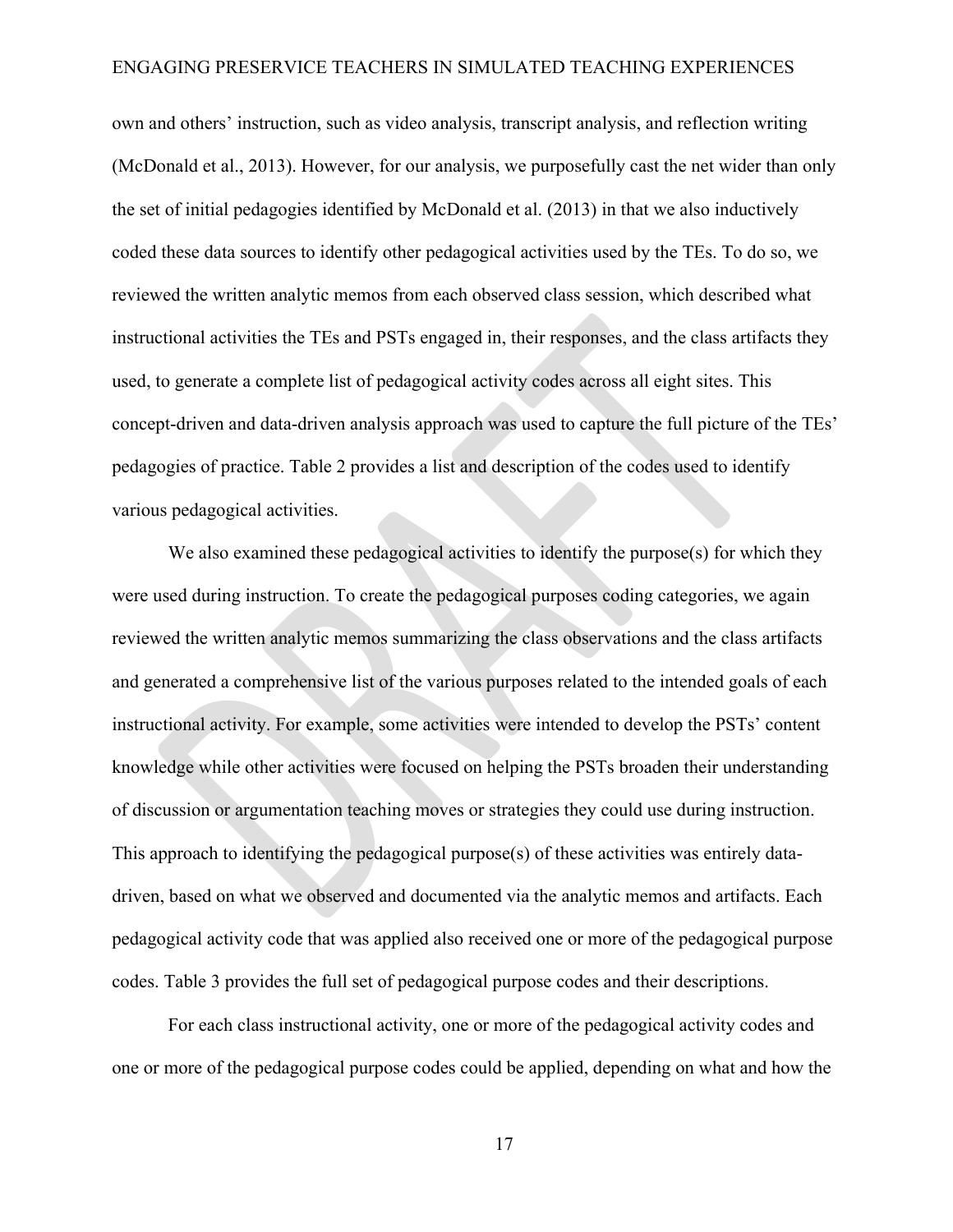TEs engaged the PSTs in during that part of the class session. Two researchers double coded 25% of the classroom observation analytic memos and achieved 92% rater agreement (ICC  $=$ 0.77). One researcher independently coded the remaining classroom observation memos. We then identified which pedagogical activities and the purposes of those activities that each TE used prior to and after the simulated teaching session. To synthesize the results from this qualitative content analysis, we created tables to show the extent to which these TEs used specific pedagogical activities and purposes by site during the preparation and debrief components and in what combinations. We also used a similar process to help us discern whether, how, and why these TEs adapted their syllabus from the previous semester to integrate the simulated discussion and associated assignments into their methods course.

To answer the second research question, we used iterative analytical methods (Maxwell, 2013; Saldaña & Omasta, 2018) to code the TEs' and PSTs' task survey responses to better understand and identify patterns in their perceptions about the value of the simulated teaching experience. We used an inductive approach to generate a set of codes to characterize the reasons why they did or did not value incorporating such an experience into future method courses. Table 4 provides the full set of codes and code descriptions we used to understand their varied perceptions. Each written task survey response could receive one or more codes, if merited, based on the response. Two researchers double coded 25% of the participant responses and achieved 93% and 92% rater agreement when coding the reasons for why TEs and PSTs did value the experience, respectively (ICC =  $0.86$  and  $0.87$ , respectively) and  $88\%$  rater agreement when coding the reasons for why PSTs did not value the experience (ICC =  $0.84$ ). All disagreements were reconciled. One researcher independently coded the remaining responses. Finally, we created a descriptive frequency table to illustrate the main patterns and the extent to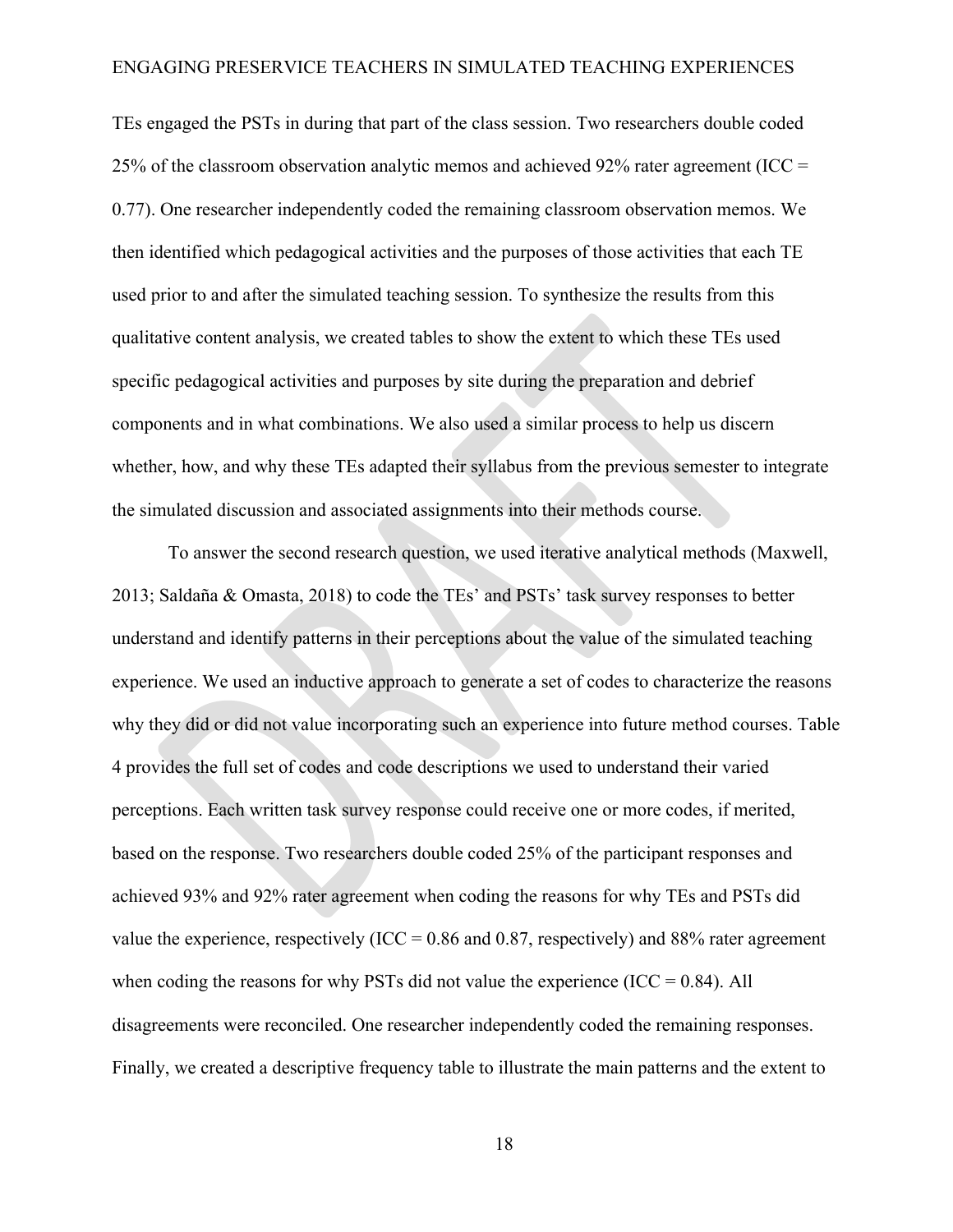which and in what ways study participants did or did not value the simulated teaching experience as part of future teacher education courses.

#### **Results**

#### **Research Question 1: Nature of Pedagogies Used**

A summary of the pedagogies we observed in use within the preparation and debrief class sessions for each TE are shown in Table 5. There are a few key patterns to note in the distribution of codes. One pattern is that, with the exception of TE 02, the total number of distinct pedagogical activities used by the TEs in preparation (Table 5: Prior) was greater than the number used in debrief and reflection (Table 5: After). This greater prevalence of pedagogies used during preparation can also be observed in the frequency of use of specific pedagogies. Of the 14 different pedagogical activities observed in these TE's method courses, all 14 were used by at least one TE in the preparation with eight of the 14 activities used by half or more of the TEs. However, during the debrief, only seven of the 14 pedagogical activities were used by at least one TE and only two of the activities were used by half or more of the TEs. This pattern indicates that these TEs used a wider diversity of teacher pedagogies to support the PSTs in preparing for their simulated teaching session compared to when they led the PSTs in debriefing the experience afterwards.

Second, we observed clear differences in the frequency with which these pedagogical activities were used across sites. Individual planning, reflective writing and reflective discussion were most frequently observed, along with direct instruction, but the use of videos was also frequent. Other pedagogies, such as modeling, collaborative planning, examining written cases, and transcript analysis, were used more sparingly.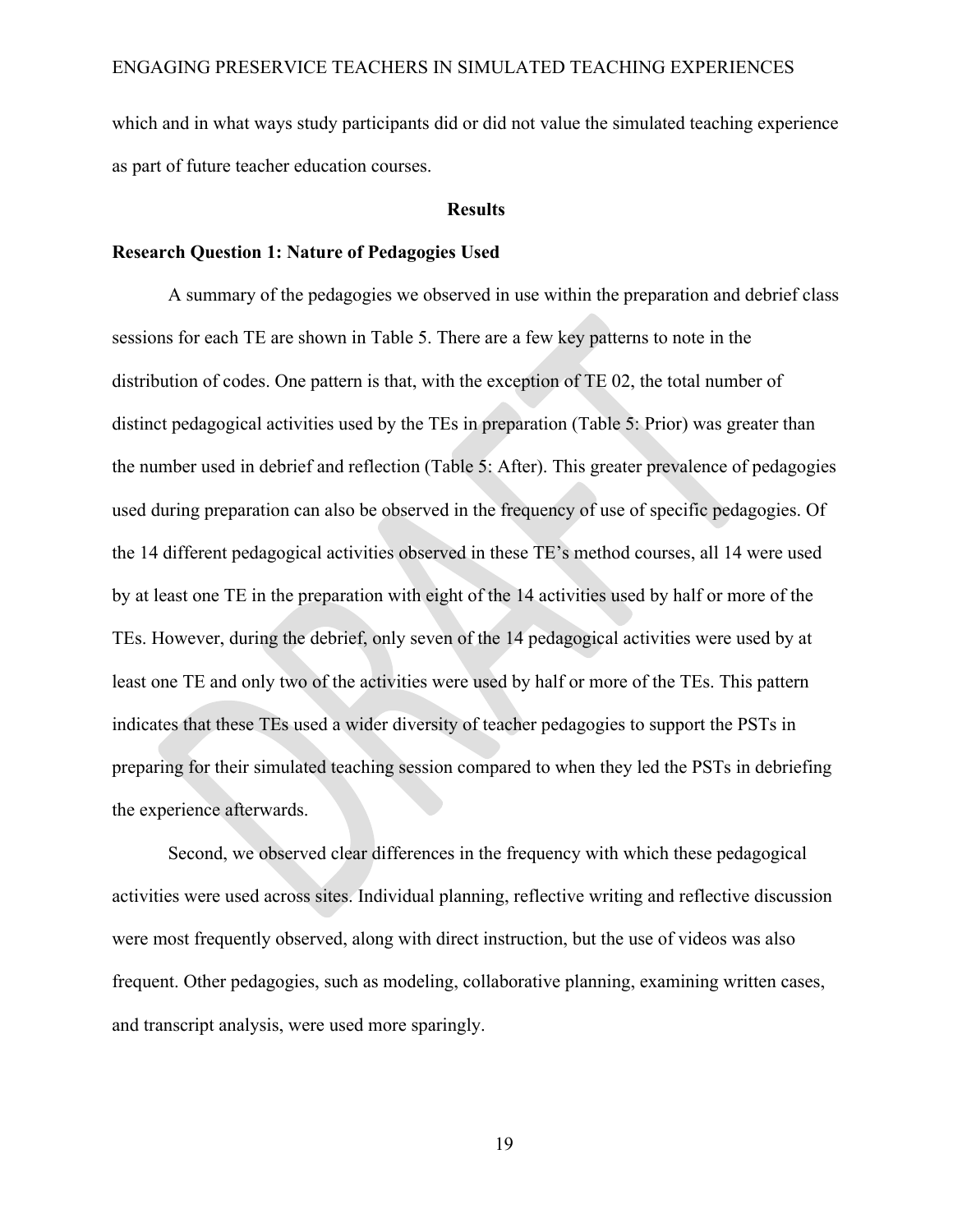Third, we generated or refined several pedagogical activity codes that were needed to describe the instruction we observed, including individual planning, reflection discussion within the class, doing the work of the students, examining artifacts of student work, and direct instruction. For example, while direct instruction is not a prominent component of the pedagogies described by McDonald et al. (2013), we observed that most TEs used some amount of direct instruction in conjunction with other pedagogies to meet their instructional objectives, therefore we added direct instruction as a code. Similarly, the use of videos as a foundation for reflection was a code that we refined to distinguish between collective and individual reflection. These pedagogies were both prevalent in our data, likely because video recordings of the PSTs' individual discussions were provided after the simulated teaching session, making individual reflection strongly available, and video exemplars were also provided to the TEs, increasing the likeliness of their use in collaborative reflection. Convenience alone, however, did not explain all the use patterns. Transcripts of exemplar videos were also provided to TEs but only one TE made use of transcripts; in contrast all but one TE made some use of video to support collective or individual reflection.

We also observed considerable variation in the pedagogical purposes for which TEs used these pedagogical activities, as shown in Table 6. Not surprisingly, since the core teaching practice was focused on supporting the PSTs in learning how to facilitate argumentation-focused discussions, these TEs showed a strong emphasis on using these pedagogical activities to develop their PSTs' knowledge of discussion and argumentation teaching strategies. For example, all eight TEs used these pedagogical activities to support their PSTs in learning about discussion teaching strategies, such as different kinds of talk moves, and most (seven of the eight TEs) engaged their PSTs in activities to learn about mathematical or argumentation, such as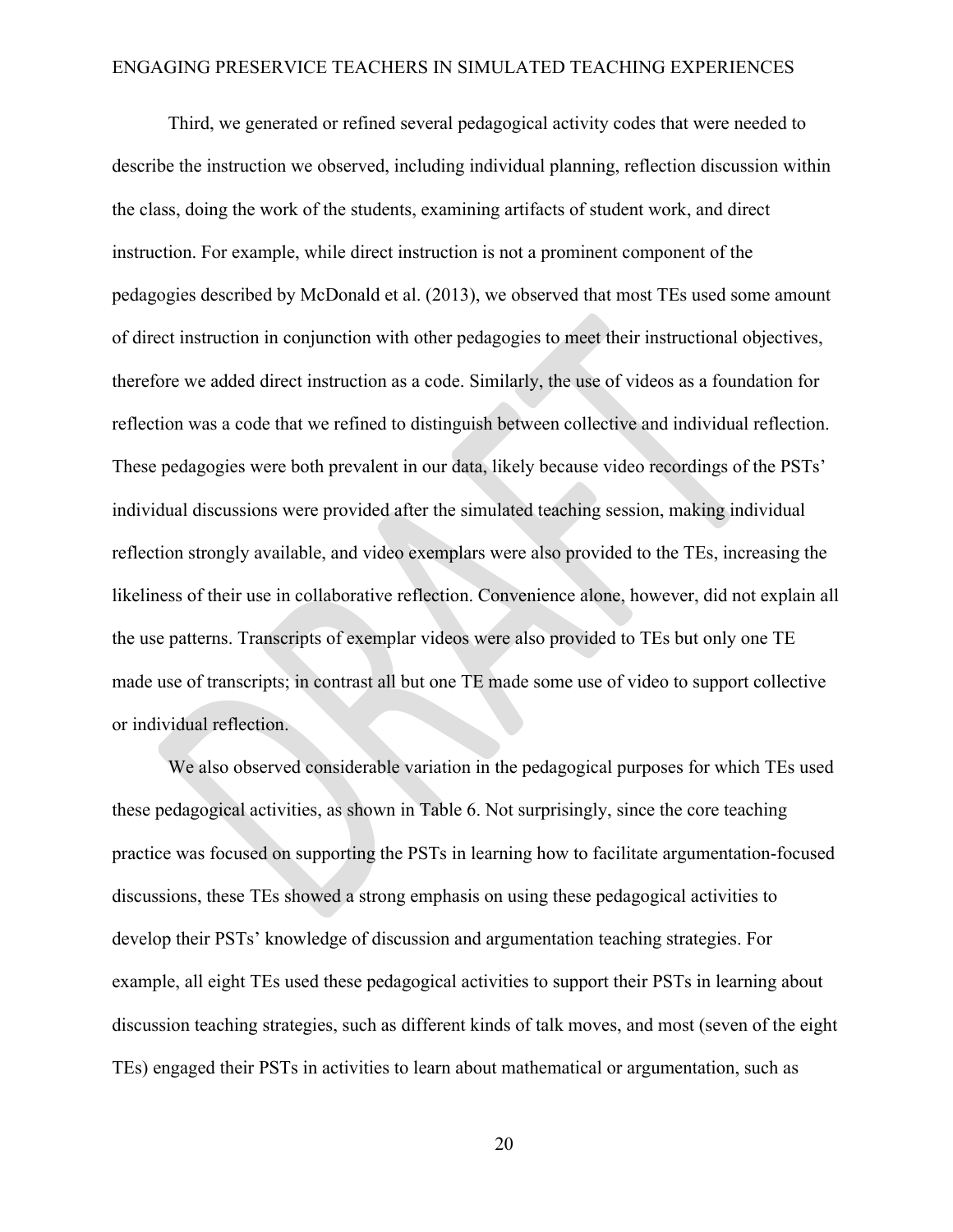specific language frames they could use to engage students in argumentation. Many of the TEs also used these pedagogical activities to develop the PSTs' content knowledge (seven TEs), provide opportunities for the PSTs to apply what they were learning to lesson planning (eight TEs), and support focused self-evaluation of the simulated teaching experience (seven TEs), although there was some variation in terms of when in the cycle they did so. For example, these TEs were more likely to engage their PSTs in activities to help them understand the mathematics or science content that was the focus of their discussion prior to their experience in the simulated classroom. Similarly, these TEs tended to engage their PSTs in structured and scaffolded reflection on their discussion performance after their experience in the simulated classroom.

Generally, we did not observe simple patterns in the relationship between pedagogical activity and purpose, despite the TEs' collective engagement in the use of the same tool with the same supports. As shown in Table 7, while TEs used multiple pedagogies in pursuit of similar purposes, they also used similar pedagogies in pursuit of different, and sometimes multiple goals simultaneously. These findings suggest that pedagogies of practice can serve different purposes and be used by TEs for varied purposes.

To highlight the complexity across these combinations of pedagogical activities and purposes, we examine two examples of the use of pedagogies for particular purposes. In the first example, we focus on a single purpose, developing the PSTs' content knowledge, and illustrate how, across the set of TEs, various pedagogies were used in service of this purpose. In the second example we take a complementary approach in focusing on a single pedagogy, the use of videos for collective reflection, and discuss how this pedagogy was used to support various purposes. We selected these combinations to highlight in more depth as they were ones that more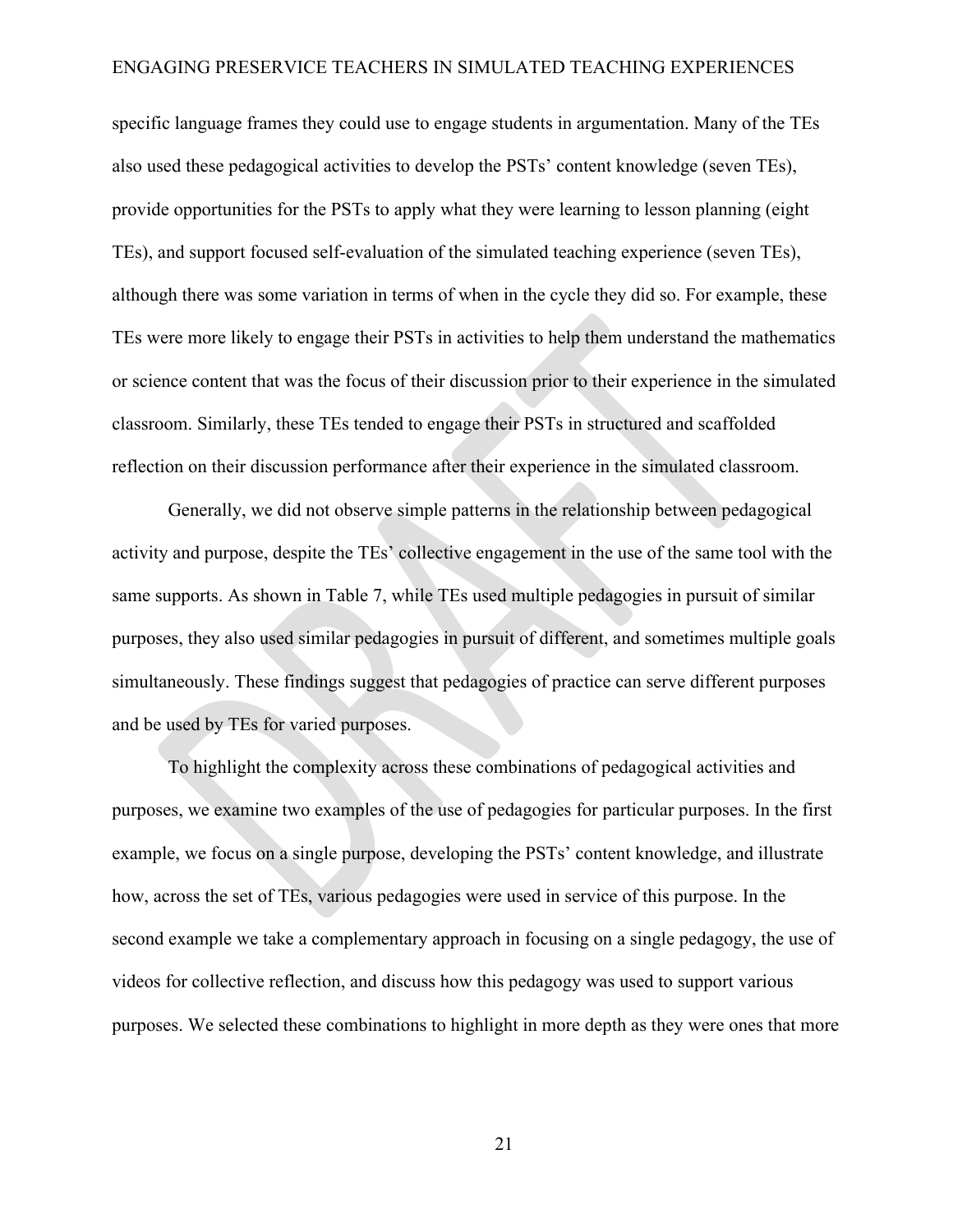than half of the TEs leveraged to support PST learning and collectively they provide sufficient variation to illustrate the complex nature of the pedagogies used across these eight sites.

#### *Example 1: Pedagogies Used to Develop PSTs' Content Knowledge*

One of the TEs' pedagogical purposes was to develop the PSTs' understanding of the mathematics or science content that was the focus of the discussion performance task. In the case of the *Ordering Fractions* task, the main conceptual ideas related to how to compare and order fractions, particularly the nature of the strategies for doing so and whether the strategies could be generalized. In the *Mystery Powder* task, the main content understandings focused on properties of matter, how they could be used to distinguish between various powders for the purpose of identifying an unknown powder, and whether specific properties were more useful for identifying an unknown powder. Many TEs recognized the importance of ensuring that their PSTs had a strong conceptual understanding of these content-focused ideas so that they would be able to leverage them productively while planning for, facilitating, and reflecting on their simulated discussion.

There were multiple pedagogies that the TEs used to develop their PSTs' content knowledge of the mathematics or science concepts relevant to each discussion performance task, including modeling, the use of videos for collective and individual reflection and as exemplars, individual planning, transcript analysis, reflection writing and reflection discussion, direct instruction, and, most commonly, examination of student work or engagement in student level work. For example, TE 02 had his PSTs collect data on three of the various powders from the *Mystery Powder* investigation during a face-to-face class. In this investigation, the PSTs had the "opportunity to do the mystery powder activity like the student avatars" (TE  $02$  – observation notes). They had a chance to reflect on the evidence they collected (describing the visual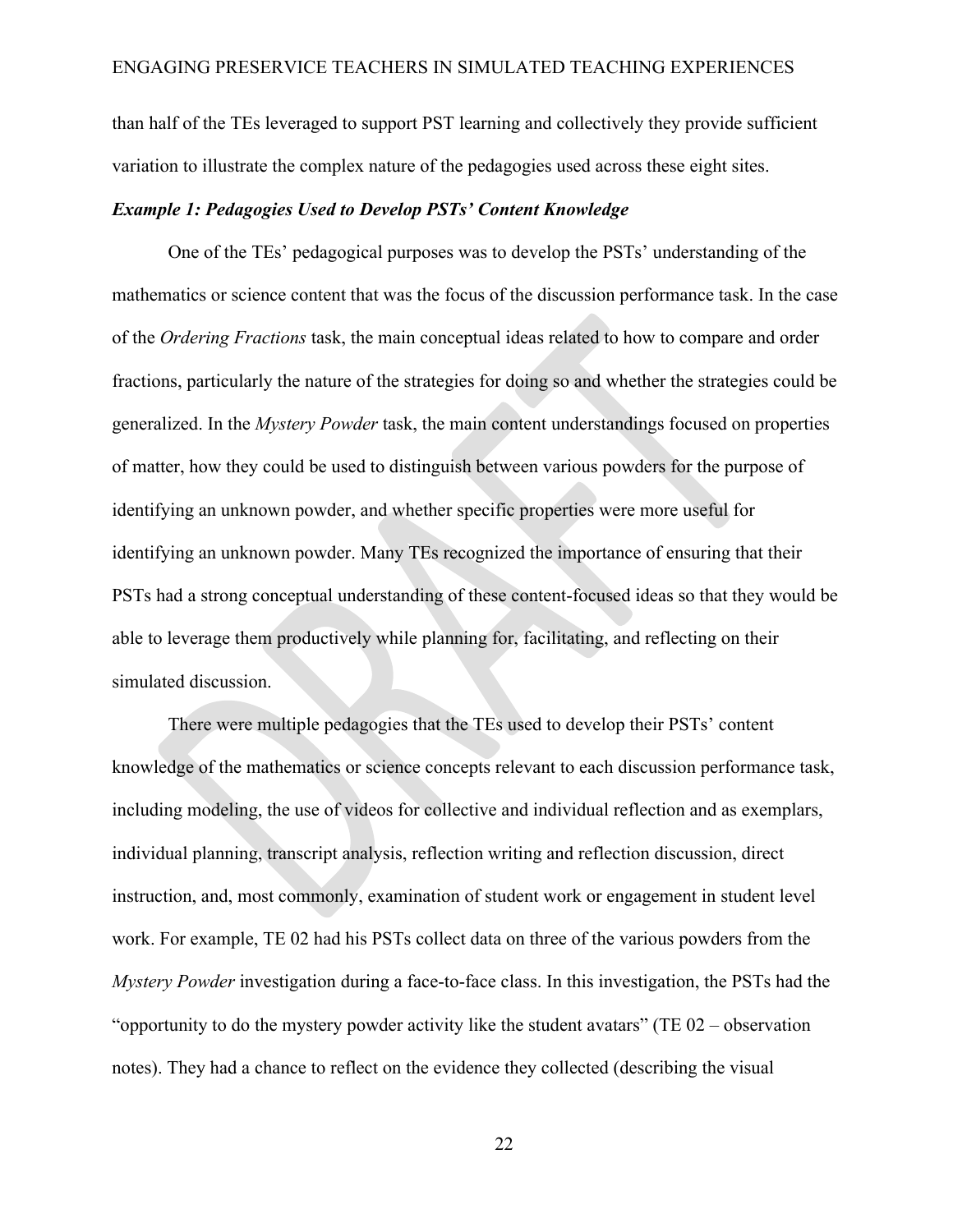appearance and texture of three known powders and a mystery powder; determining what happens when you mix each one with water and then with vinegar) and make an argument about the mystery powder's identity based on the evidence they collected. This is exactly the ways in which the *students* in the *Mystery Powder* task are described as having engaged in prior to the discussion. Other TEs similarly engaged their PSTs in doing student-level work from the discussion activity or closely aligned to it. TE 07, for example, led her PSTs through a series of mathematical exercises in which they compared different sets of fractions, although they were not the same fractions the PSTs encountered in the *Ordering Fractions* task.

Other TEs engaged their PSTs in examining written student work relevant to – and many times actually from – these performance tasks, in service of developing the PSTs' content knowledge. For example, TE 01 had her PSTs review each of the three student group's written work from the *Mystery Powder* task, asking the PSTs to identify the students' claim about the mystery powder's identity and the evidence and reasoning each group used to justify their claim. She pressed them in discussion about whether weight makes a difference in figuring out what the mystery powder is, a key content idea in the *Mystery Powders* task, and one which unearthed some disagreement among the PSTs. Similarly, TE 08 shared a video of students discussing a mystery powder investigation and discussing their claims and asked her PSTs to analyze what they saw in terms of the content, any visible misconceptions, and the students' use of data. TE 05 asked similar questions about student work samples taken not from the *Ordering Fractions* mathematics task but from an aligned performance task, titled *Eight Divided by One Fourth*, asking PSTs to engage in reflective writing in which they responded both to questions about the correctness and nature of the students' content understandings and, separately, to questions about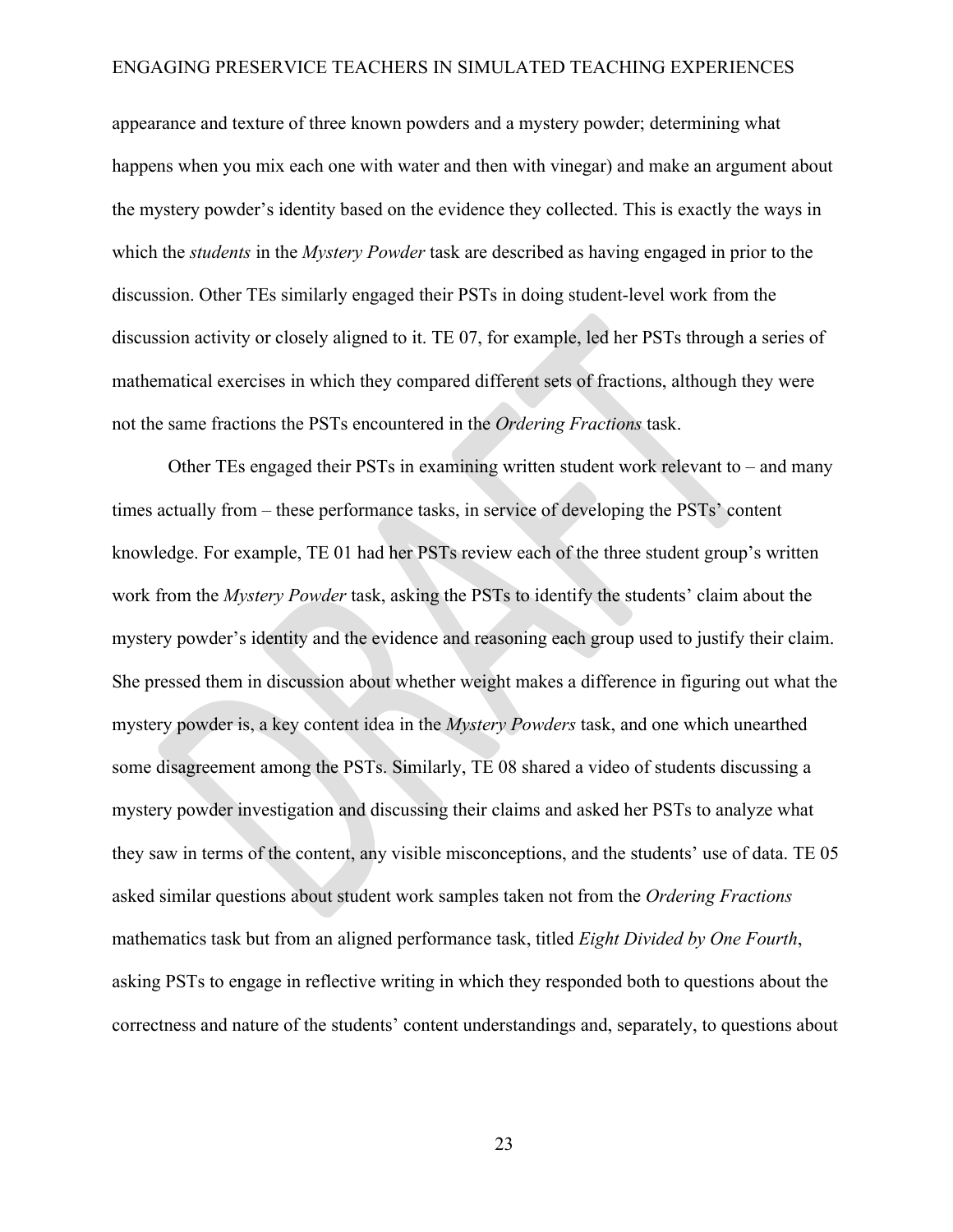what teaching moves the PSTs might employ to move those students forward, showing that the same activity can support multiple purposes, as we discuss in the next example.

#### *Example 2: The Use of Videos for Collective Reflection in Service of Multiple Purposes*

Five of the TEs used videos to support collective reflection in the course of the cycle of instructional activities, with three of those TEs using videos as part of both preparation and debrief and the remaining two using them only in preparation. Of the three TEs who did not use videos for collective reflection, two were teaching in formats that were predominantly asynchronous, making this pedagogy less feasible to implement. Of note is that the TEs addressed variable pedagogical purposes when using the videos for collective reflection. In fact, every coded pedagogical purpose was represented in one or more TE's use of this pedagogy including, most commonly, support for the PSTs' development of discussion and argumentation teaching skills. In some cases, TEs used the pedagogy to support different purposes at different time points or to support multiple purposes simultaneously. In addition, the TEs used different video sources, including outside video sources, their own PST's simulated discussion videos, and our project provided video examples for the simulated discussion task and for a related but different performance task.

TE 06, for example, drew on all three video sources at different points in her instruction and for different purposes. In preparation, she shared a video clip from a public video bank that the PSTs had viewed in an earlier class session for another purpose, instructing them to pay close attention to the teaching moves in the video and how they support the students' engagement in discussion (coded as purpose: discussion teaching moves). Later in the same class session, she shared clips from two of our *Ordering Fractions* example videos, one from a lower scoring performance and one from a mid-range scoring performance, asking them to focus again on the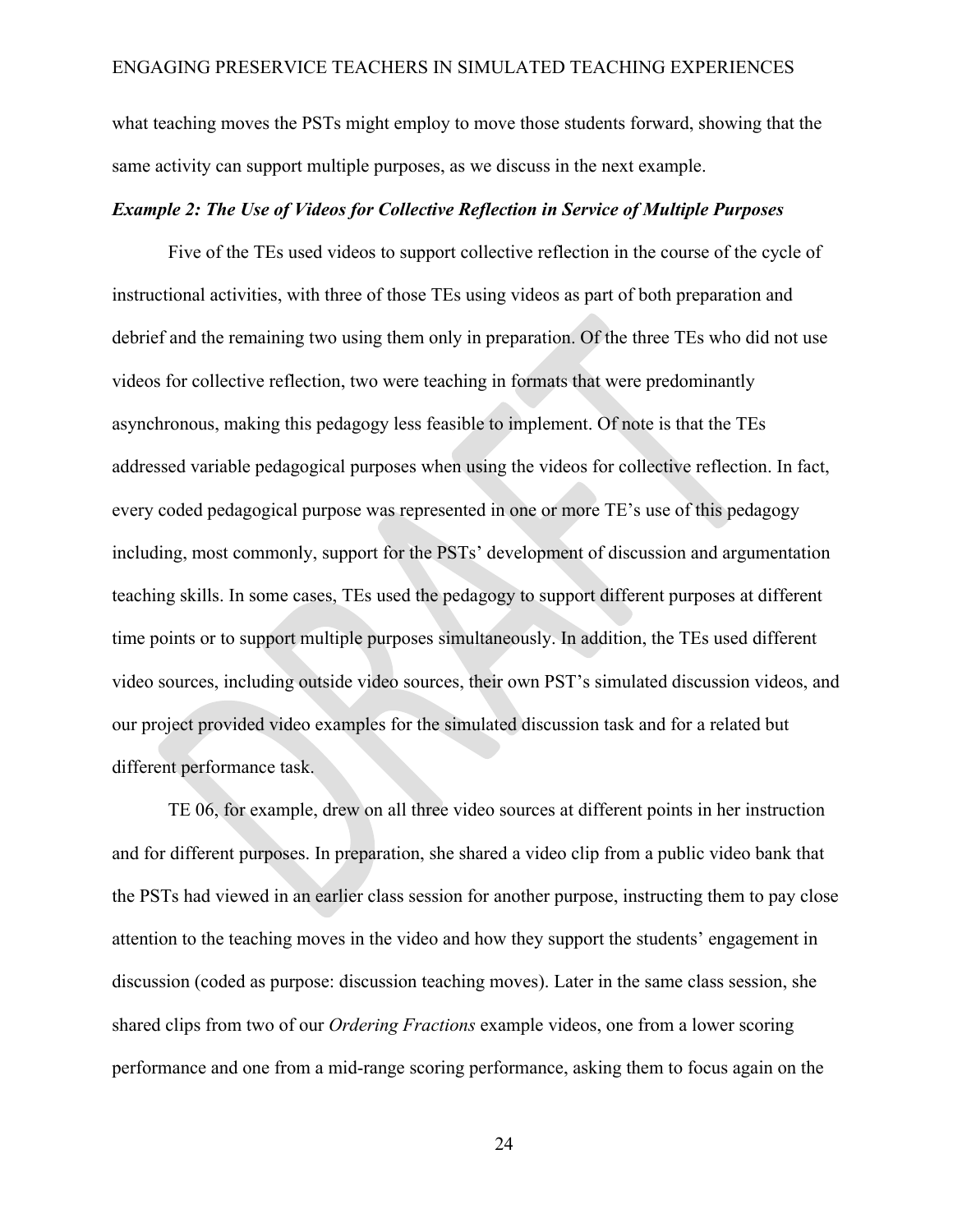teaching moves but also on what the PST in the video might have done differently. This was the first time the PSTs have seen the simulation in action, and some of their discussion focused on the simulation characteristics and how they should think about planning their own lessons (coded as purpose: discussion teaching moves, application to lesson planning, simulation logistics/familiarity). This use of video represents not just a different video source, but an expansion of the intended purposes as the TE narrowed from a focus on observing discussion teaching moves in a familiar video to a more proximal example of the work the PSTs would be doing. In the debrief class session, TE 06 asked PSTs to identify two 2-minute clips, one clip showing a strength and one clip showing an area for growth, from their simulated discussion performance. She then had the PSTs share their 2-minute clips with one another and encouraged the PSTs to comment on what they noticed in each other's videos (coded as purpose: discussion teaching strategies, focused self-evaluation). Similarly, TE 01 had her PSTs share 10-minute video clips from their discussion with one another and asked them to take notes on what they observed when watching the clips. The PSTs then shared their positive feedback and constructive criticism with each other, as well as the PST who had shared their discussion (coded as purpose: focused self-evaluation).

TE 03, in contrast, shared an example of a high-scoring performance video provided by our research team from an alternative science task involving conservation of matter and asked them to comment on the strategies used by the teacher in the video and asked her PSTs to comment on where they saw argumentation and what the teacher did to support it. She also presented the Argumentation Toolkit videos that were linked in the task materials and asked them to note where they saw student interaction and what they saw the teacher doing to prompt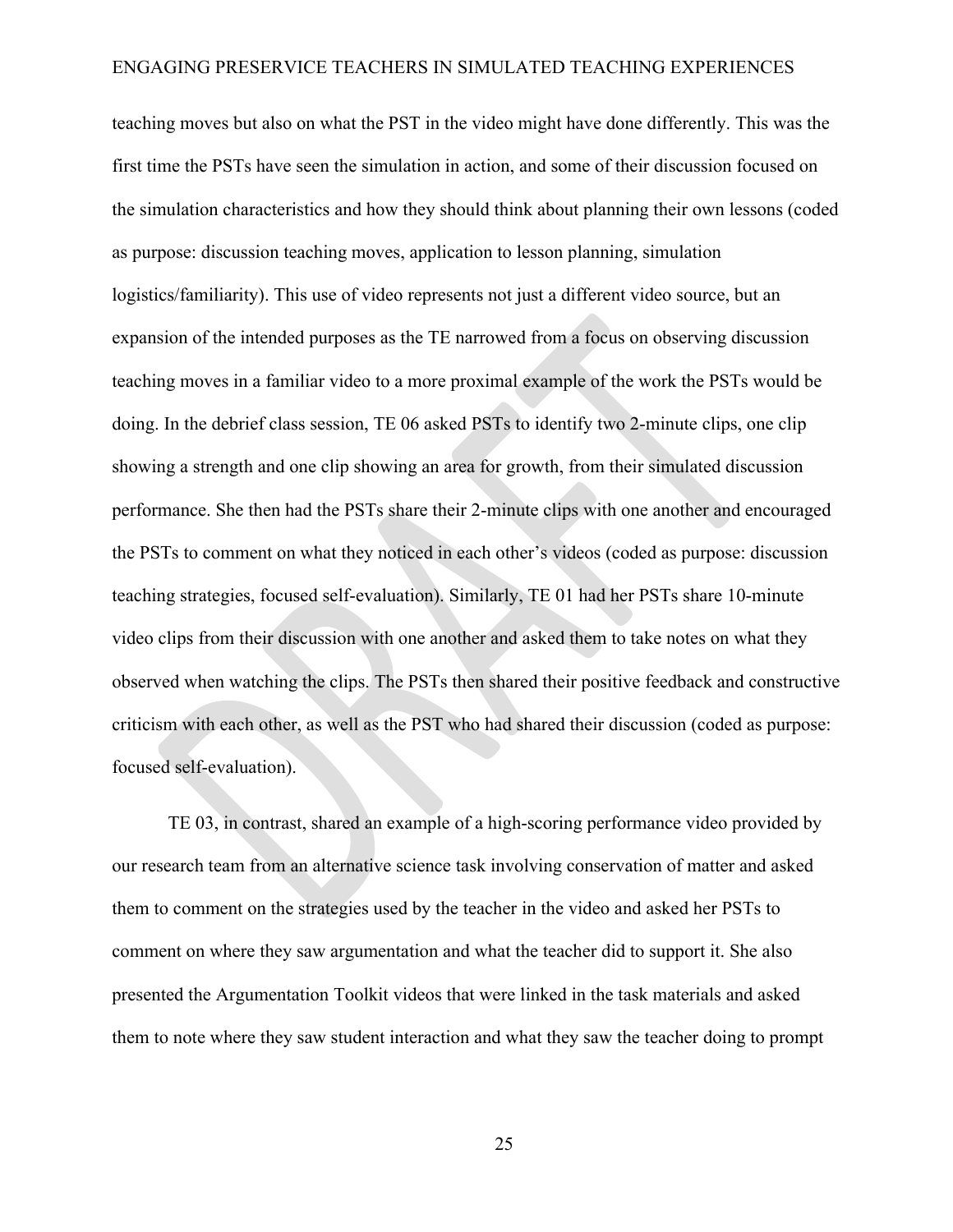it. Across all the video sources, her focus on argumentation and discussion teaching strategies was consistent.

#### *Adapting Course Activities When Using Simulated Teaching Experiences*

When integrating the simulated teaching experience into their elementary methods course, these TEs noted that they adapted their course in three main ways: (a) by adding course content (88% of TEs), (b) by replacing course content (63% of TEs), and/or (c) by rearranging course content (13% of TEs). For example, TE 01 noted how she added additional course content about argumentation because "participating in this study permitted me the opportunity to revamp my course syllabus to accommodate the inclusion of argumentation which was not one of the strategies previously taught…" However, TE 04 "replaced a project (field experience with follow up written paper) with the simulation discussion and assignments…" while TE 02 talked about how she "rearranged some content, such as text chapters and discussion topics, to bring promoting discussion and questioning techniques forward in the schedule." In terms of how they decided to make these accommodations to their PSTs' course work and experiences, the TEs noted that they did so by taking into consideration: (a) the context of the course itself (50% of TEs), (b) the needs, prior experiences, and/or characteristics of their PSTs (38% of TEs), and (c) recommendations from the TE guidebook (25% of TEs). For many of these TEs, this simulated teaching experience was the only one their PSTs engaged in this semester, as this study occurred during the COVID pandemic when many schools could not accommodate field experiences (online or in-person). Therefore, the context of the reduced or eliminated field experiences served as the main reason why the TEs decided to incorporate some of these activities into their course work. For example, TE 08 explained that: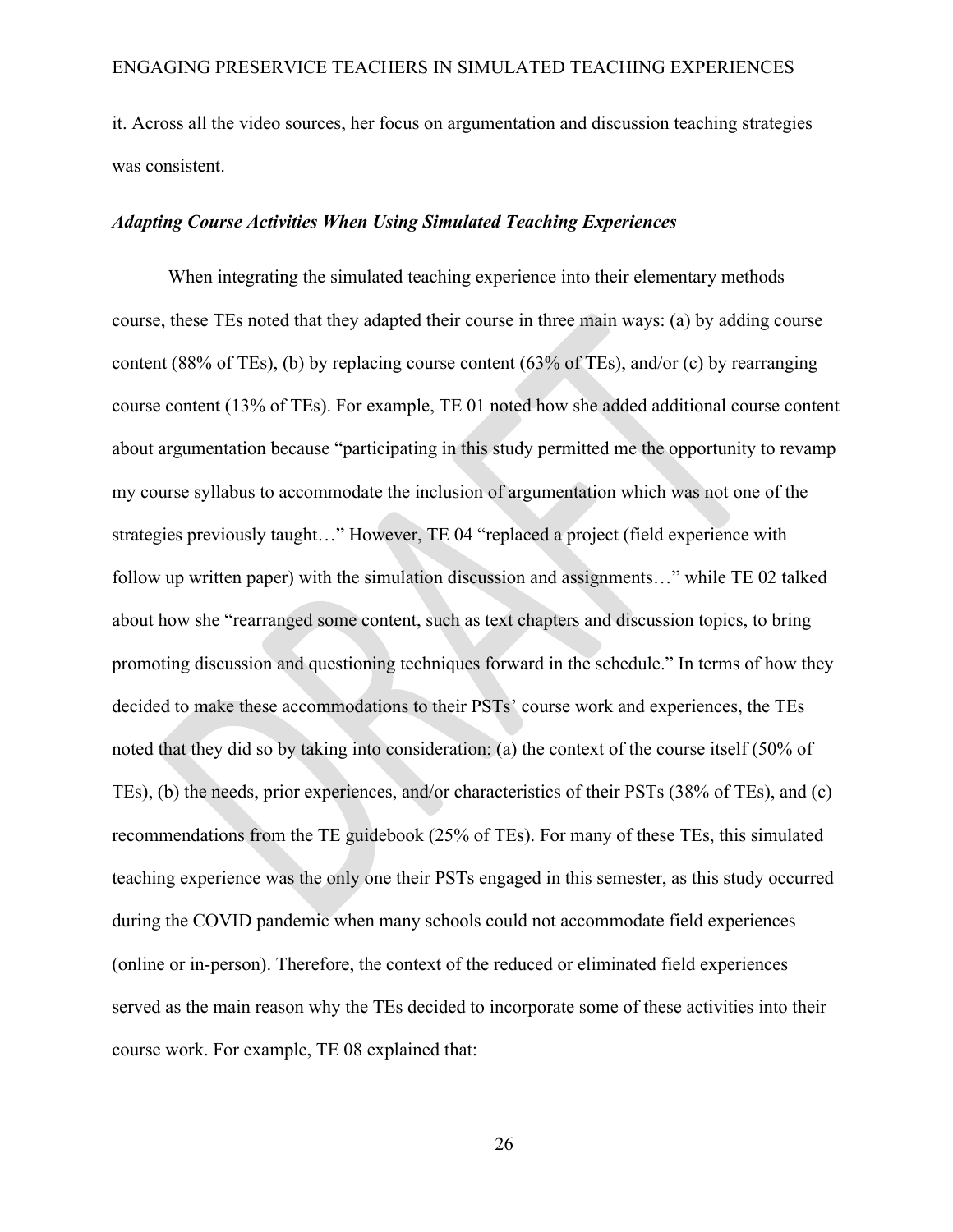This was actually really easy this semester due to the pandemic. Usually the last four class periods are when the students [PSTs] pair with a classmate, develop a mini-lesson, plan to teach it, and teach it in their elementary host classrooms. Since none of this was able to occur this semester, I was able to put the Mystery Powder task/simulation within these four class periods.

Other TEs attended to the needs of their PSTs when making these decisions. For example, TE 01 decided to include a greater focus on argumentation in her instruction, including the use of videos from the Argumentation Toolkit website to better address "…the needs of students [PSTs] learning CER [claims, evidence, and reasoning] to feel confident in their simulation experience…"

### **Research Question 2: Perceptions of Value for Using Simulated Teaching Experiences**

The majority of TEs (100%) and PSTs (89%) reported that they valued using the simulated teaching experience. As shown in Table 8, there were a variety of reasons the TEs and PSTs indicated for why they recommended the simulated teaching experience to be included in future method courses. The most frequently mentioned reason for valuing the simulated discussion experience was because it gave the PSTs an opportunity and a space to practice and learn about how to engage in the work of teaching (50% of TEs and 53% of PSTs). For example, one TE noted that the "simulated classroom gives students a chance to feel like they are teaching…" (TE 03) while another expressed how "…the simulated classroom discussion is certainly a great learning opportunity to learn the core practice of facilitating a discussion" (TE 06). Similarly, one PST noted that, "[The] simulated discussion…is great practice and everyone can learn from it" (PST 416) while another explained that "…it really does help you become a better teacher with learning how to actually teach..." (PST 405).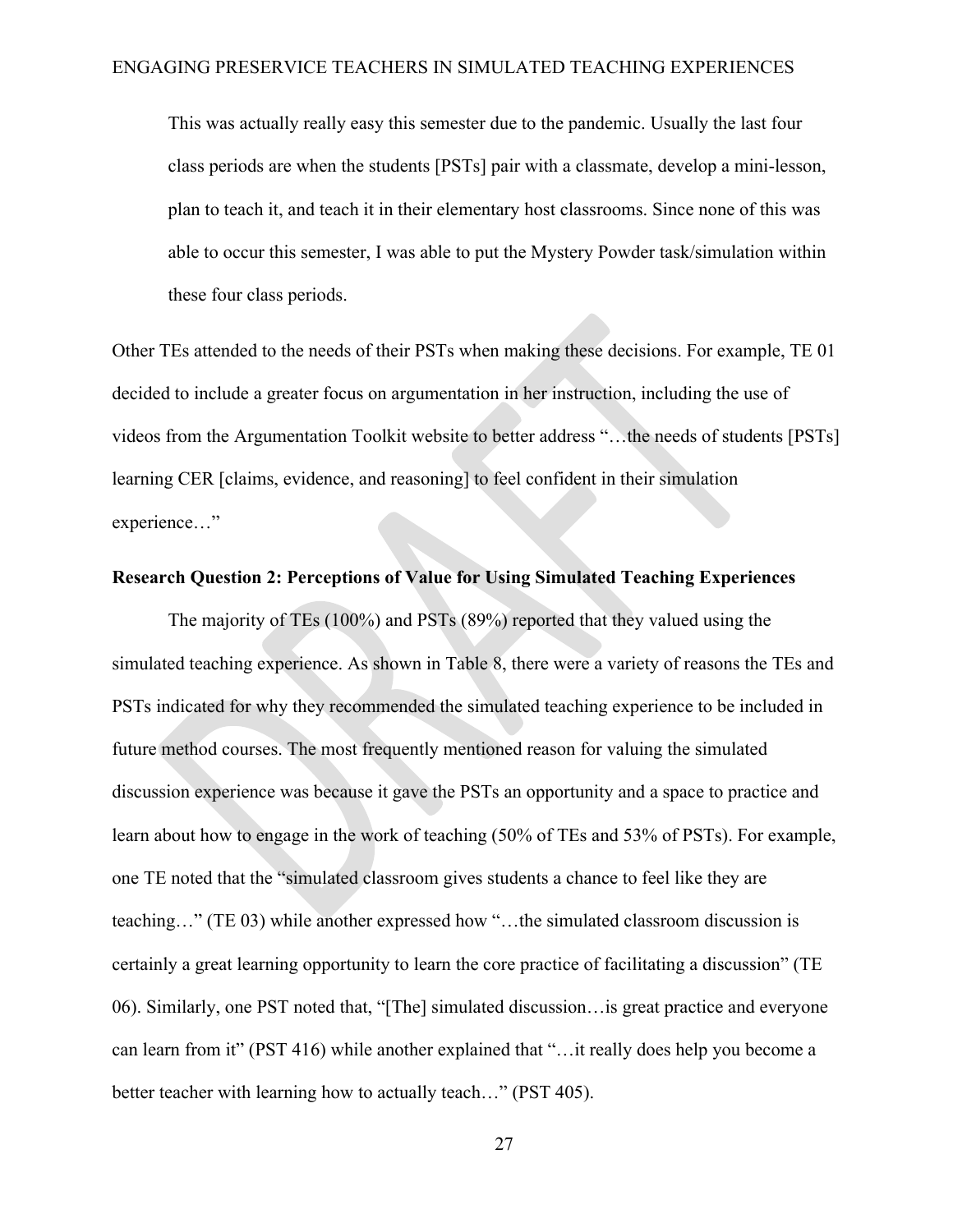Beyond the importance of providing a practice-based space to try out novel teaching moves, TEs also valued the simulated teaching experience because it provided a safe environment for beginning teachers to practice (25%), allowed PSTs to watch their performance and reflect on their teaching (38%), and gave their PSTs a space to apply the information learned from the TE's course (38%). For instance, one TE commented on all three aspects and said that, "Providing students a 'safe space' such as the simulation classroom gives PSTs the opportunity to put into practice what they learned about the pedagogy of instruction. Plus, they can obtain feedback and vital reflection mechanisms…." (TE 01). Providing a safe environment, having the ability to reflect on their performance, and applying the skills and knowledge learned from the TE's course were also reasons that the PSTs valued the simulated discussion experience, however, these reasons were mentioned less frequently than by the TEs (12%, 9%, and 2%, respectively). In general, findings showed that these response patterns were consistent across the two content areas. The only significant difference we found was that 13% more mathematics PSTs than science PSTs valued the simulation because it provided them an opportunity to watch their performance and reflect on their teaching,  $X^2$  (1,  $N = 84$ ) = 4.739,  $p = .029$ .

While most PSTs reported that they valued the simulated teaching experience, a few PSTs (11%) reported that they did not. PSTs most commonly reported not valuing the experience because they prefer learning in a different environment (e.g., real-life classroom). For instance, PST 803 noted that they "…would not recommend this [experience] if there are actual students available…". A few PSTs also cited a negative emotion or feeling (e.g., discomfort, nervousness) as the reason for not valuing the simulated discussion experience. For example, PST 408 stated that "for me personally it just made me feel all nervous…". Finally, two PSTs called out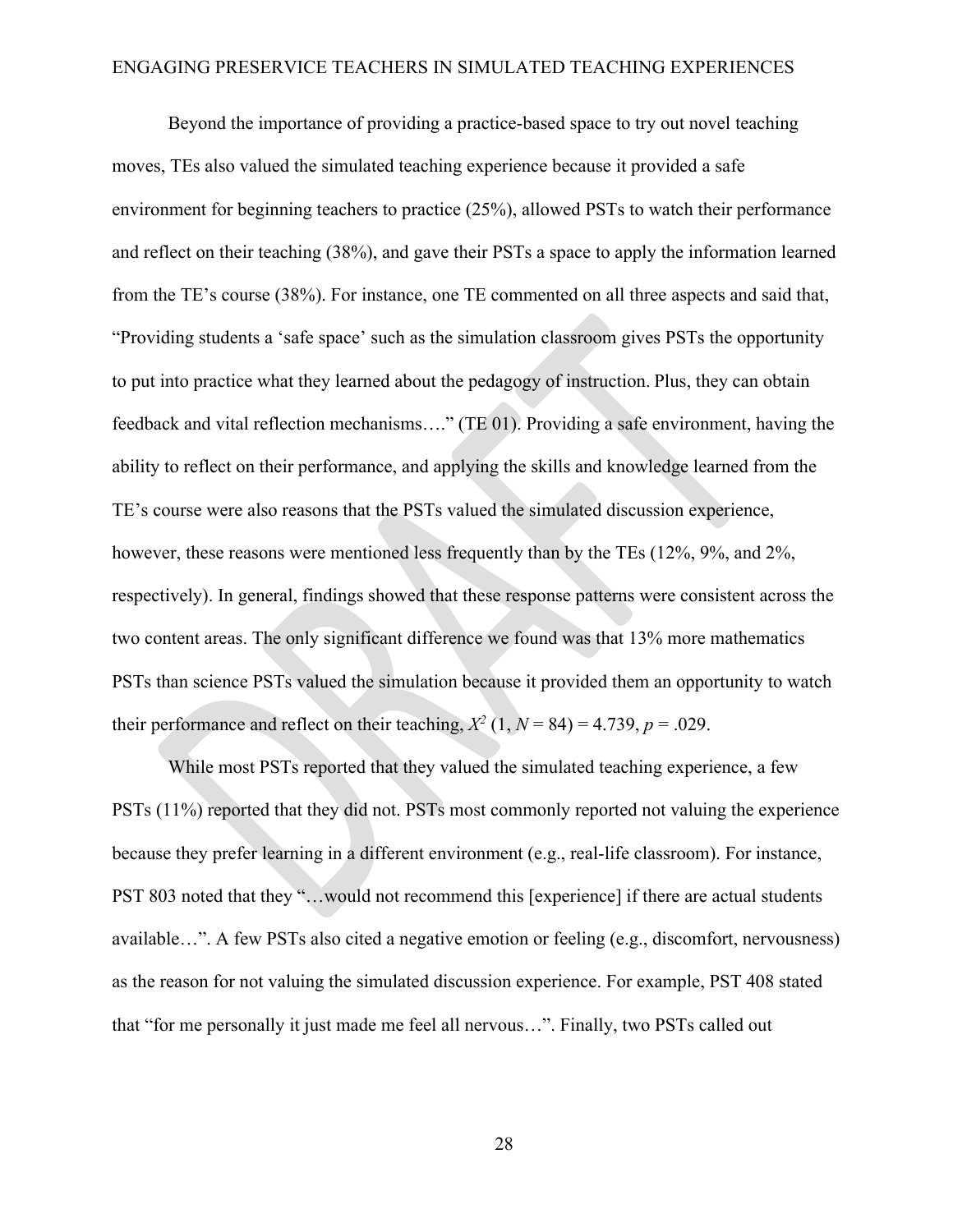inauthenticity, such as the simulation feeling robotic (PST 308), as a reason for not valuing the experience.

#### **Discussion**

Findings from this study yield three important contributions. The first contribution is theoretical in nature. The study's findings related to the nature of the pedagogies these TEs used to support their PSTs in preparing for and learning from the simulated teaching experience both substantiates and expands upon McDonald et al.'s (2013) initial framework. This initial framework proposed a set of core pedagogies that TEs may use to engage novices, including PSTs, in learning how to enact a core teaching practice. Our findings provide existence proof for the importance and use of many of the pedagogies that McDonald and her colleagues identified as signature pedagogies for this approach to practice-based teacher education. Video analysis, examining video exemplars, and reflection writing were three pedagogies included in this initial framework. Likewise, our study illustrated an emphasis on incorporating opportunities for the PSTs to reflect on their own and others' practice and to use videos as tools for observation and analysis – either as exemplars of specific teaching skills or as artifacts to be decomposed and studied.

However, our study also expands this framework by identifying and describing other substantive pedagogies that TEs use to engage PSTs in learning how to engage in a core practice. In our study, we found that all TEs engaged their PSTs in reflection, but via varied means and for varied purposes. In particular, our findings point to the importance of having PSTs engage in reflection discussions, in addition to reflection writing, where they can collectively build their understanding of discussion and content-focused teaching strategies and how to apply these strategies in future instruction. Research on practice-based teacher education supports the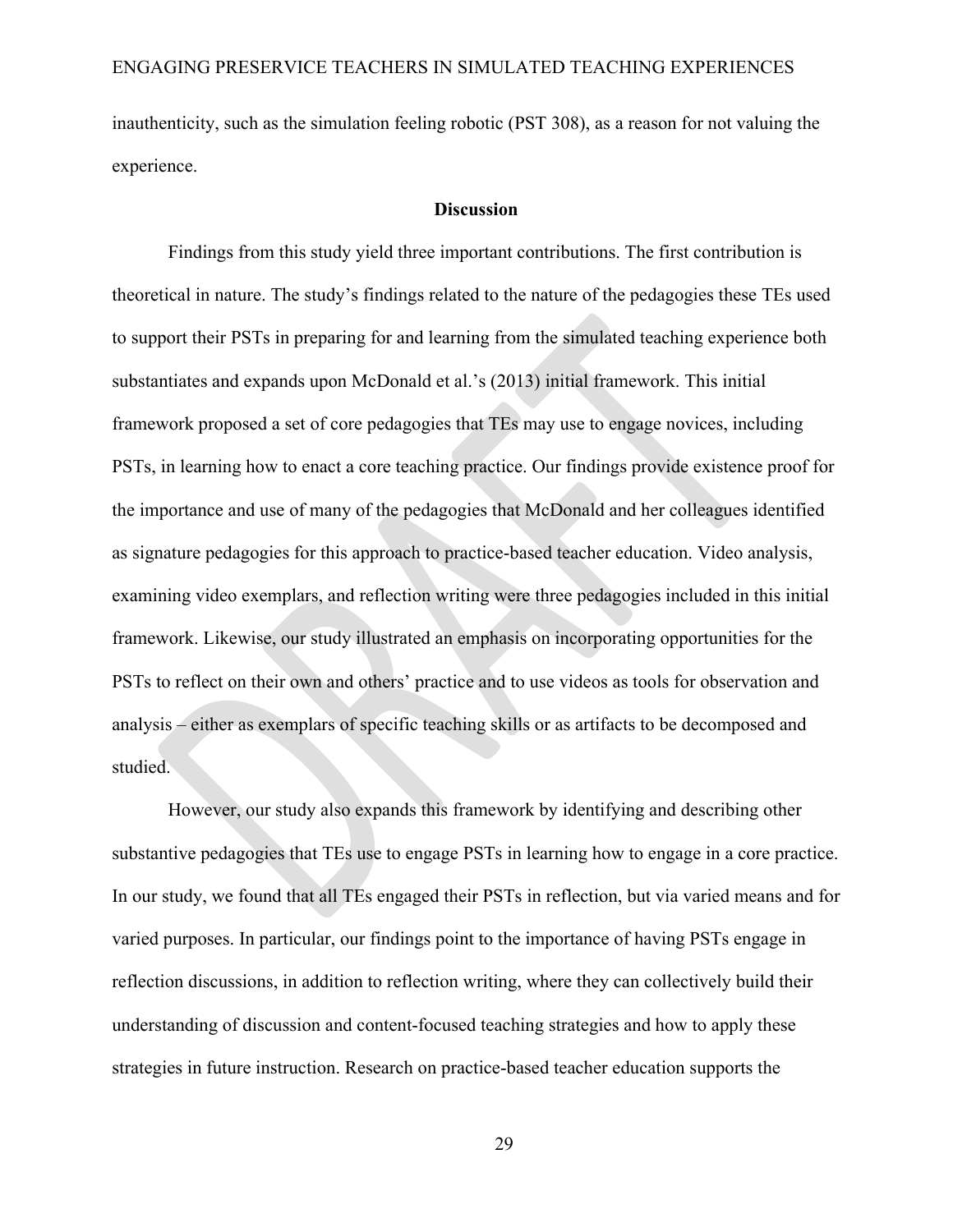importance of opportunities for teachers to reflect on their instructional decisions, whether as part of face-to-face rehearsals or as part of coaching-based reflection, and consider the implications of those decisions to support student learning (Cohen, 2020; Kloser et al., 2019; Reisman et al., 2019).

Study findings also showed the importance of engaging the PSTs in pedagogical activities to develop their own understanding of the content so that they would be better prepared to engage in this content-intensive teaching practice productively. As noted in other research, high-quality instruction in the content areas requires that teachers have a strong understanding of both the subject matter and students' ways of understanding, making sense of, and interacting with conceptual ideas (Ball et al., 2008; Baumert et al., 2010; Sadler et al., 2013). We also found that some extensions were necessary to account for the pedagogies we observed in the data, including distinguishing between collective and individual reflection on video and accounting for direct instruction. As described in the methods section, our approach was deliberately broad, attempting to capture the breadth of observed pedagogies without judgment as to their appropriateness or productive outcomes. This decision may have put us slightly out of alignment to the original framework authors' intent, but we feel that taking a broad view is needed in order to appropriately capture the breadth of approaches.

Overall, these results are aligned to McDonald et al.'s (2013) call to identify and account for a broader set of supporting pedagogies for core practices, but also suggests that simulated teaching pushes the boundaries of their existing framework in two ways. First, because simulated teaching is theorized to be impactful within a cycle of enactment, it suggests looking at a broader section of instruction. Second, it suggests that when the core practice of rehearsal is enacted in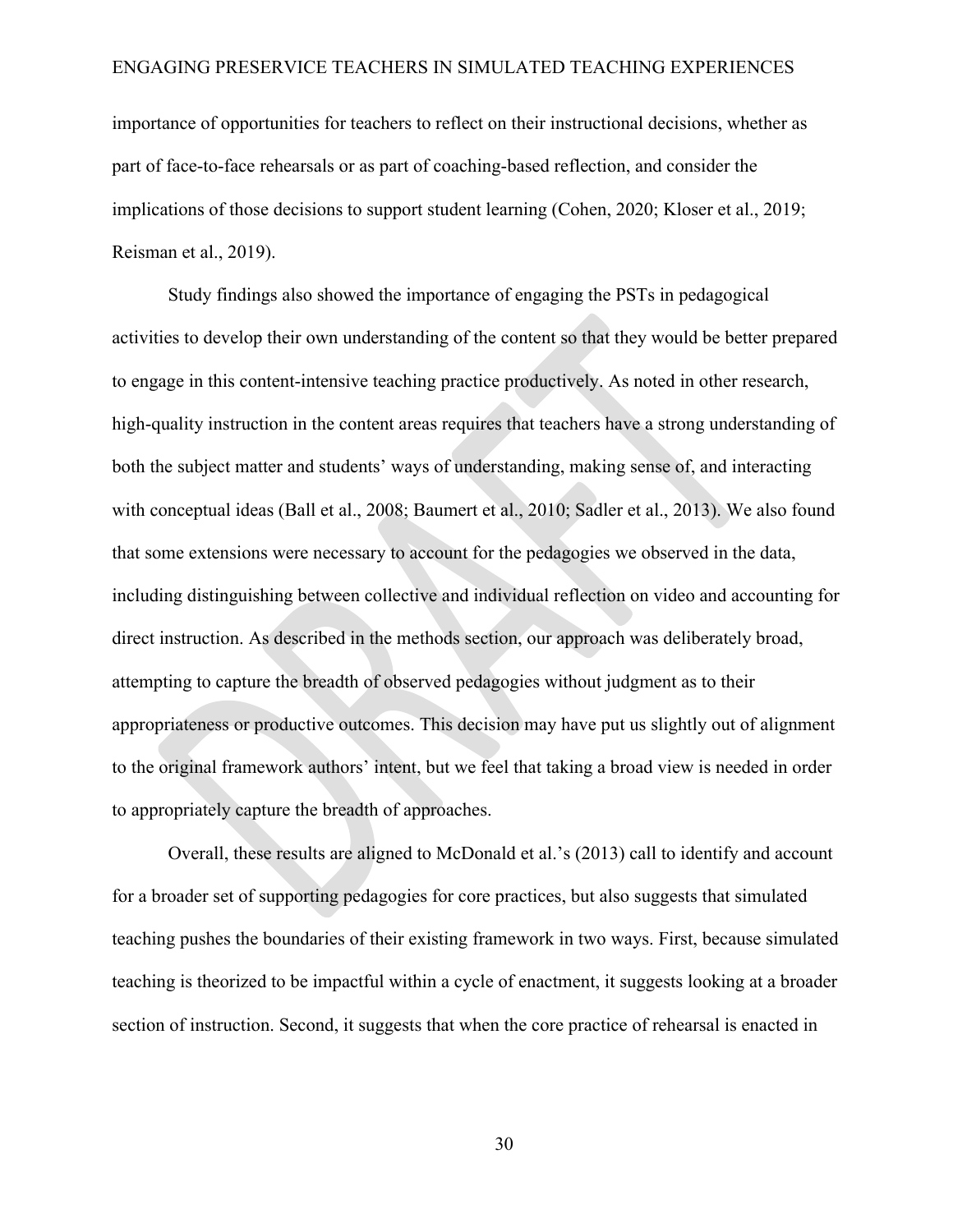this way, some pedagogies that TEs gravitate toward are not fully accounted for without extending the framework.

The second contribution focuses on implications for teacher education. By providing a window into the nature of the pedagogies used by one group of TEs, our study illustrates how the larger cycle of enactment, which includes the preparation and debrief, can be organized towards varying pedagogical purposes. Our findings suggest that certain pedagogical purposes can be central across multiple pedagogical activities. For example, all the TEs in this study focused on developing their PSTs' understanding of specific discussion teaching strategies, such as eliciting and probing for student thinking or prompting students to interact directly with each other. However, they did so across a variety of pedagogical activities ranging from reflection discussions to using videos as exemplars for collective or individual reflection to collaborative or individual planning. They also focused on this pedagogical purpose – developing their PSTs' understanding of discussion teaching strategies and how to use them – both prior to and after the simulated teaching session. Pedagogy and purpose were clearly intertwined in deep and meaningful ways, as we did not observe simple patterns of co-occurrence. This finding reminds us that the work of teaching is complex, with multiple layers of instructional purpose often layered and simultaneous in enactment. It also raises the idea of multiple entry points for TEs and raises the important consideration of pedagogical intent – for what purpose and how can (or should) a specific pedagogical activity be used to support PST learning. This study suggests that TEs need to consider not only the pedagogical activity that is being used but its purpose and how those aspects are best aligned to support PST learning. Future studies should take up these issues with more nuanced examination and comparison to better understand under what conditions and for what purposes specific pedagogical activities show differential value for PST learning.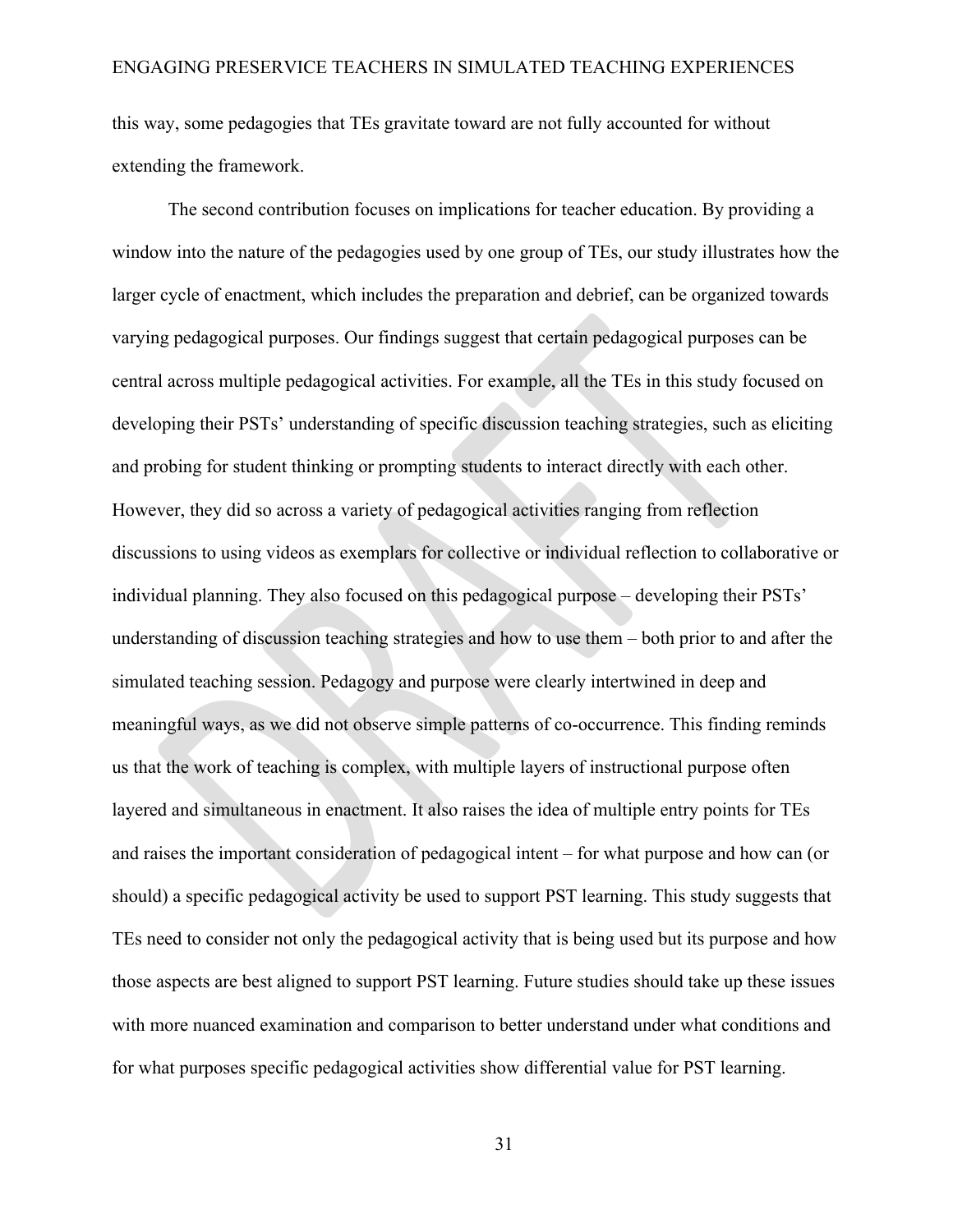Further, we would argue that while our analysis was conducted within the context of digital simulations, this suggests that an additional layer of analyses, such as those suggested by the core practice movement, might account not just for pedagogies but for the purposes toward which they are directed.

The final contribution illustrates the productive possibilities for how this technology tool can be integrated into practice-based teacher education settings to engage PSTs in useful practice teaching opportunities that can complement, or in certain cases replace, in-person instruction. The eight TEs in this study worked in varied contexts with different PST challenges, needs, experiences, and backgrounds. Despite this variation, almost universally the PSTs and their TEs reported that they perceived the value of such an experience for use in future elementary mathematics and science method courses, similar to earlier studies examining how teachers use, respond to, and learn from mixed-reality simulated classrooms to support their learning (Driver et al., 2018; Ledger et al., 2019; Mikeska, Howell, & Kinsey, 2021; Murphy et al., 2018; Pandowski & Walker, 2016; Sargent, 2020; Straub et al., 2014; 2015). While one limitation of the study is that we did not use a pre and post assessment to examine PST learning over time, these initial insights indicate that – at least from the TEs' and PSTs' perspectives – the pedagogies used during the larger cycle of enactment supported PST learning and provided them with productive avenues for developing PSTs' ability to facilitate argumentation-focused discussions. An important goal of future studies would be the use of quasi-experimental and experimental designs to examine impact of the simulated teaching experience on PSTs' knowledge and understanding about argumentation and discussion and changes to their ability to engage in this core teaching practice.

#### **Limitations**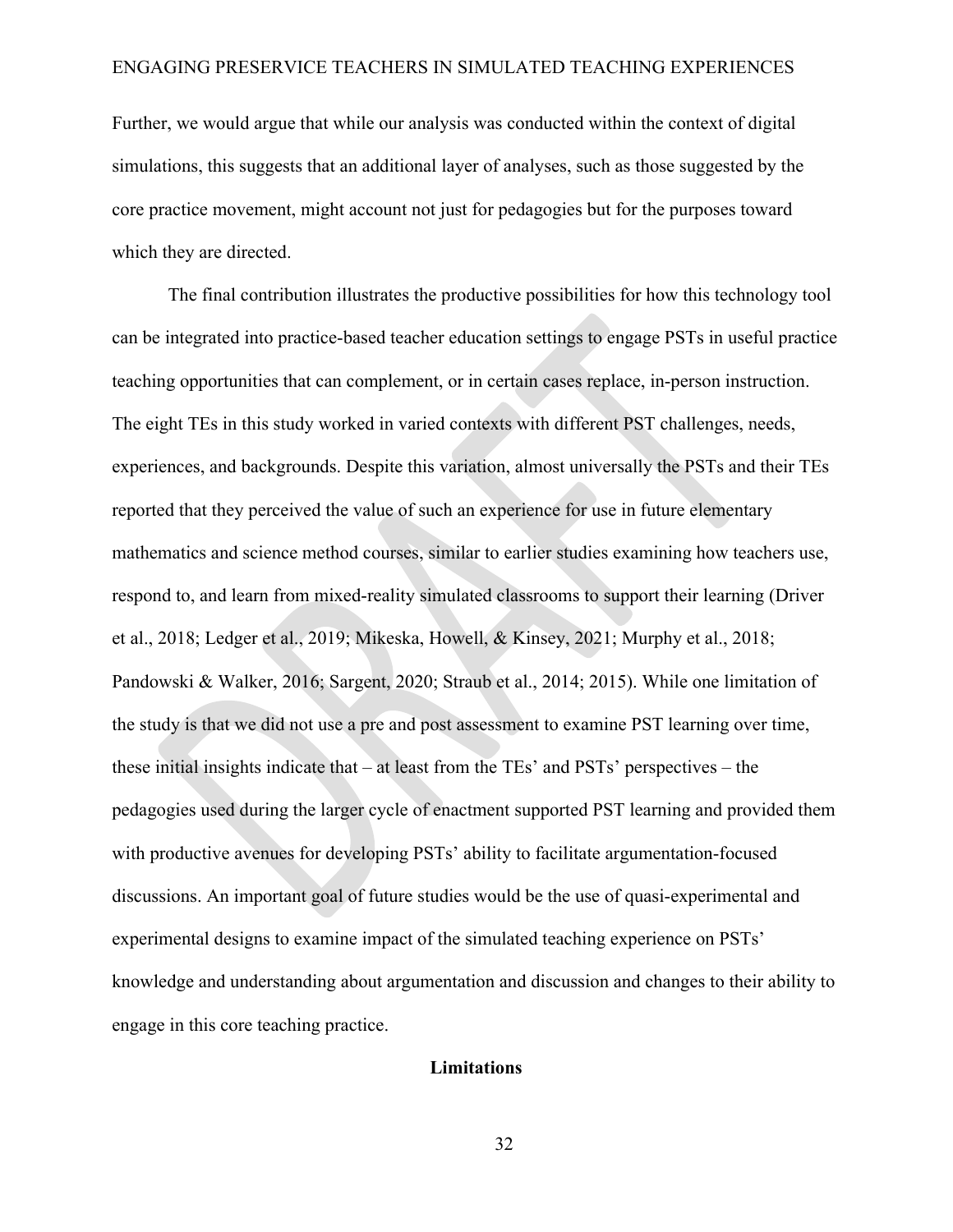There are a number of limitations associated with the study and the technology used, as well as the conditions of use, and delimitations induced by the study's deliberate focus on a single teaching practice and a single content problem in each content area. One limitation of the technology is that the avatars, in terms of identity and lived experience, are underdeveloped as characters. Interactors are highly trained to represent the avatars' ways of speaking, personalities, and mannerisms, but at the end of the day they are not real children. Nor did our tasks call attention to the students' identity characteristics in a way that would foreground them to PSTs. This is not to say that such a use case is impossible. For example, one TE enrolled in our study elected to bring such a focus to their instruction, asking their PSTs to complete bias surveys in advance of using the simulation and layering on additional research in which the PSTs were asked to identify the race and gender of each avatar so that they could interrogate their own perceptions and potential biases. That only one of the TEs elected to bring this secondary focus to the work likely reflects multiple considerations. The semester of study was turbulent due to the COVID pandemic, and TEs had limited time to get to know the approach and think through its affordances, both of which make experimentation and extension difficult to implement. Additionally, the materials are clearly framed around content practices. While our team sees argumentation as a critical skill for PSTs to develop because of its importance in supporting equitable opportunity to learn, TEs might need more explicit framing in order to help their PSTs see argumentation in that way.

An additional limitation of the technology lies in the use of one interactor to voice five student avatars. While this is part of what makes the approach cost-effective, it also renders inevitable that interactors will end up playing the part of students whose apparent ethnic or racial characteristics do not map onto the interactors' own identity, creating a potential source of bias.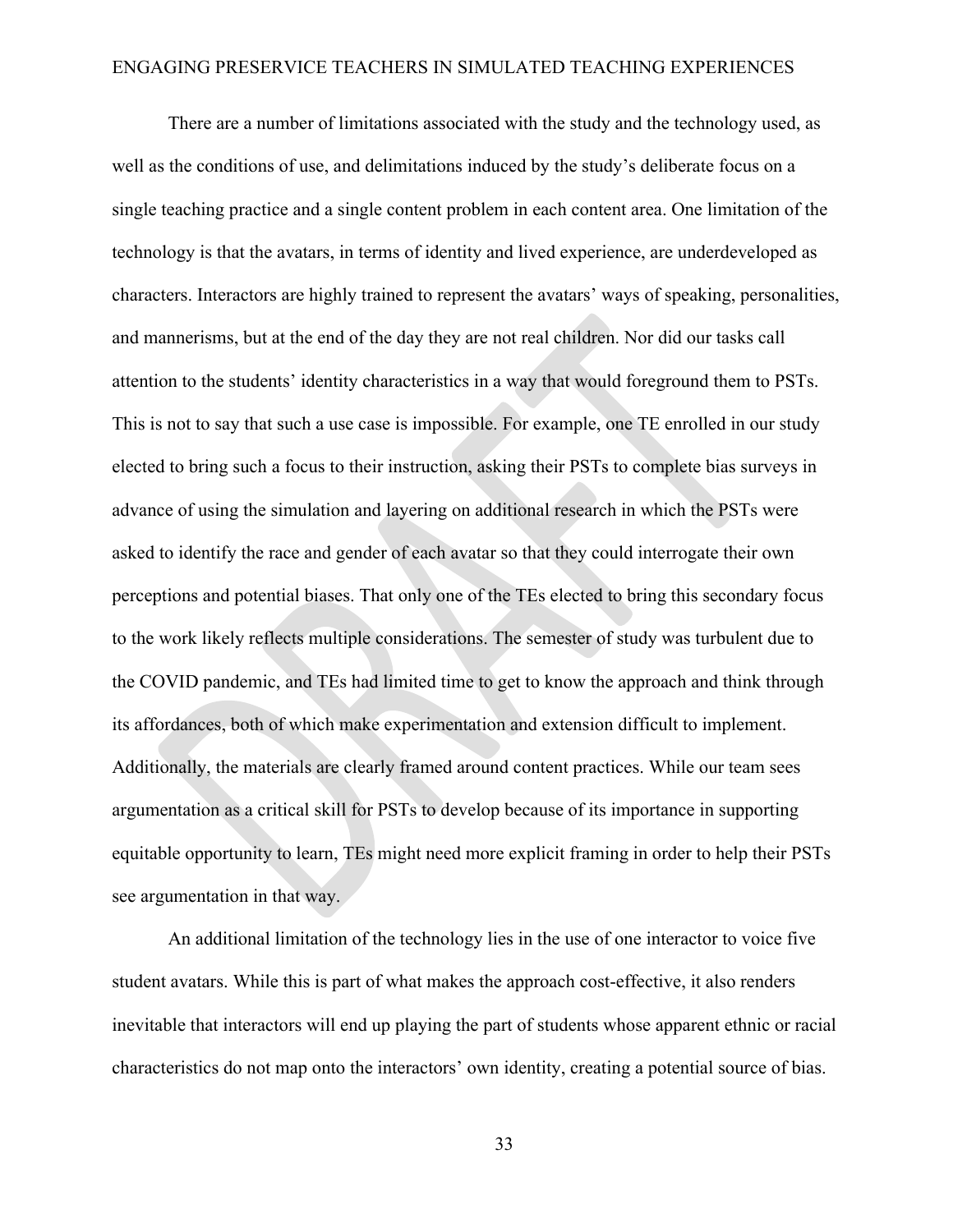This is a bias source that Mursion is aware of and incorporates into their training and, as discussed previously, our project staff monitored videos actively for adherence to our student profiles and for evidence of stereotypical behaviors, finding no evidence that this occurred in the monitored sessions. However, it remains a limitation of the approach and one that warrants this kind of careful monitoring. Additional technological limitations include the inability to physically move around the classroom or to ask the students to change seats or write on the board (the PST can hold a piece of writing up to the camera for the student avatars to see, but the avatars cannot do the same).

Other limitations reflect the context of implementation. The study was designed to meet an immediate need, during a semester of extraordinary strain on TEs and PSTs alike. While our results showed broad support for the utility of the approach, appreciation for having such a tool available, and an ability to articulate clearly what participants believed was learned, we were not able to measure PST learning directly via a pre and post measure as we have done in other studies (Mikeska & Howell, 2021b). Instead, our findings rely on self-report and observations of TEs' practice within their methods course. Nor did we have the opportunity to explore the question of whether the dosage, one simulated teaching experience, was optimal for this use case. Additionally, while the TEs utilized a variety of pedagogies in their approaches, we did not have sufficient data to compare to the pedagogies they had employed in past, non-simulation semesters, nor to what they might have done to compensate for COVID challenges absent the simulation. In all cases the TEs were teaching the course in a significantly different format than they had pre-COVID, which makes such comparisons tenuous. While a few of our survey questions did ask what changes were made in the course during the semester of study, the answers provided did not allow us to disentangle the degree to which the changes were to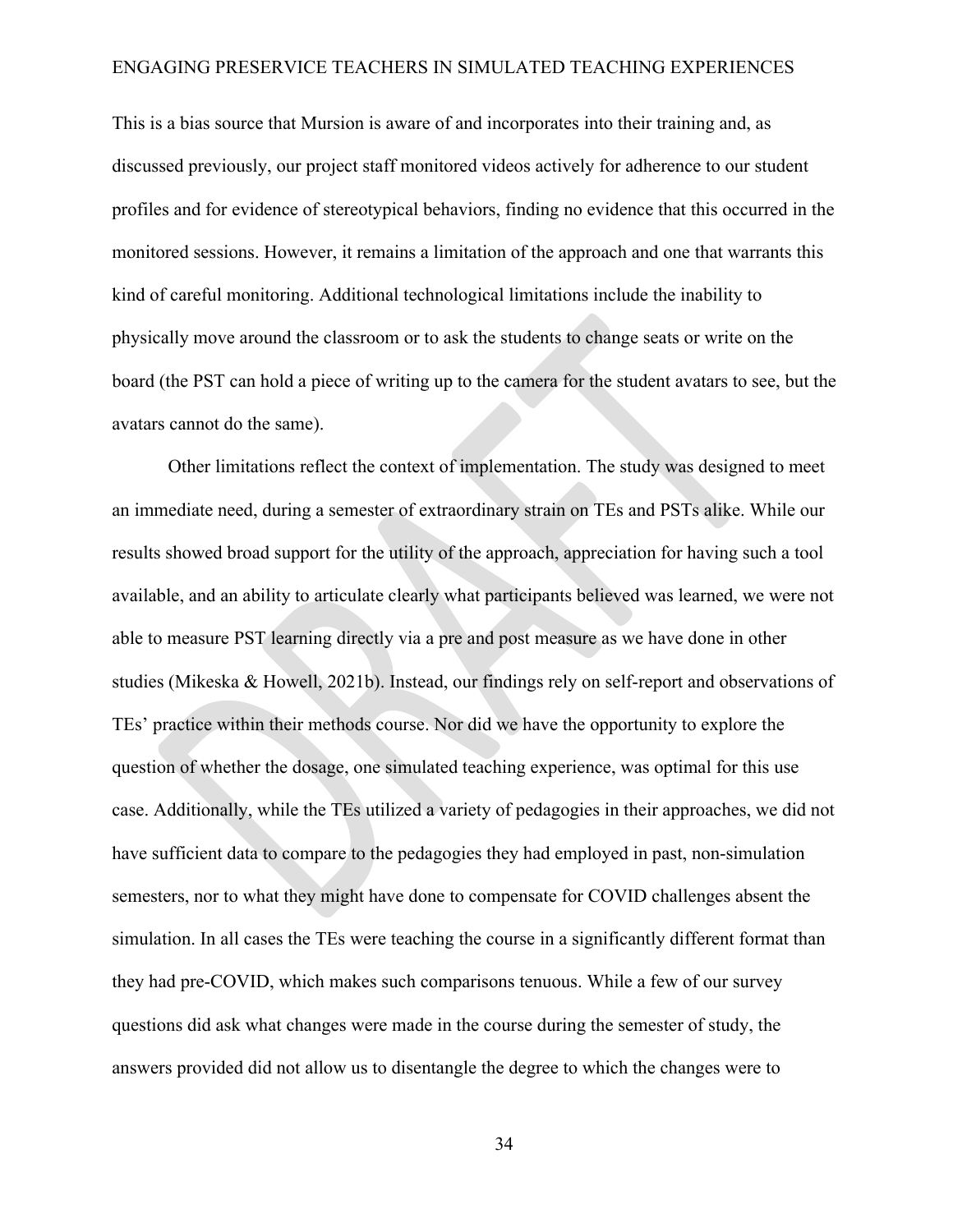accommodate the simulation as opposed to simply changes warranted to the changes to course structure due to the COVID pandemic. It is likely that additional pedagogies or approaches might have emerged during a semester with fewer challenges, or during which the TEs were able to plan ahead with less expectation of sudden changes. It is possible that some of the variability we observed might have been present even without the use of simulations.

#### **Conclusion**

Findings from this study suggest the importance of paying attention to the varied ways in which TEs engage PSTs in learning how to enact core practices, like facilitating argumentationfocused discussions, as they integrate simulated teaching experiences into their teacher education courses. Technology tools like the simulated classroom can be complemented with an array of pedagogical activities used in multiple ways for varied purposes, depending on the course context and PST needs. In this study, the variety of pedagogies used by the TEs targeted multiple pedagogical purposes as the TEs prepared the PSTs for and helped them learn from the simulated teaching experience. Overall findings suggest the importance of engaging PSTs in activities that engage them in decomposing and recomposing practice through structured analysis and reflection within a larger cycle of enactment. The main implication is that it is not the simulated teaching session in and of itself that supports PST learning, but it is the simulated teaching session coupled with strategically scaffolded and intentional pedagogical activities prior to and after the simulated teaching session that work in concert to support PSTs in learning how to enact core teaching practices. Future research should target questions to better understand the full range of pedagogies that are used in practice-based teacher education, especially when using novel technology tools such as simulated classrooms to support PST learning.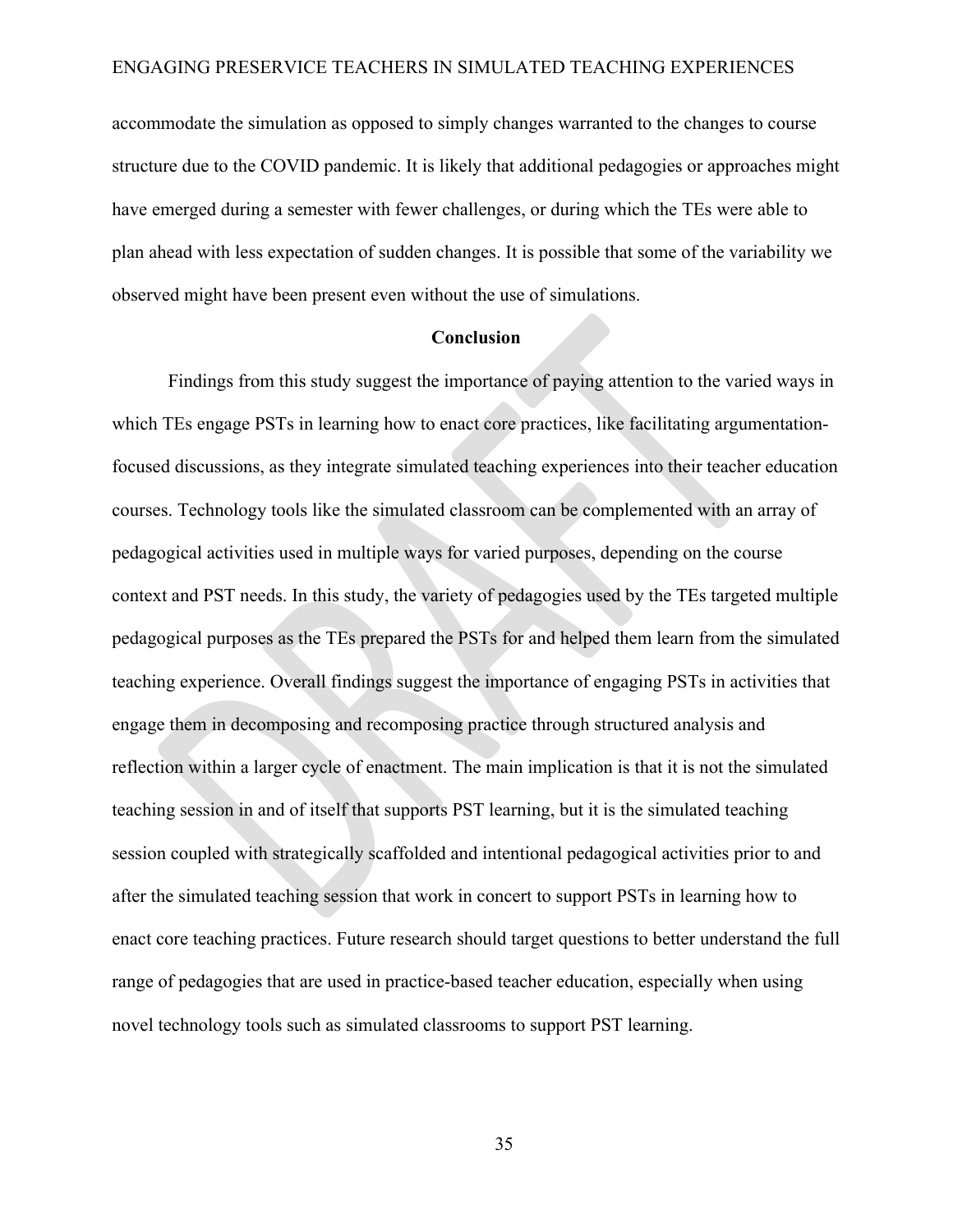#### References

- American Association of Colleges for Teacher Education. (2020). *Teaching in the Time of Covid-19: State Recommendations for Educator Preparation Programs and New Teachers.* AACTE Report Series.
- Association of Mathematics Teacher Educators (AMTE). (2017). *Standards for Preparing Teachers of Mathematics*. https//amte.net/standards
- Australian Institute for Teaching and School Leadership (AITSL). (2014). Evaluation of the Australian Professional Standards for Teachers.
- Badiee, F., & Kaufman, D. (2014). The effectiveness of an online simulation for teacher education. *Journal of Technology and Teacher Education, 22*(2), 167-186. <https://www.learntechlib.org/primary/p/45934/>
- Ball, D. L., & Cohen, D. (1999). Developing practice, developing practitioners: Toward a practice-based theory of professional education. In G. Sykes and L. Darling-Hammond (Eds.), *Teaching as the Learning Profession: Handbook of Policy and Practice* (pp. 3- 32). Jossey Bass.
- Ball, D. L., & Forzani F. (2009). The work of teaching and the challenge for teacher education. *Journal of Teacher Education, 60*, 497-511. <https://doi.org/10.1177/0022487109348479>
- Ball, D. L., Thames, M. H., & Phelps, G. (2008). Content knowledge for teaching: What makes it special? *Journal of Teacher Education, 59*(5), 389-407.
- Baumert, J., Kunter, M., Blum, W., Brunner, M., Voss, T., Jordan, A., Klusmann, U., Krauss, S., Neubrand, M., & Tsai, Y. (2010). Teachers' mathematical knowledge, cognitive activation in the classroom, and student progress. *American Educational Research Journal, 47*(1), 133-180.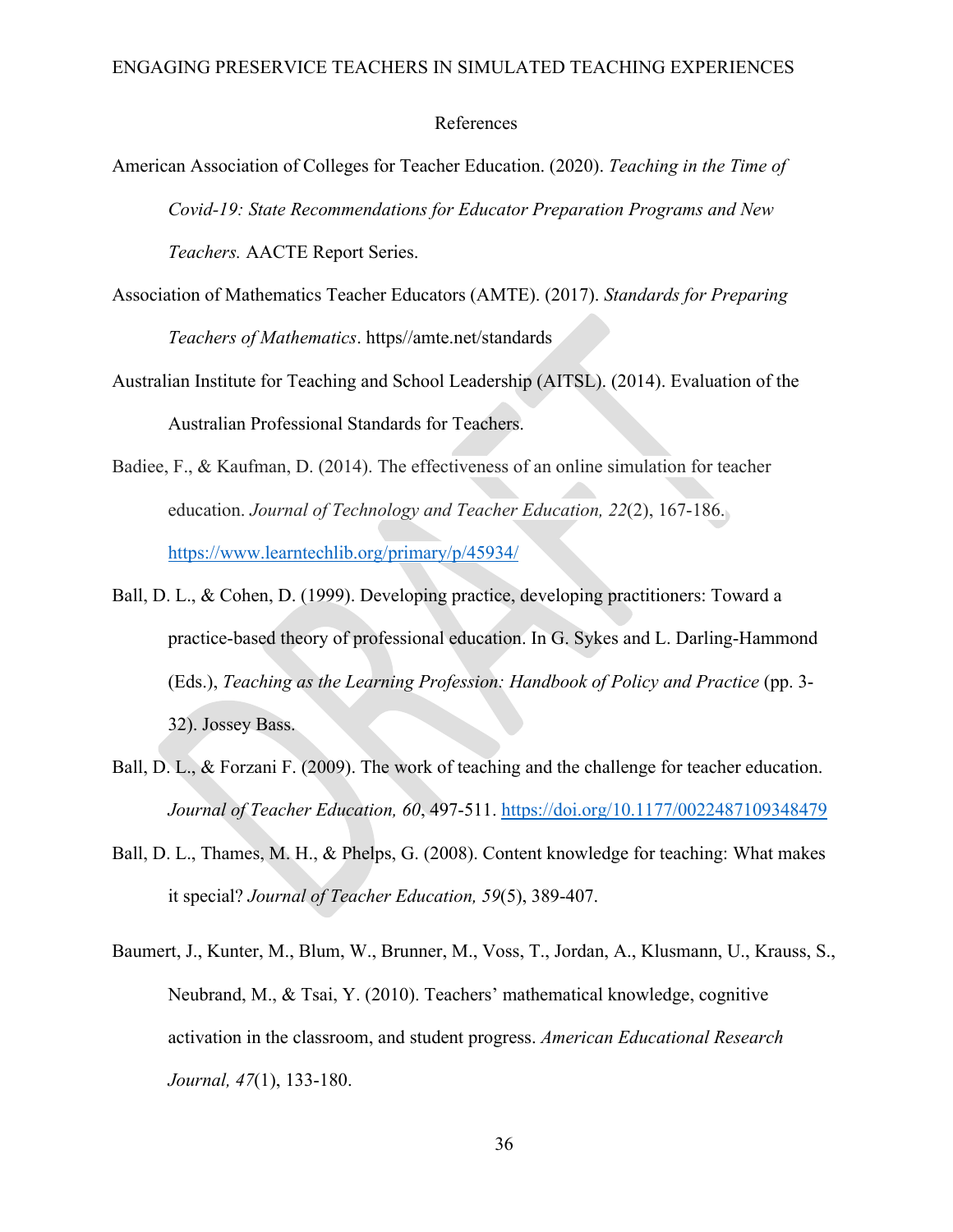- Benedict, A., Holdheide, L., Brownell, M., & Foley, A. M. (2016). Learning to teach: Practicebased preparation in teacher education [Special issue brief]*. Center on Great Teachers and Leaders at American Institutes for Research*.
- Birt, L., Scott, S., Cavers, D., Campbell, C., & Walter, F. (2016). Member checking: A tool to enhance trustworthiness or merely a nod to validation?. *Qualitative health research*, *26*(13), 1802–1811. <https://doi.org/10.1177/1049732316654870>
- Borko, H., Eisenhart, M., Brown, C. A., Underhill, R. G., Jones, D., & Agard, P. C. (1992). Learning to teach hard mathematics: Do novice teachers and their instructors give up too easily?. *Journal for research in mathematics education*, *23*(3), 194-222.
- Boyd, D. J., Grossman, P. L., Lankford, H., Loeb, S., & Wyckoff, J. (2009). Teacher preparation and student achievement. *Educational Evaluation and Policy Analysis, 31*(4), 416-440. <https://doi.org/10.3102/0162373709353129>
- Butt, G., & Lambert, D. (2014). International perspectives on the future of geography education: an analysis of national curricula and standards. *International Research in Geographical and Environmental Education*, *23*(1), 1-12.
- Call, K. (2018). Professional teaching standards: A comparative analysis of their history, implementation and efficacy. *Australian Journal of Teacher Education*, *43*(3), 93-108.
- Cochran-Smith, M., Ell, F., Ludlow, L., Grudnoff, L., & Aitken, G. (2014). The challenge and promise of complexity theory for teacher education research. *Teachers College Record, 116*(5), 1-38.
- Cohen, J., Wong, V., Krishnamachari, A., & Berlin, R. (2020). Teacher coaching in a simulated environment. *Educational Evaluation and Policy Analysis, 42*(2), 208-231. <https://doi.org/10.3102/0162373720906217>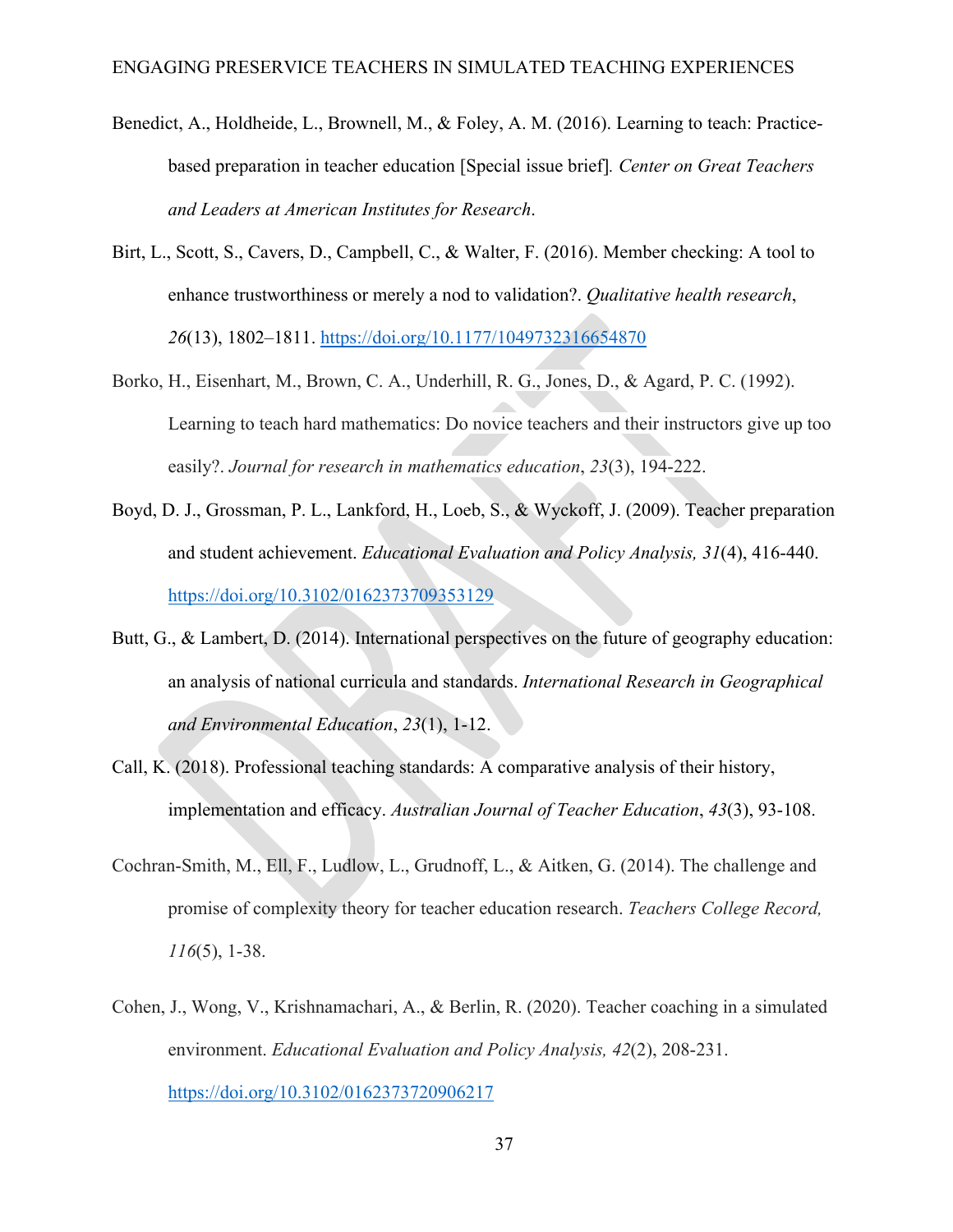- Dalinger, T., Thomas, K. B., Stansberry, S., & Xiu, Y. (2020). A mixed reality simulation offers strategic practice for pre-service teachers. *Computers & Education, 144*. [https://doi.org/10.1016/j.compedu.2019.103696](https://doi.org/https:/doi.org/10.1016/j.compedu.2019.103696)
- Davis, E. A., Petish, D., & Smithey, J. (2006). Challenges new science teachers face. *Review of Educational Research*, *76*(4), 607-651.
- Dieker, L. A., Hughes, C. E., Hynes, M. C., & Straub, C. (2017). Using simulated virtual environments to improve teacher performance. *School-University Partnerships, 10*(3), 62-81.
- Dotger, B., Masingila, J., Bearkland, M., & Dotger, S. (2014). Exploring iconic interpretation and mathematics teacher development through clinical simulations. *Journal of Mathematics Teacher Education, 18*(6), 577-601. [https://doi.org/10.1007/s10857-014-](https://doi.org/10.1007/s10857-014-9290-7) [9290-7](https://doi.org/10.1007/s10857-014-9290-7)
- Driver, M., Zimmer, K., & Murphy, K. (2018). Using mixed reality simulations to prepare preservice special educators for collaboration in inclusive settings. *Journal of Technology and Teacher Education*, *26*(1), 57-77.
- Dube, M. C. (2020). Teaching and learning challenges preservice teachers face during teaching practice. *Gender & Behaviour*, *18*(1), 14646-14659.
- Forde, C., McMahon, M. A., Hamilton, G., & Murray, R. (2016). Rethinking professional standards to promote professional learning. *Professional Development in Education*, *42*(1), 19-35.
- Forzani, F. M. (2014). Understanding "core practices" and "practice-based" teacher education: Learning from the past. *Journal of Teacher Education*, *65*(4), 357-368. <https://doi.org/10.1177/0022487114533800>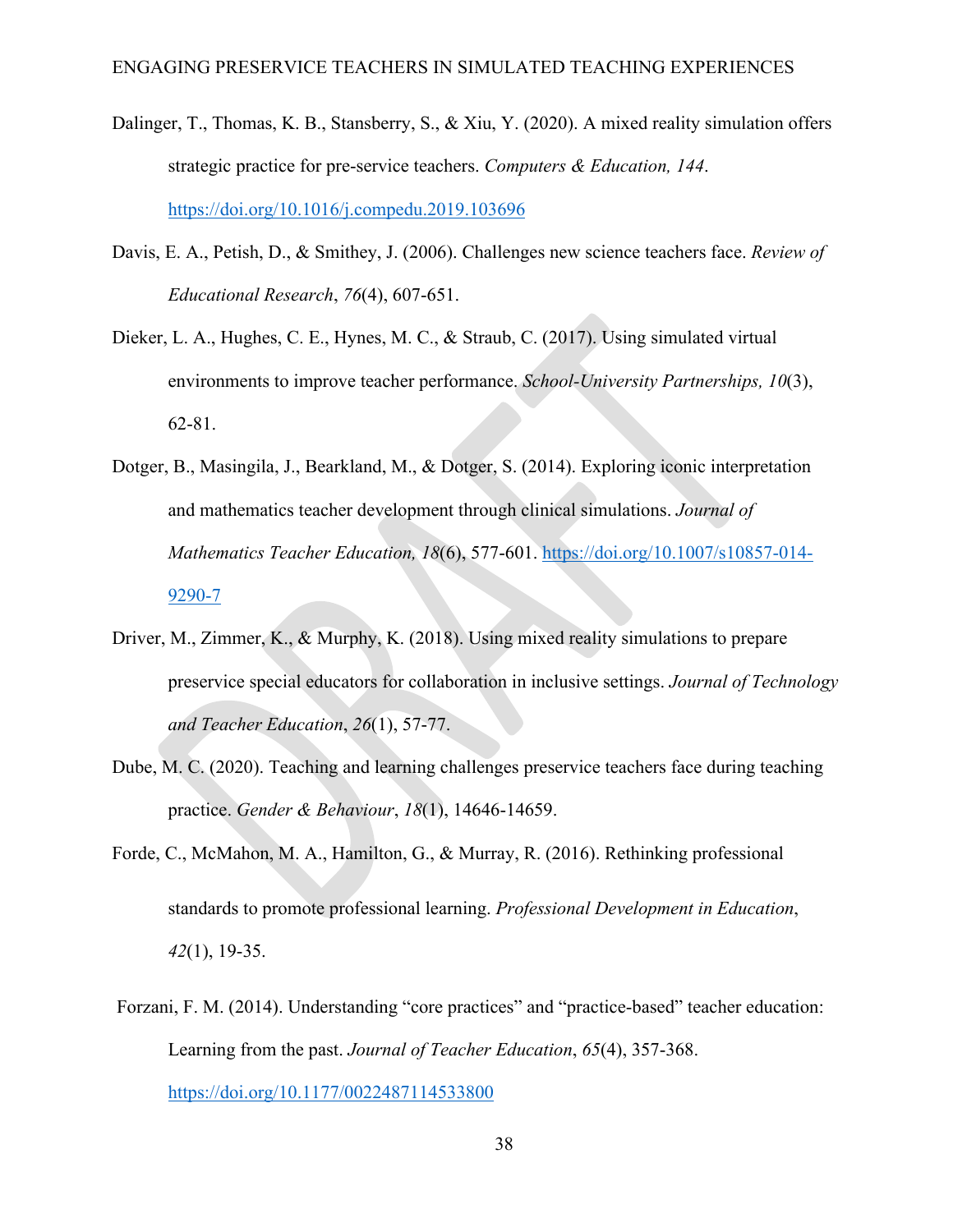- Fox, J., Ahn, S., Janseen, J. Yeykelis, L., Segovia, K., & Bailenson, J. N. (2015). Avatars versus agents: A meta-analysis quantifying the effect of agency on social influence. *Human-Computer Interaction, 30*(5), 401-432.<https://doi.org/10.1080/07370024.2014.921494>
- Francis, A. T., Olson, M., Weinberg, P. J., & Sterns-Pfeiffer, A. (2018). Not just for novices: The programmatic impact of practice-based teacher education. *Action in Teacher Education, 40*(2), 119-132.<https://doi.org/10.1080/01626620.2018.1424053>
- Girod, M., & Girod, G. R. (2008). Simulation and the need for practice in teacher preparation. *Journal of Technology and Teacher Education*, *16*(3), 307-337. <https://www.learntechlib.org/primary/p/24469/>
- Go Discuss Project. (2021). *Go Discuss* [Qualitative Data Repository].

https://data.qdr.syr.edu/dataverse/go-discuss

Goodson, B., Caswell, L., Dynarski, M., Price, C., Litwok, D., Crowe, E., Meyer, R., & Rice, A. (2019). Teacher Preparation Experiences and Early Teaching Effectiveness. Executive Summary. NCEE 2019-4010. *National Center for Education Evaluation and Regional Assistance*.

Grossman, P. L. (2018). *Teaching core practices in teacher education*. Harvard Education Press.

- Grossman, P., Hammerness, K., & McDonald, M. (2009). Redefining teaching, re-imagining teacher education. *Teachers and Teaching: Theory and Practice*, *15*(2), 273-289. <https://doi.org/10.1080/13540600902875340>
- Grossman, P., Kazemi, E., Kavanagh, S.S., Franke, M., & Dutro, E. (2019). Learning to facilitate discussions: Collaborations in practice-based teacher education. *Teaching and Teacher Education, 81*, 97-99.<https://doi.org/10.1016/j.tate.2019.02.002>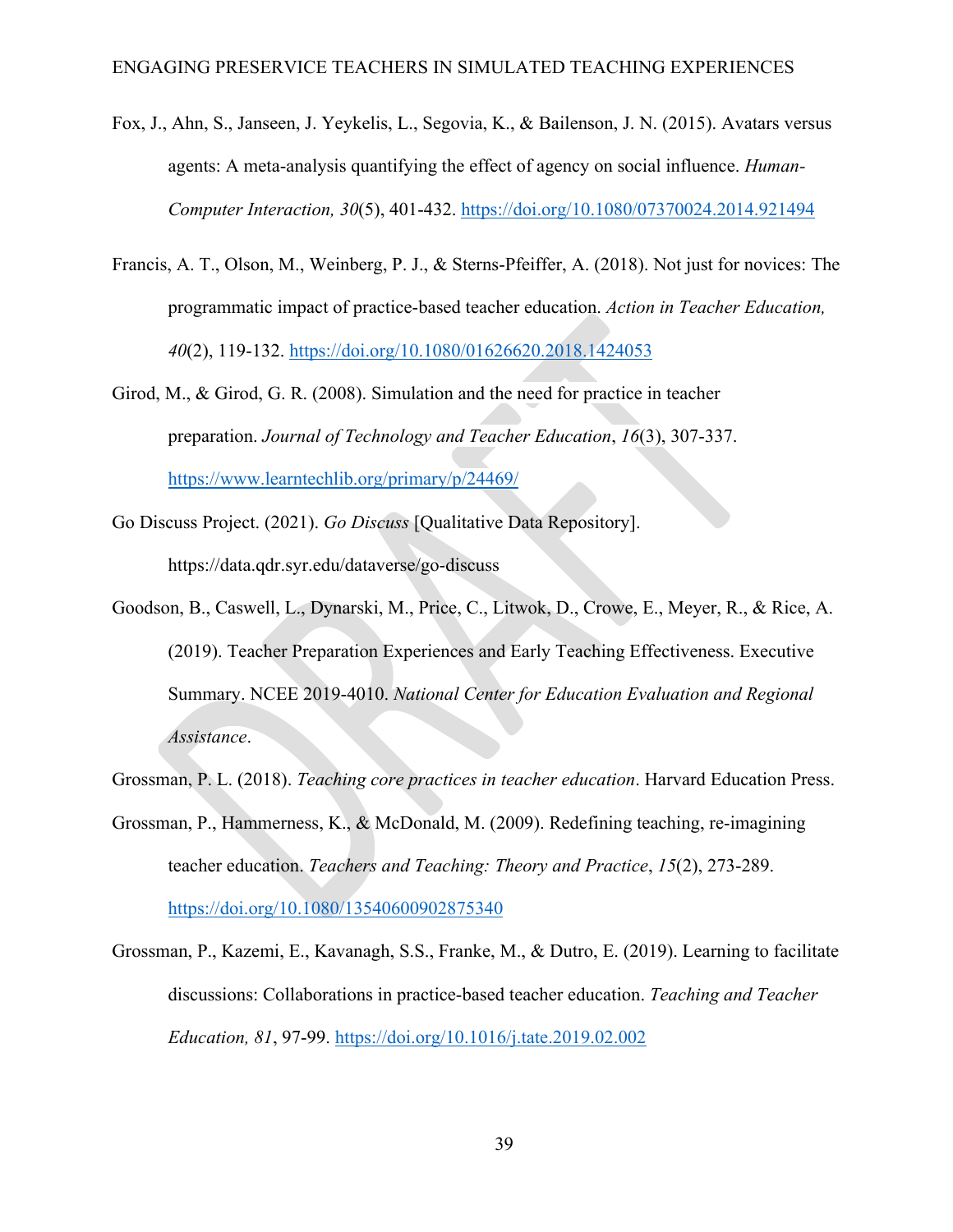- Howell, H. & Mikeska, J. N. (2021). Approximations of practice as a framework for understanding the role of authenticity in simulations of teaching. *Journal of Research on Technology in Education, 53*(1), 8-20.<https://doi.org/10.1080/15391523.2020.1809033>
- Howell, H., Mikeska, J.N., Tierney, J., Baehr, B., & Lehman, P. (2021). *Conceptualization and development of a performance task for assessing and building elementary preservice teachers' ability to facilitate argumentation-focused discussions in mathematics: The ordering fractions task.* (Research Memorandum No. [RM-21-10\)](https://www.ets.org/Media/Research/pdf/RM-21-10.pdf). ETS.
- Ingraham, K. M., Romualdo, A., Fulchini Scruggs, A., Imperiale, E., Dieker, L. A., & Hughes, C. E. (2021). Developing an immersive virtual classroom: TeachLivE – A case study. In D. Choi, A. Dailey-Hebert, & J. Estes (Ed.), C*urrent and prospective applications of virtual reality in higher education* (pp. 118-144). IGI Global.
- Kazemi, E., Ghousseini, H., Cunard, A., & Turrou, A. C. (2016). Getting inside rehearsals: Insights from TEs to support work on complex practice. *Journal of Teacher Education*, *67*(1), 18-31. <https://doi.org/10.1177/0022487115615191>
- Kloser, M., Wilsey, M., Madkins, T.C., & Windschitl, M. (2019). Connecting the dots: Secondary science teacher candidates' uptake of the core practice of facilitating sensemaking discussions from teacher education experiences. *Teaching and Teacher Education, 80*, 115-127. [https://doi.org/10.1016/j.tate.2019.01.006.](https://doi.org/10.1016/j.tate.2019.01.006)
- Korthagen, F. (2017). Inconvenient truths about teacher learning: Towards professional development 3.0. *Teachers and Teaching, 23*(4), 387-405.

<https://doi.org/10.1080/13540602.2016.1211523>

Lampert, M. (2010). Learning teaching in, from, and for practice: What do we mean?. *Journal of Teacher Education, 61*(1-2), 21-34.<https://doi.org/10.1177/0022487109347321>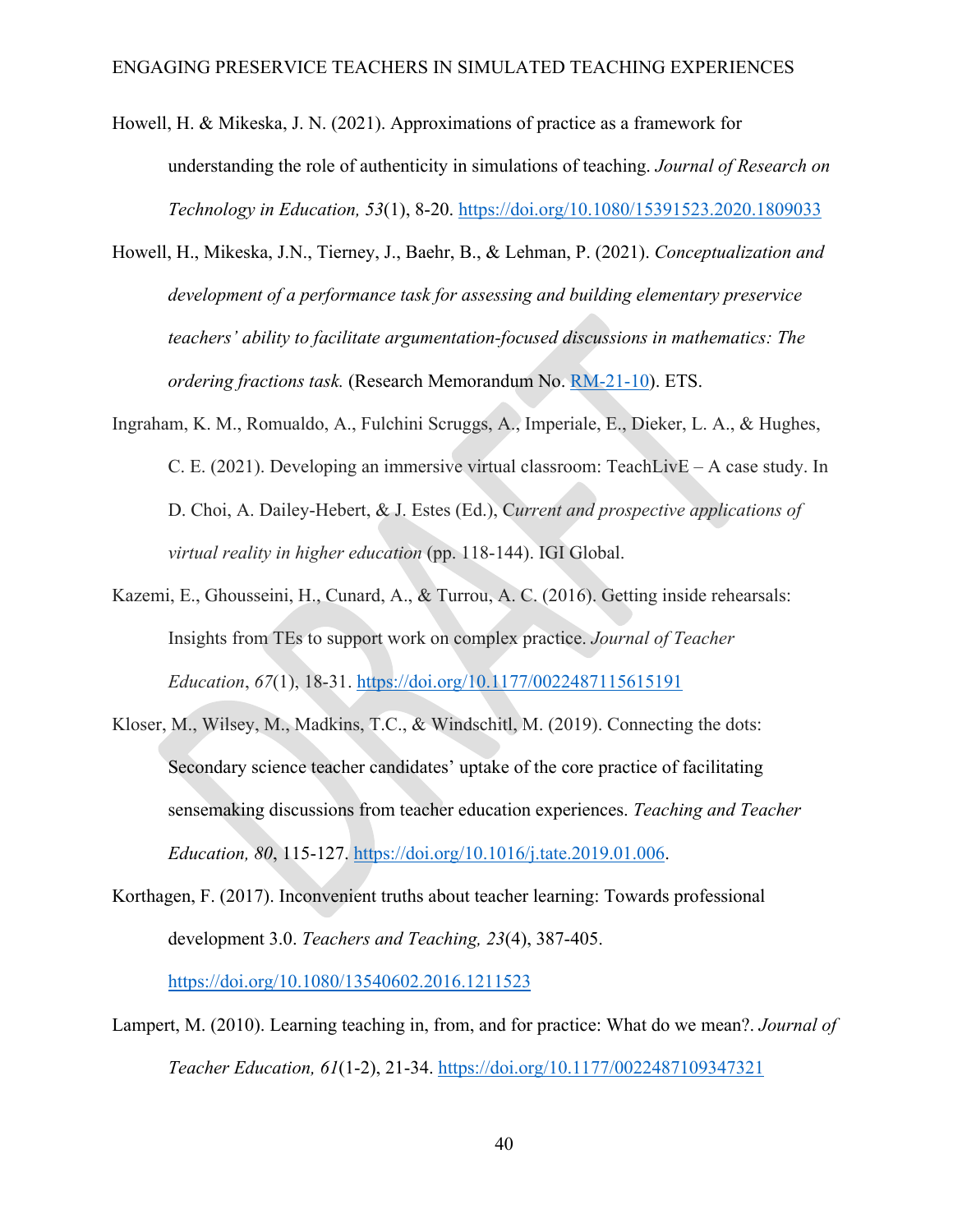- Ledger, S., Ersozlu, Z., & Fischetti, J. (2019). Preservice teachers' confidence and preferred teaching strategies using TeachLivE ™ virtual learning environment: A two-step cluster analysis. *Eurasia Journal of Mathematics, Science and Technology Education, 15*(3), em1674.<https://doi.org/10.29333/ejmste/102621>
- Levin, D. M., Hammer, D., & Coffey, J. E. (2009). Novice teachers' attention to student thinking. *Journal of Teacher Education*, *60*(2), 142-154.

Maxwell, J. A. (2013). *Qualitative research design: An interactive approach*. Sage.

- McDonald, M., Kazemi, E, & Kavanagh, S. (2013). Core practices and pedagogies of teacher education: A call for a common language and collective activity. *Journal of Teacher Education, 64*(5), 378-386*.* <https://doi.org/10.1177/0022487113493807>
- Mikeska, J.N. & Howell, H. (2020). Simulations as practice-based spaces to support elementary science teachers in learning how to facilitate argumentation-focused discussions. *Journal of Research in Science Teaching, 57*(9), 1356-1399. <https://doi.org/10.1002/tea.21659>
- Mikeska, J. N., & Howell, H. (2021a). Authenticity perceptions in virtual environments. *Information and Learning Sciences, 122*(7/8), 480-502. [https://doi.org/10.1108/ILS-10-](https://doi.org/10.1108/ILS-10-2020-0234) [2020-0234](https://doi.org/10.1108/ILS-10-2020-0234)
- Mikeska, J. N., & Howell, H. (2021b, March 30). Pushing the boundaries of practice-based teacher education: How can online simulated classrooms be used productively to support STEM teacher learning? *Advancing Research & Innovation in the STEM Education of Preservice Teachers in High-Need School Districts.* [https://aaas](https://aaas-arise.org/2021/03/30/pushing-the-boundaries-of-practice-based-teacher-education-how-can-online-simulated-classrooms-be-used-productively-to-support-stem-teacher-learning/)[arise.org/2021/03/30/pushing-the-boundaries-of-practice-based-teacher-education-how](https://aaas-arise.org/2021/03/30/pushing-the-boundaries-of-practice-based-teacher-education-how-can-online-simulated-classrooms-be-used-productively-to-support-stem-teacher-learning/)[can-online-simulated-classrooms-be-used-productively-to-support-stem-teacher-learning/](https://aaas-arise.org/2021/03/30/pushing-the-boundaries-of-practice-based-teacher-education-how-can-online-simulated-classrooms-be-used-productively-to-support-stem-teacher-learning/)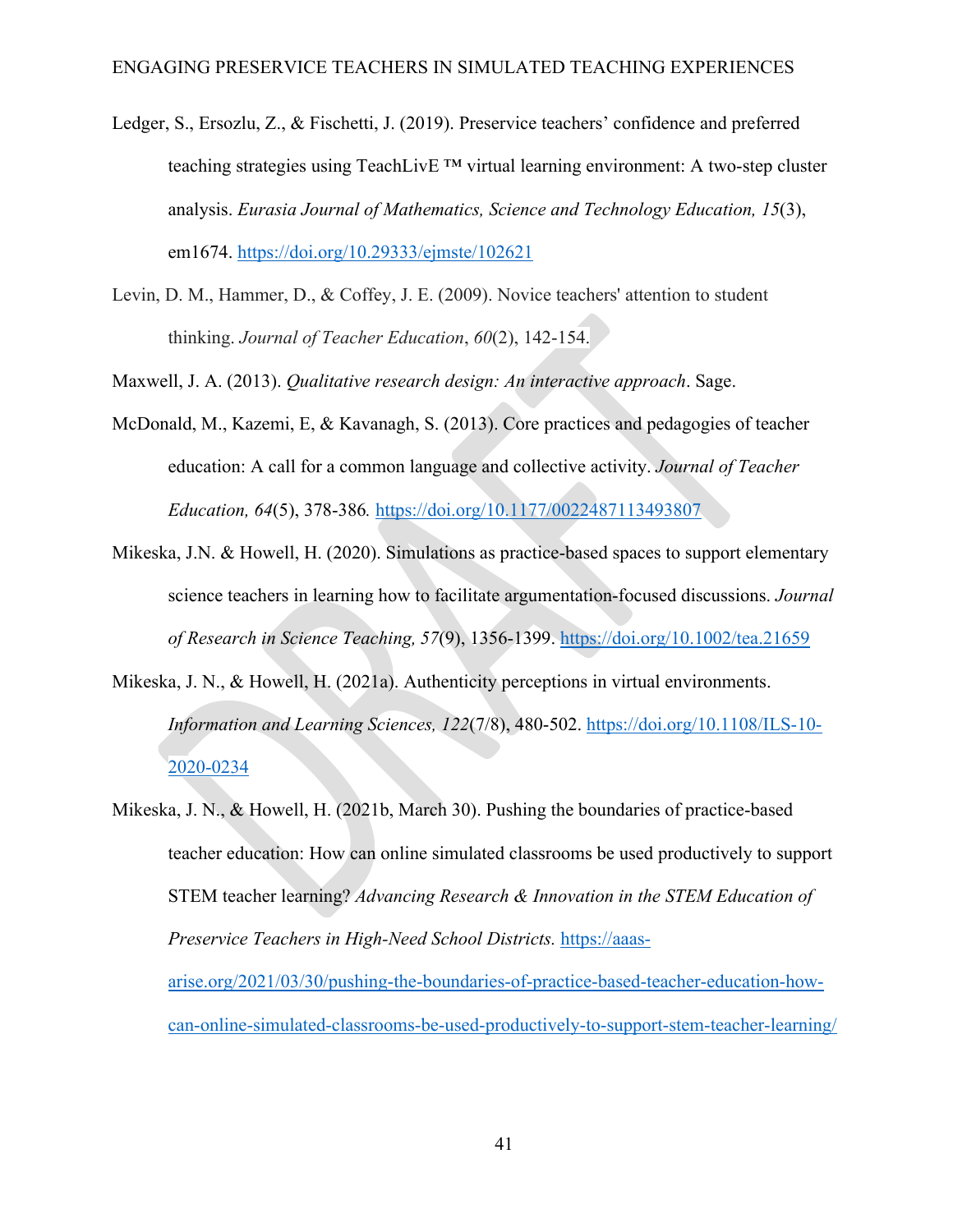Mikeska, J. N., Howell, H., & Kinsey, D. (2021). *Exploring the potential of simulated teaching experiences as approximations of practice within elementary teacher education: Do simulated teaching experiences impact elementary preservice teachers' ability to facilitate discussions in mathematics and science?* [Manuscript submitted for publication]. K-12 Center for Teaching, Learning, and Assessment, Educational Testing Service.

- Mikeska, J. N., Howell, H., Ciofalo, J., Devitt, A., Orlandi, E., King, K., Lipari, M., & Simonelli, G. (2021). *Conceptualization and development of a performance task for assessing and building elementary preservice teachers' ability to facilitate argumentation-focused discussions in mathematics: The mystery powder task.* (Research Memorandum No. [RM-](https://www.ets.org/Media/Research/pdf/RM-21-06.pdf)[21-06\)](https://www.ets.org/Media/Research/pdf/RM-21-06.pdf). ETS.
- Mikeska, J. N., Howell, H., Dieker, L., & Hynes, M. (2021). Understanding the role of simulations in K-12 mathematics and science teacher education: Outcomes from a teacher education simulation conference. *Contemporary Issues in Technology and Teacher Education*, 21(3).
- Murphy, K. M., Cash, J., & Kellinger, J. J. (2018). Learning with avatars: Exploring mixed reality simulations for next-generation teaching and learning. In *Handbook of research on pedagogical models for next-generation teaching and learning* (pp. 1-20). IGI Global. <https://www.igi-global.com/gateway/chapter/190357>

National Council of Teachers of Mathematics. (2014). *Principles to actions: Ensuring mathematical success for all*. Author.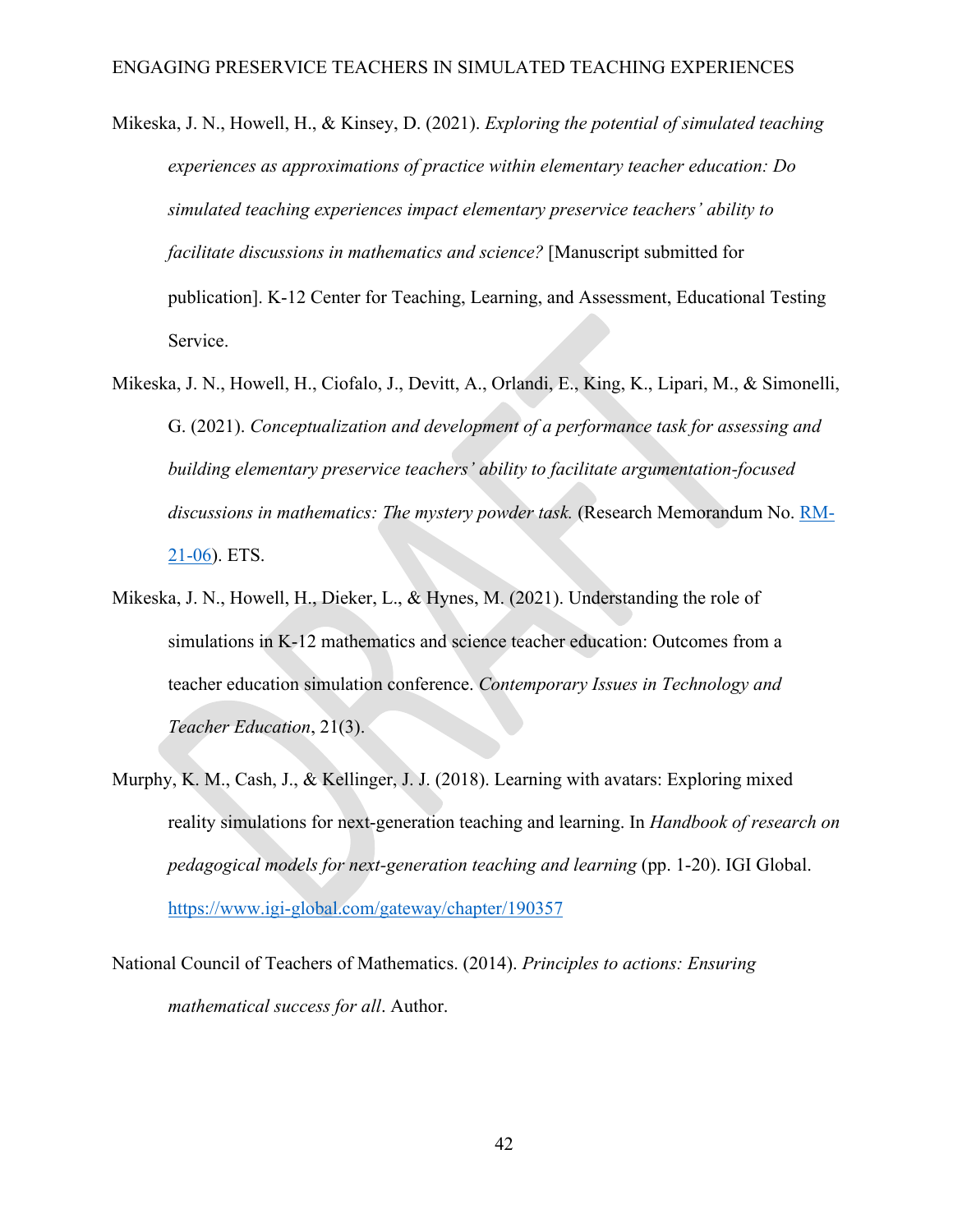- National Governors Association Center for Best Practices, Council of Chief State School Officers. (2010). *Mathematics standards*. Mathematics Standards | Common Core State Standards Initiative.<http://www.corestandards.org/Math/>
- National Research Council. (2013). *Next Generation Science Standards: For States, By States*. The National Academies Press.

National Science Teachers Association. (2003). Standards for science teacher preparation. *Faculty Publications: Department of Teaching, Learning and Teacher Education*, 86.

- NGSS Lead States. (2013). *Next Generation Science Standards: For States, By States*. The National Academies Press. <https://doi.org/10.17226/18290>
- Pankowski, J., & Walker, J. T. (2016). Using simulation to support novice teachers' classroom management skills: Comparing traditional and alternative certification groups. *Journal of the National Association for Alternative Certification*, *11*(1), 3-20.
- Piro, J. S., & O'Callaghan, C. (2018). Journeying towards the profession: Exploring liminal learning within mixed reality simulations. *Action in Teacher Education, 41*(1), 79-95. <https://doi.org/10.1080/01626620.2018.1534221>
- Reich, J., Buttimer, C. J., Fang, A., Hillaire, G., Hirsch, K., Larke, L. R., Littenberg-Tobias, J., Moussapour, R. M., Napier, A., Thompson, M., & Slama, R. (2020, April 2). Remote Learning Guidance From State Education Agencies During the COVID-19 Pandemic: A First Look.<https://doi.org/10.35542/osf.io/437e2>
- Rodriguez, G. M. (2013). Power and agency in education: Exploring the pedagogical dimensions of funds of knowledge. *Review of Research in Education*, *37*(1), 87-120.

Sadler, P. M., Sonnert, G., Coyle, H. P., Cook-Smith, N., & Miller, J. L. (2013). The influence of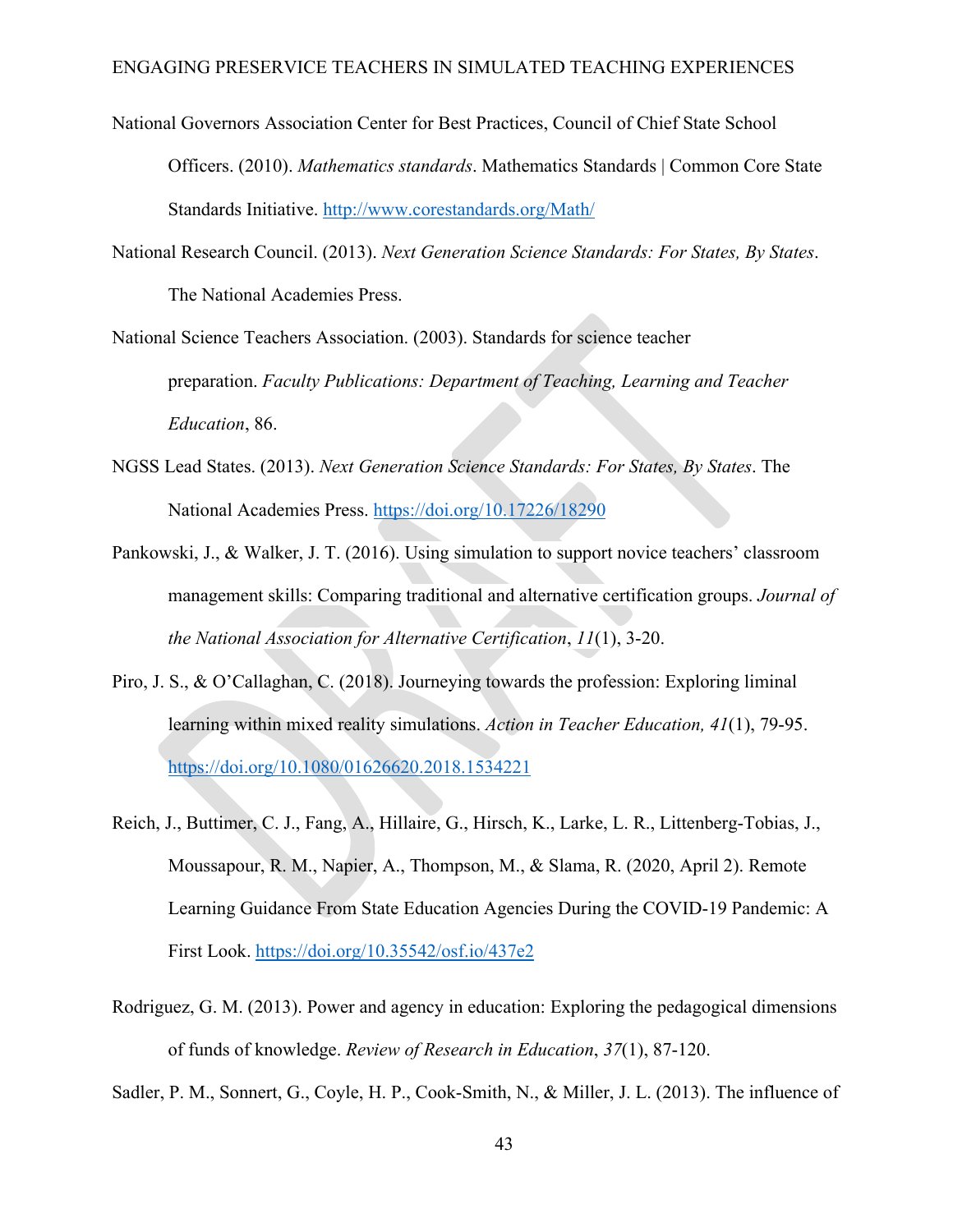teachers' knowledge on student learning in middle school physical science classrooms. *American Educational Research Journal*, *50*(5), 1020-1049.

- Saenz-Armstrong, P. (2020, April 16). *Student teaching and initial licensure in the time of coronavirus. National Council on Teacher Quality*. National Council on Teacher Quality. [https://www.nctq.org/blog/Student-teaching-and-initial-licensure-in-the-times-of](https://www.nctq.org/blog/Student-teaching-and-initial-licensure-in-the-times-of-coronavirus)[coronavirus](https://www.nctq.org/blog/Student-teaching-and-initial-licensure-in-the-times-of-coronavirus)
- Saldaña, J. & Omasta, M. (2018). *Qualitative research: Analyzing life*. Sage.
- Santoro, N., & Kennedy, A. (2016). How is cultural diversity positioned in teacher professional standards? An international analysis. *Asia-Pacific Journal of Teacher Education*, *44*(3), 208-223.
- Sargent, D. L. (2020). The evolution of teacher education through emerging technologies of mixed reality simulation. In M. Grassetti, & J. Zoino-Jeannetti (Eds.), *Next generation digital tools and applications for teaching and learning enhancement* (pp. 16-30). IGI Global. http://doi:10.4018/978-1-7998-1770-3.ch002
- Schreier, M. (2014). Qualitative content analysis. In U. Flick (Ed.). *The SAGE Handbook of qualitative data analysis* (pp. 170-183). SAGE Publications Ltd.
- Shaughnessy, M., & Boerst, T. (2018). Designing simulations to learn about pre-service teachers' capabilities with eliciting and interpreting student thinking. In Stylianides, G., & Hino, K. (Eds.). *Research advances in the mathematical education of pre-service elementary teachers* (pp. 125-140). Springer, Cham. [https://doi.org/10.1007/978-3-319-](https://doi.org/10.1007/978-3-319-68342-3_9) [68342-3\\_9](https://doi.org/10.1007/978-3-319-68342-3_9)
- Shulman, L. S. (2005). Signature pedagogies in the professions. *Daedalus*, *134*(3), 52-59. <https://doi.org/10.1162/0011526054622015>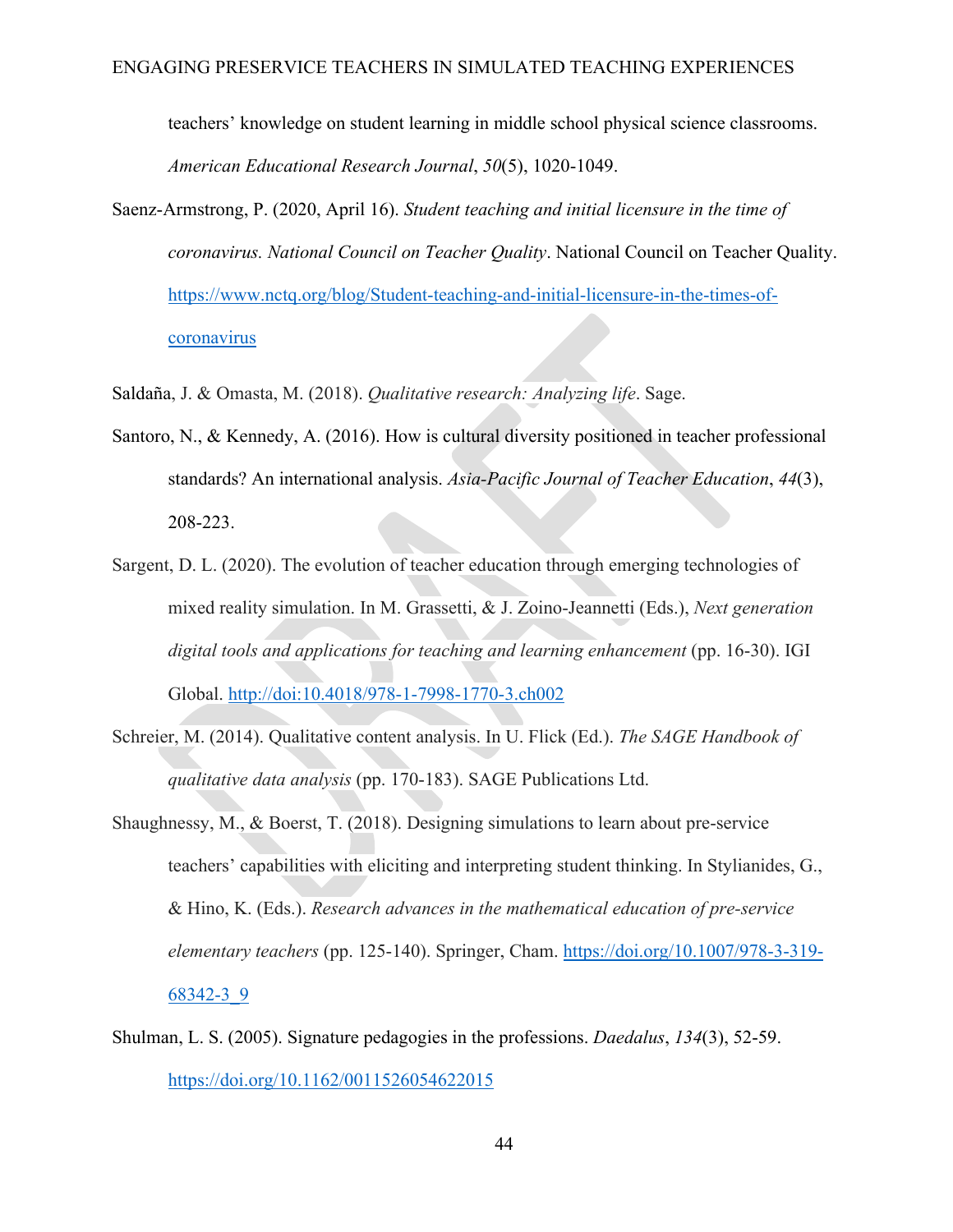simSchool. (2022). *simSchool.* https://www.simschool.org/home/simschool/

- Straub, C. (2018). *Best in class leadership development: How virtual reality and avatars are changing the learning landscape* [White paper]. Mursion, Inc. [https://www.denasamuels.com/wp-content/uploads/2020/03/How-Virtual-Reality-and-](https://www.denasamuels.com/wp-content/uploads/2020/03/How-Virtual-Reality-and-Avatars-are-Changing-the-Learning-Landscape.pdf)[Avatars-are-Changing-the-Learning-Landscape.pdf](https://www.denasamuels.com/wp-content/uploads/2020/03/How-Virtual-Reality-and-Avatars-are-Changing-the-Learning-Landscape.pdf)
- Straub, C., Dieker, L., Hynes, M., & Hughes, C. (2014). Using virtual rehearsal in TLE TeachLivE™ mixed reality classroom simulator to determine the effects on the performance of mathematics teachers. *2014 TeachLivE™ National Research Project: Year 1 Findings,* 1-50.
- Straub, C., Dieker, L., Hynes, M., & Hughes, C. (2015, June). Using virtual rehearsal in TLE TeachLivE™ mixed reality classroom simulator to determine the effects on the performance of science teachers: A follow-up study (Year 2). In Bousfield, T., Hynes, M., Hughes, C., Straub, C., Dieker, L. & Ingrahm, K. (Eds.), *Proceedings of 3rd National TLE TeachLivE™ Conference 2015: Dissecting Education* (pp*.* 49-109). University of Central Florida.
- Talespin. (2021). *Talespin – Enterprise VR, AR & AI.* https://www.talespin.com/
- TeachingWorks. (2019). High-Leverage teaching practices.

<https://library.teachingworks.org/curriculum-resources/high-leverage-practices/>

Walters, S. M., Hirsch, S. E., McKown, G., Carlson, A., & Allen, A. A. (2021). Mixed-reality simulation with preservice teacher candidates: A conceptual replication. *Teacher Education and Special Education*.<https://doi.org/10.1177/08884064211001453>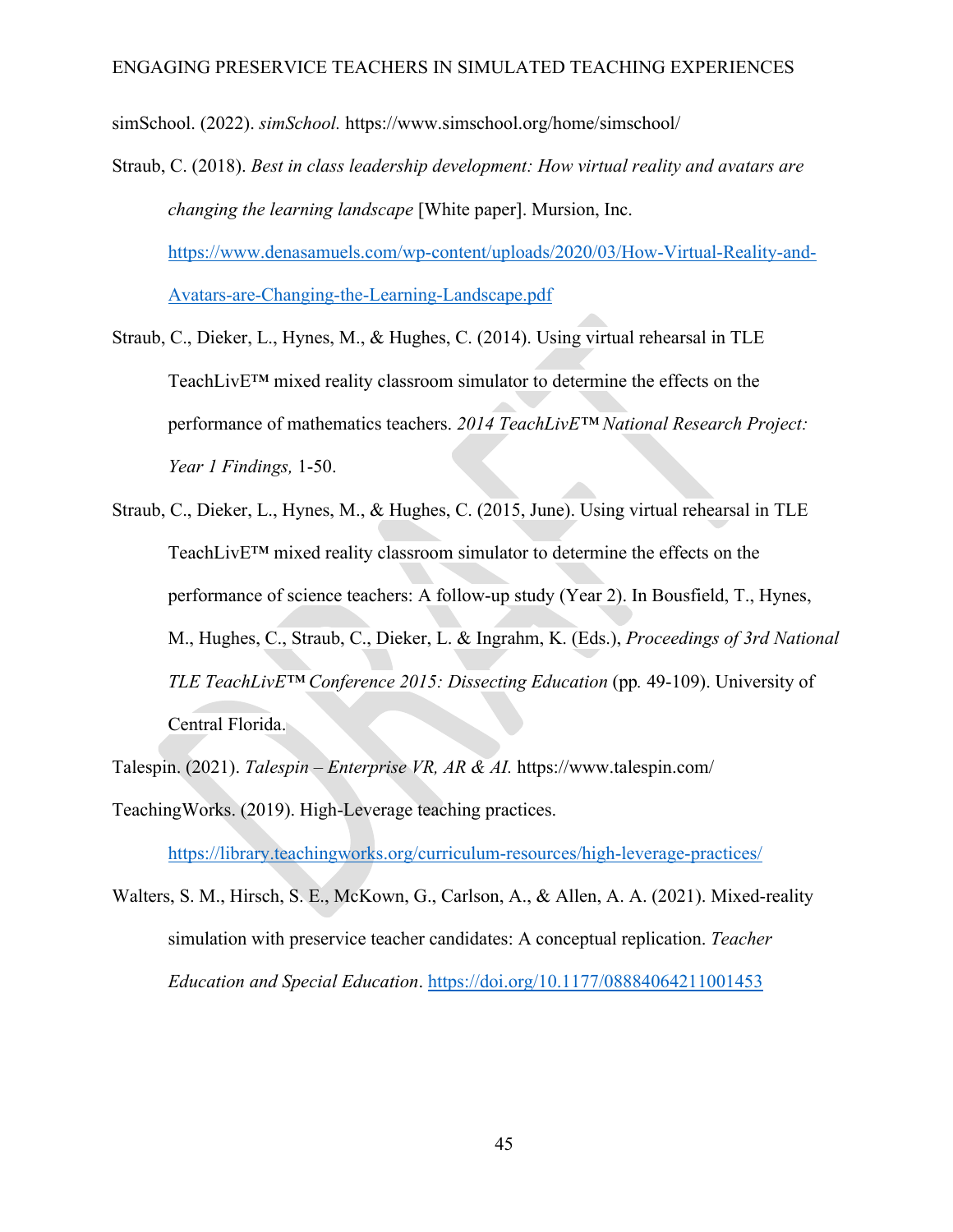# **Table 1**

# *Sample Characteristics*

|                          | Characteristics                       | Teacher   | Preservice     |
|--------------------------|---------------------------------------|-----------|----------------|
|                          |                                       | Educators | Teachers       |
|                          |                                       | $(n=8)$   | $(n=102)$      |
|                          |                                       | $n$ (%)   | $n$ (%)        |
| Gender                   | Male                                  | 2(25%)    | 4(4%)          |
|                          | Female                                | 6(75%)    | 98 (96%)       |
|                          | Hispanic/Latino                       | $0(0\%)$  | 31 $(30\%)$    |
|                          | <b>Black or African American</b>      | $0(0\%)$  | 32 (31%)       |
| Ethnicity <sup>a</sup>   | Asian or Asian American               | 1(13%)    | 5(5%)          |
|                          | White                                 | 6(75%)    | 39 (38%)       |
|                          | Other                                 | $0(0\%)$  | 3(3%)          |
|                          | Public                                | 6(75%)    | 84 (82%)       |
| <b>Institution Type</b>  | Private                               | 2(25%)    | 18 (18%)       |
|                          | <b>Elementary Mathematics Methods</b> | $4(50\%)$ | 53 (52%)       |
| <b>Course Focus</b>      | <b>Elementary Science Methods</b>     | $4(50\%)$ | 49 (48%)       |
|                          | Online Only                           | 3(38%)    | 44 (43%)       |
| <b>Course Format</b>     | Face-to-Face Only                     | $0(0\%)$  | $0(0\%)$       |
|                          | Hybrid                                | 5(63%)    | 58 (57%)       |
|                          | Synchronous Only                      | 6(75%)    | 74 (73%)       |
| Course Structure         | Asynchronous Only                     | (13%)     | (17%)<br>17    |
|                          | Hybrid                                | (13%)     | $(11\%)$<br>11 |
| Prior Experience         | Yes                                   | 3(38%)    | (17%)<br>17    |
| <b>Using Simulations</b> | N <sub>o</sub>                        | 5(63%)    | 85 (83%)       |

<sup>a</sup>One teacher educator did not respond to this question. Totals do not add to 100% because each participant could make one or more selections for ethnicity.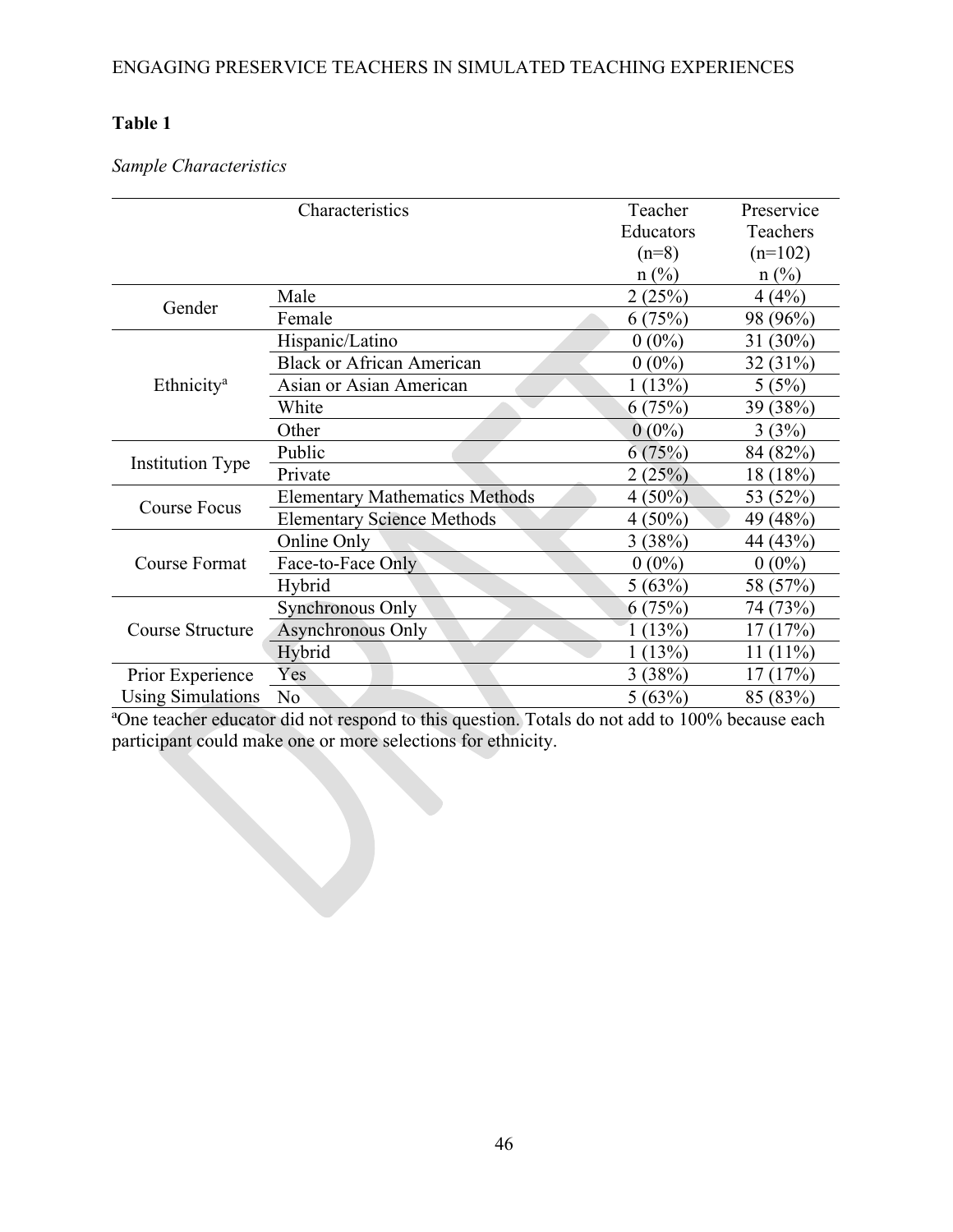# **Table 2**

| Code                                      | Description                                                                                                                                                                                                                                       |
|-------------------------------------------|---------------------------------------------------------------------------------------------------------------------------------------------------------------------------------------------------------------------------------------------------|
| Modeling                                  | The TE models how to engage in a specific teaching practice<br>or a component skill related to a teaching practice.                                                                                                                               |
| Using Videos for Collective<br>Reflection | The TE engages the preservice teachers (PSTs) in observing<br>and/or discussing video records of practice in a collective<br>(small or whole group) setting. This activity may or may not<br>include systematic/focused analysis of the video(s). |
| Using Videos for Individual<br>Reflection | The TE engages the PSTs in observing and/or discussing video<br>records of practice by themselves. This activity may or may<br>not include systematic/focused analysis of the video(s).                                                           |
| Using Videos as Exemplars                 | The TE engages the PSTs in observing and/or discussing video<br>records of practice and is using the video(s) with clear intent<br>that it be an example of something.                                                                            |
| <b>Examining Written Cases</b>            | The TE engages the PSTs in reading, discussion, and/or<br>analyzing written cases of teaching episodes.                                                                                                                                           |
| <b>Individual Planning</b>                | The TE provides the PSTs with an opportunity to plan part of<br>or a full lesson.                                                                                                                                                                 |
| <b>Collaborative Planning</b>             | The TE engages the PSTs in lesson planning with one or more<br>of their peers.                                                                                                                                                                    |
| Peer Teaching/Rehearsal                   | The TE engages the PSTs in peer teaching where other PSTs<br>or the TE act as K-12 students while one PST practices an<br>aspect of instruction (e.g., practices facilitating a discussion;<br>practices eliciting students' ideas).              |
| <b>Transcript Analysis</b>                | The TE engages the PSTs in analyzing transcripts from video<br>or audio records of practice (could be the PSTs' own<br>transcripts or others' transcripts).                                                                                       |
| <b>Reflection Writing</b>                 | The TE engages the PSTs in reflecting on their own or other's<br>instructional practice via writing.                                                                                                                                              |
| <b>Reflection Discussion</b>              | The TE engages the PSTs in reflecting on their own or other's<br>instructional practice via discussion in pairs, small groups or<br>whole class.                                                                                                  |

*Coding for Pedagogical Activities Used by the Teacher Educator (TE)*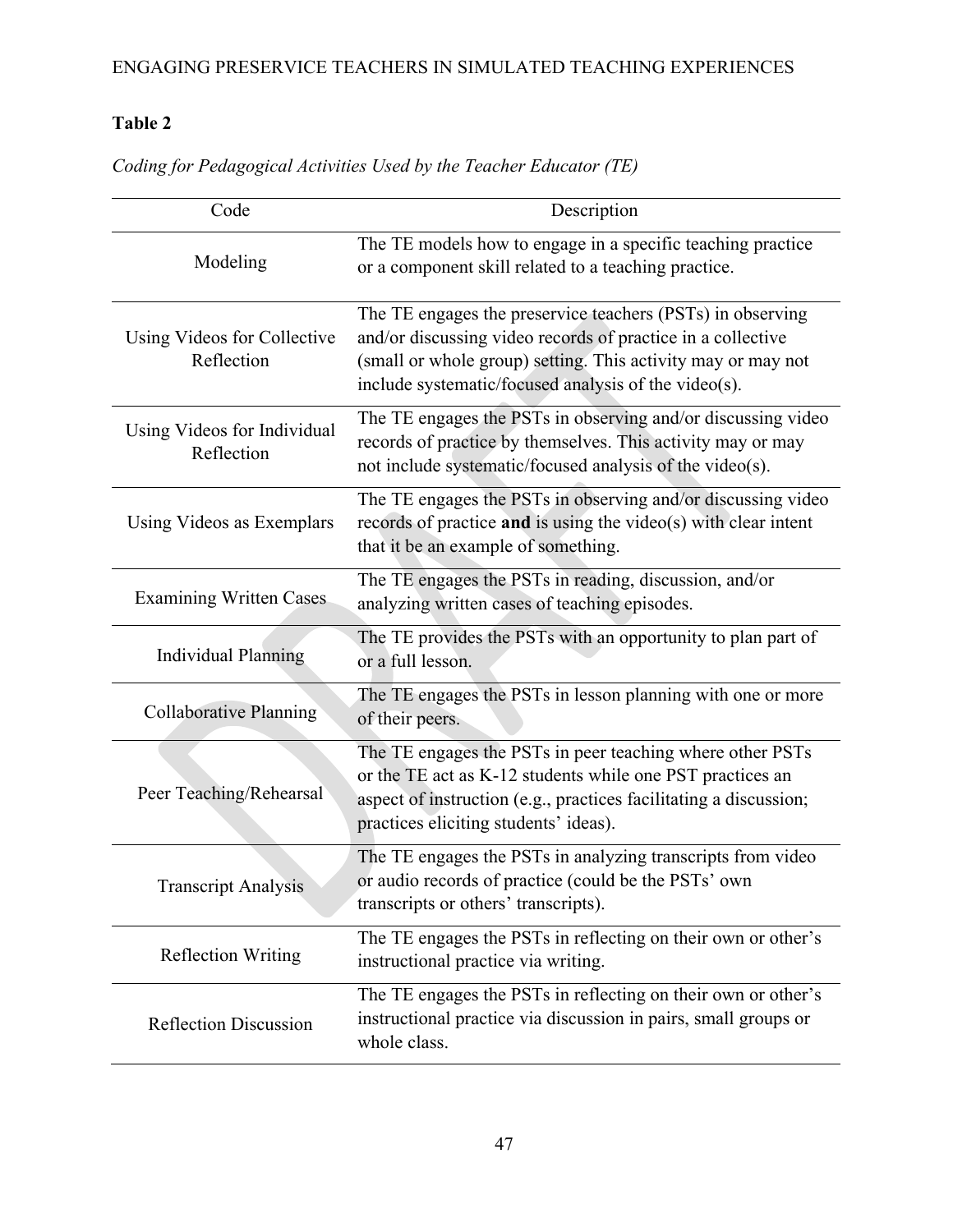| <b>Examining Student Work</b>            | The TE engages the PSTs in observing, discussing, and/or<br>analyzing written student work samples related to the<br>performance task.                                                                                                     |
|------------------------------------------|--------------------------------------------------------------------------------------------------------------------------------------------------------------------------------------------------------------------------------------------|
| Doing the Work of the<br><b>Students</b> | The TE engages the PSTs in doing the work that K-12 students<br>might do as part of their classwork (e.g., completing a science<br>investigation; solving a mathematical problem; etc.) related to<br>the content of the performance task. |
| Direct Instruction                       | The TE's instruction focuses on conveying information to the<br>PSTs, which may include a class lecture or reading<br>assignment.                                                                                                          |
| None                                     | The TE does not use any of the above pedagogies during this<br>instructional activity.                                                                                                                                                     |
| Unclear/Vague                            | The pedagogical activity cannot be inferred from the summary<br>description, observational notes, and/or class artifacts.                                                                                                                  |
| Other                                    | The TE uses other pedagogies during the preparation and/or<br>debrief to support PST engagement/learning.                                                                                                                                  |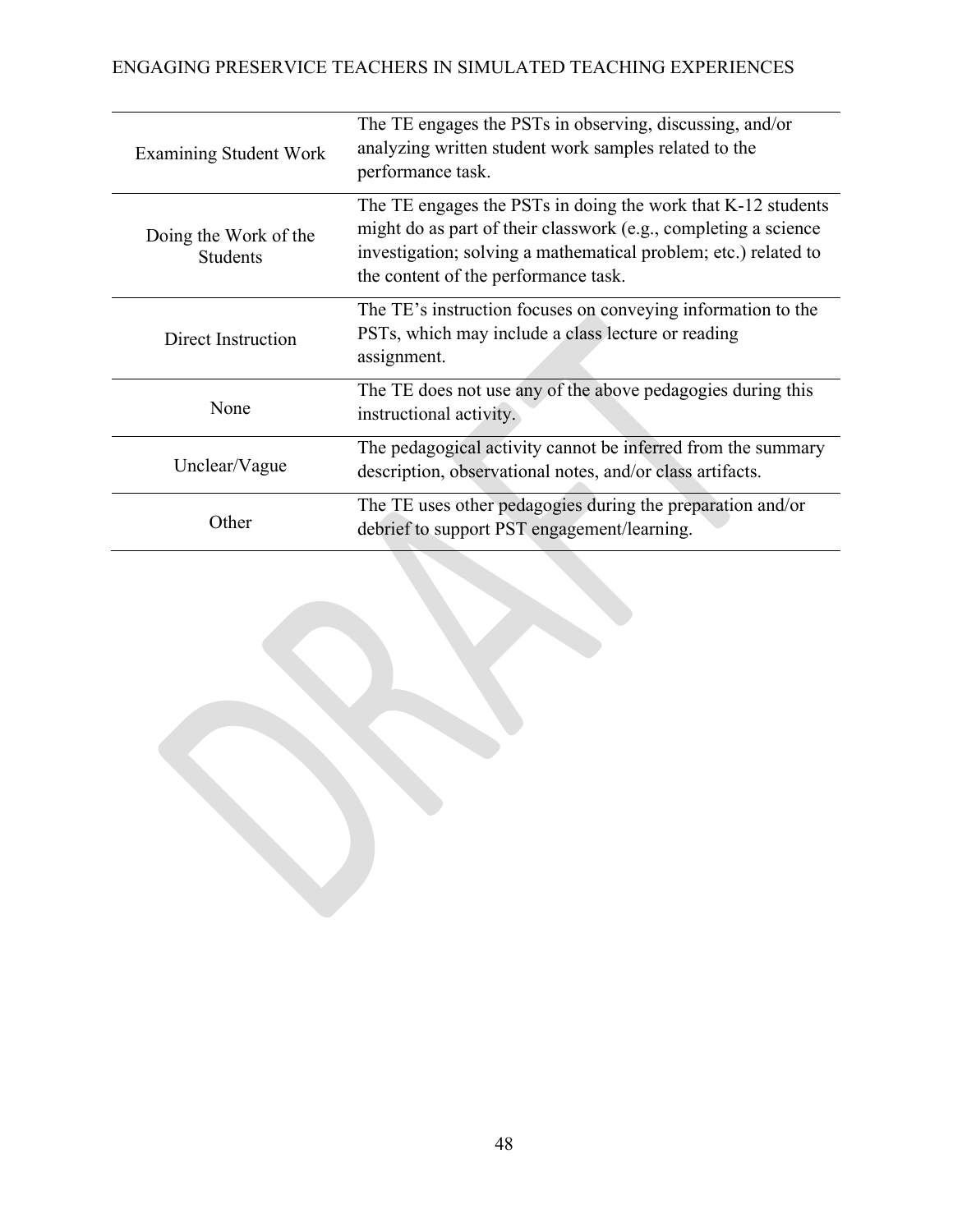# **Table 3**

*Coding for Pedagogical Purpose of Activities Used to Support Preservice Teachers (PSTs)*

| Code                                        | Description for Purpose of Pedagogical Activity                                                                                                                                 |
|---------------------------------------------|---------------------------------------------------------------------------------------------------------------------------------------------------------------------------------|
| <b>Argumentation Knowledge</b>              | To support PSTs in better understanding what argumentation<br>is and/or entails (its key features and/or characteristics)                                                       |
| <b>Argumentation Teaching</b><br>Strategies | To support PSTs in developing their knowledge about<br>teaching strategies/moves they and others can use to engage<br>students in argumentation                                 |
| Discussion Knowledge                        | To support PSTs in better understanding what discussion is<br>and/or entails (its key features and/or characteristics)                                                          |
| <b>Discussion Teaching Strategies</b>       | To support PSTs in developing their knowledge about<br>teaching strategies/moves (e.g., eliciting student thinking)<br>they and others can use to engage students in discussion |
| <b>Content Knowledge</b>                    | To support PSTs in developing their knowledge about<br>mathematics or science content related to the performance<br>task                                                        |
| <b>Content Teaching Strategies</b>          | To support PSTs in developing their knowledge about how<br>to teach specific mathematics or science content to K-12<br>students                                                 |
| <b>Application to Lesson Planning</b>       | To support PSTs in learning how to apply specific teaching<br>strategies/moves to lesson planning                                                                               |
| <b>Focused Self-Evaluation</b>              | To support PSTs in developing their ability to self-evaluate                                                                                                                    |
| <b>Simulation Familiarity</b>               | To familiarize the PSTs with the components of the<br>simulated teaching session and help the PSTs understand the<br>simulation logistics (e.g., how it works)                  |
| Unclear/Vague                               | The purpose of the pedagogical activity cannot be inferred<br>from the summary description, observational notes, and/or<br>class artifacts.                                     |
| Other                                       | The purpose of the pedagogical activity is not captured by<br>the above codes.                                                                                                  |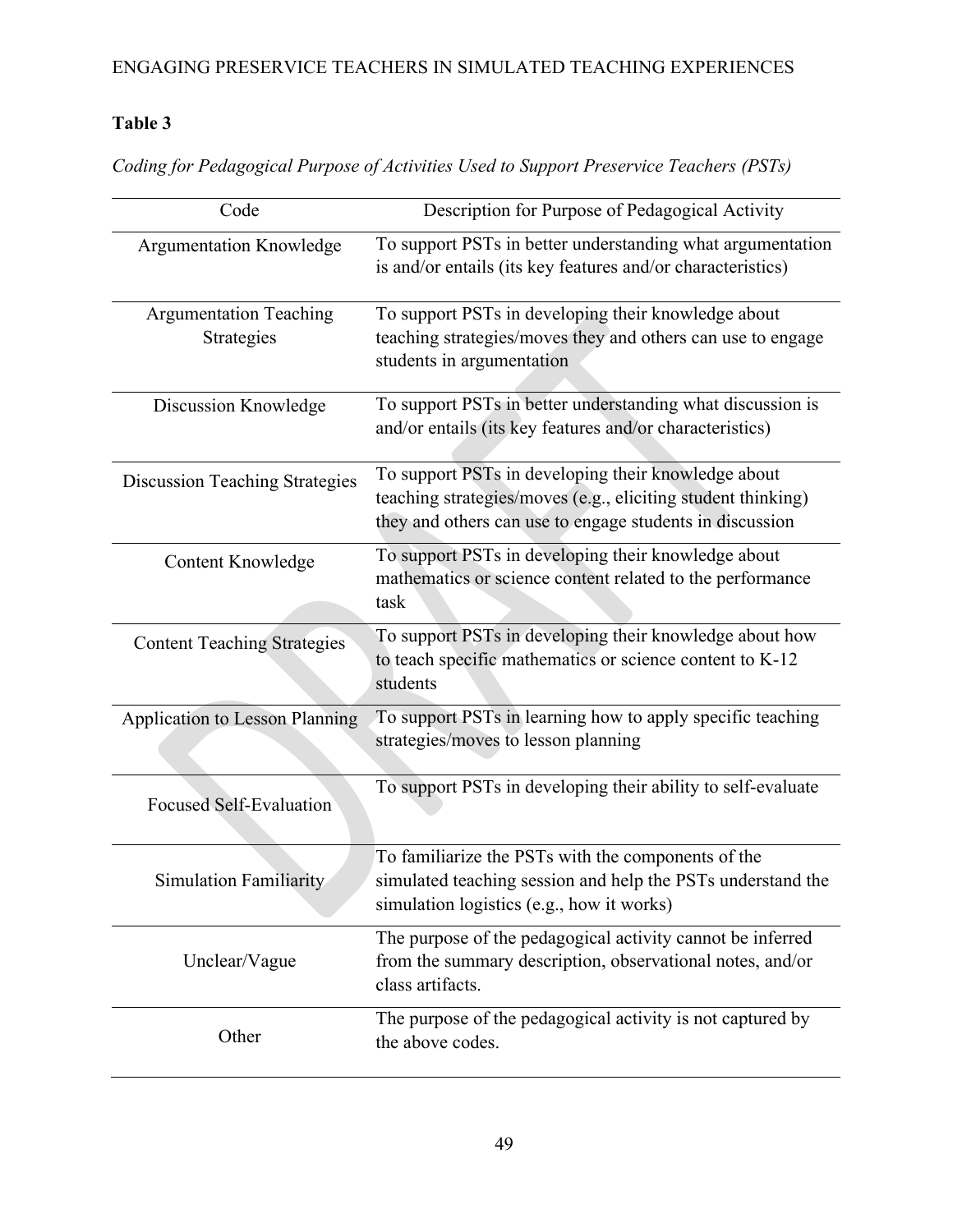# **Table 4**

| Value Using<br>Simulated<br>Teaching<br>Experiences | Code                                     | Description                                                                                                                                                                                                                                       |  |  |  |  |  |  |
|-----------------------------------------------------|------------------------------------------|---------------------------------------------------------------------------------------------------------------------------------------------------------------------------------------------------------------------------------------------------|--|--|--|--|--|--|
| Yes                                                 | Learning/Practice                        | Describes the simulated discussion as an opportunity or<br>experience to learn/practice.                                                                                                                                                          |  |  |  |  |  |  |
|                                                     | Connection to<br>Students/Classroom      | Describes the simulated discussion as being connected to<br>what would happen in a real-life classroom, which may<br>include an opportunity to learn about students, their<br>behavior, and/or how they interact or how to interact<br>with them. |  |  |  |  |  |  |
|                                                     | Low Stakes<br>Environment                | Describes the simulated discussion as a safe/more<br>comfortable/less stressful environment to practice for<br>beginning teachers.                                                                                                                |  |  |  |  |  |  |
|                                                     | Reflection                               | Describes the simulated discussion as an opportunity to<br>reflect on their teaching skills/abilities.                                                                                                                                            |  |  |  |  |  |  |
|                                                     | Technology/Virtual                       | Describes the importance of having experience and<br>knowledge using technology (i.e., virtual simulation) to<br>teach.                                                                                                                           |  |  |  |  |  |  |
|                                                     | Practicum<br>Substitution                | Describes using the simulated discussion in place of<br>student teaching or another practicum experience that<br>was not available due to the COVID-19 pandemic.                                                                                  |  |  |  |  |  |  |
|                                                     | <b>Multiple Sessions</b>                 | Describes a need/want for more than one simulated<br>discussion session and/or describes how additional<br>sessions would be helpful.                                                                                                             |  |  |  |  |  |  |
|                                                     | Fun/Engaging                             | Describes the simulated discussion as a fun and/or<br>engaging experience.                                                                                                                                                                        |  |  |  |  |  |  |
|                                                     | Knowledge &<br><b>Skills Application</b> | Describes the simulated discussion as an opportunity to<br>apply the skills/knowledge learned in their courses.                                                                                                                                   |  |  |  |  |  |  |
|                                                     | Consistency                              | Describes the simulated discussion as consistent across<br>PST sessions, which allows for comparison across<br>different PST performances.                                                                                                        |  |  |  |  |  |  |

*Coding for Perceptions of Value for Using Simulated Teaching Experiences*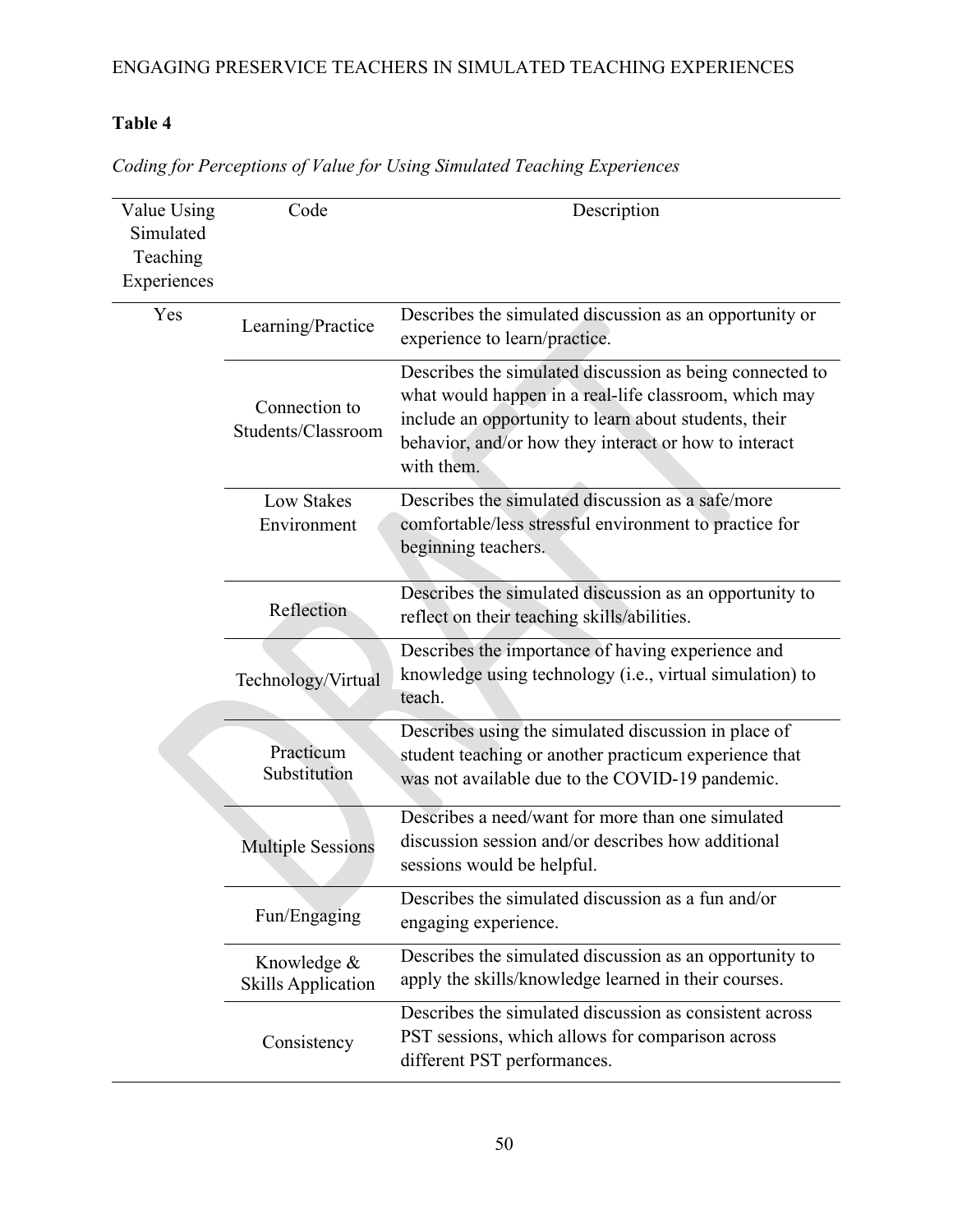|    | Vague                             | Describes a reason for recommendation that is too vague<br>to categorize.<br>Describes a different reason for recommendation that is<br>not one of the previous codes.                                         |  |  |  |  |  |  |
|----|-----------------------------------|----------------------------------------------------------------------------------------------------------------------------------------------------------------------------------------------------------------|--|--|--|--|--|--|
|    | Other                             |                                                                                                                                                                                                                |  |  |  |  |  |  |
| No | Prefer Alternative<br>Environment | Describes a preference for a different way for PSTs to<br>learn, which may include real-life experiences, more<br>hands-on experiences, and/or other alternatives over the<br>simulated classroom environment. |  |  |  |  |  |  |
|    | Negative<br>Emotion/Feeling       | Describes a negative feeling or emotion that is due to the<br>simulated discussion (e.g., discomfort, nervousness).                                                                                            |  |  |  |  |  |  |
|    | Inauthentic                       | Describes a characteristic of the simulated discussion that<br>is not representative of a real-life classroom.                                                                                                 |  |  |  |  |  |  |
|    | Vague                             | Describes a reason for not recommending the simulated<br>discussion that is too vague to categorize.                                                                                                           |  |  |  |  |  |  |
|    | Other                             | Describes a different reason that they would not<br>recommend the simulated discussion that is not one of<br>the previous codes.                                                                               |  |  |  |  |  |  |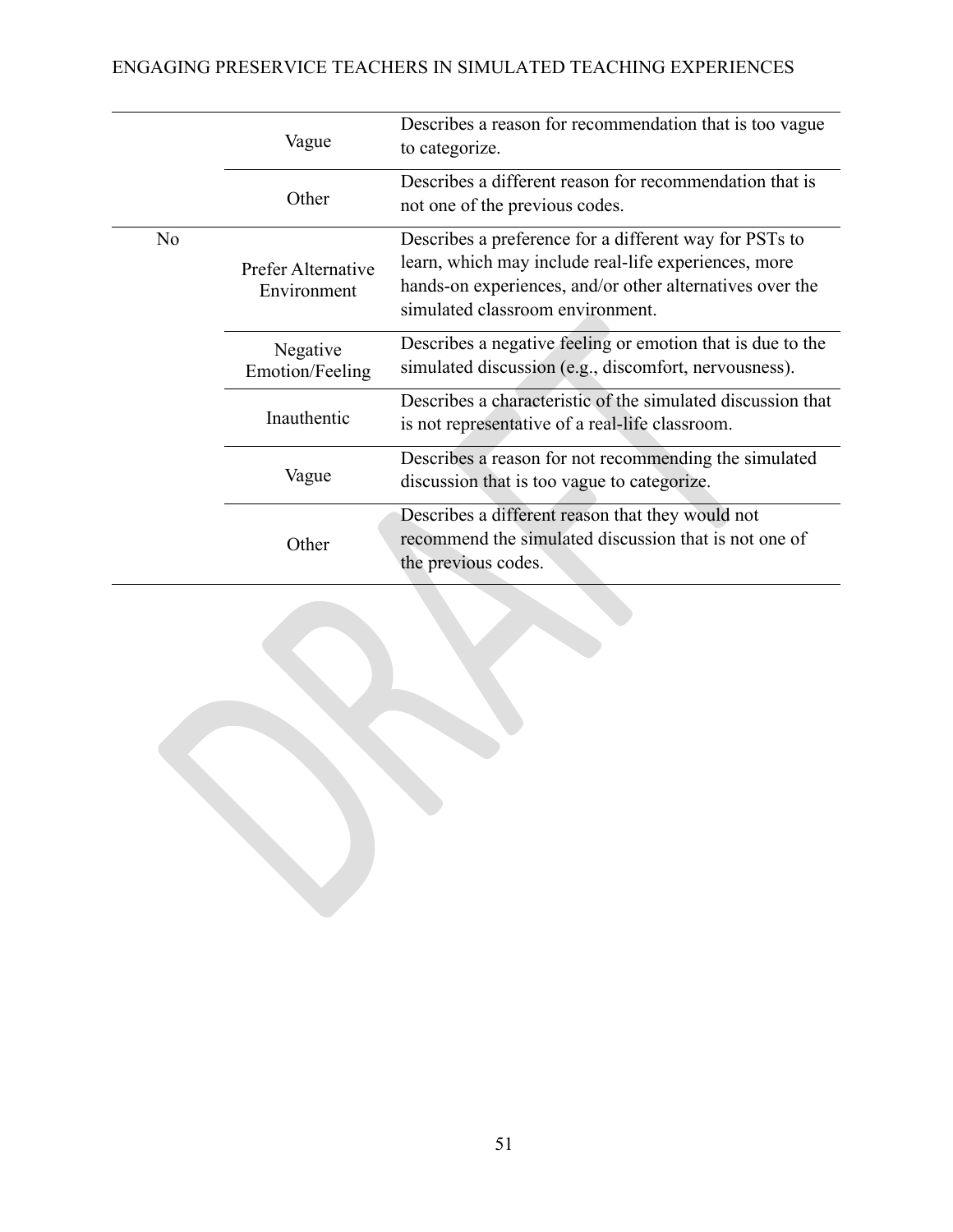# **Table 5**

# *Pedagogical Activities Used by Teacher Educators (TEs) by Site and Cycle Component*

| Pedagogical                                           |             |                           | <b>Elementary Science Method Courses</b> |                |              |        |                  |        |                  |             |                  |        |             |                | <b>Elementary Mathematics Method Courses</b> |                  |                | Total            |
|-------------------------------------------------------|-------------|---------------------------|------------------------------------------|----------------|--------------|--------|------------------|--------|------------------|-------------|------------------|--------|-------------|----------------|----------------------------------------------|------------------|----------------|------------------|
| Activity                                              |             | Site 1                    |                                          | Site 2         |              | Site 3 |                  | Site 8 |                  | Site 4      |                  | Site 5 |             | Site 6         |                                              | Site 7           |                |                  |
|                                                       | Prior       | After                     | Prior                                    | After          | Prior        | After  | Prior            | After  | Prior            | After       | Prior            | After  | Prior       | After          | Prior                                        | After            | Prior          | After            |
| Modeling                                              | $\mathbf X$ |                           |                                          |                |              |        |                  |        |                  |             |                  |        |             |                |                                              |                  | 1              | $\boldsymbol{0}$ |
| <b>Using Videos</b><br>for Collective<br>Reflection** | X           | $\boldsymbol{\mathrm{X}}$ |                                          |                | $\mathbf X$  |        | $\mathbf X$      |        |                  |             |                  |        | X           | X              | X                                            |                  | $\mathfrak{S}$ | $\overline{2}$   |
| <b>Using Videos</b><br>for Individual<br>Reflection** |             |                           |                                          |                | $\mathbf X$  |        | $\mathbf X$      |        | X                |             | X                |        |             | $\overline{X}$ |                                              |                  | $\overline{4}$ | 1                |
| Using Videos as<br>Exemplars                          | $\mathbf X$ |                           |                                          |                | $\mathbf X$  |        | $\mathbf{X}$     |        | $\mathbf X$      |             |                  |        | $\mathbf X$ | $\mathbf X$    | $\mathbf X$                                  |                  | 6              | 1                |
| Examining<br>Written Cases                            |             |                           |                                          |                |              |        |                  |        |                  |             |                  |        |             |                | X                                            |                  | $\mathbf{1}$   | $\boldsymbol{0}$ |
| Individual<br>Planning*                               | X           |                           | X                                        | X              | X            |        | $\boldsymbol{X}$ |        |                  |             | $\mathbf X$      |        |             |                |                                              | X                | 5              | $\mathbf{2}$     |
| Collaborative<br>Planning                             |             |                           | X                                        |                | $\mathbf{X}$ |        |                  |        |                  |             |                  |        |             |                |                                              |                  | $\overline{2}$ | $\mathbf{0}$     |
| Peer Teaching /<br>Microteaching                      | X           |                           |                                          |                |              |        |                  |        |                  |             |                  |        | $\mathbf X$ |                |                                              |                  | $\overline{2}$ | $\boldsymbol{0}$ |
| Transcript<br>Analysis                                |             |                           |                                          |                |              |        |                  |        |                  |             | $\boldsymbol{X}$ |        |             |                |                                              |                  | $\mathbf{1}$   | $\theta$         |
| Reflection<br>Writing                                 |             |                           |                                          | X              |              | X      |                  |        | X                | X           | X                | X      | X           |                |                                              | X                | 3              | 5                |
| Reflection<br>Discussion*                             | X           | X                         |                                          | $\overline{X}$ |              | X      | X                | X      |                  | $\mathbf X$ |                  |        | $\mathbf X$ | X              | $\mathbf X$                                  | $\boldsymbol{X}$ | $\overline{4}$ | $\tau$           |
| Examining<br>Student Work*                            | $\mathbf X$ |                           |                                          |                |              |        | X                |        | $\boldsymbol{X}$ |             | X                |        | X           |                |                                              |                  | 5              | $\boldsymbol{0}$ |
| Doing the Work<br>of the Students*                    | $\mathbf X$ |                           | $\mathbf X$                              |                | $\mathbf X$  |        |                  |        |                  |             | X                |        | $\mathbf X$ |                | $\mathbf X$                                  |                  | 6              | $\boldsymbol{0}$ |
| Direct<br>Instruction*                                | X           | $\mathbf X$               | $\boldsymbol{\mathrm{X}}$                | $\mathbf X$    | $\mathbf X$  |        | X                |        | $\mathbf X$      |             |                  |        | X           |                | X                                            |                  | $\overline{7}$ | $\overline{2}$   |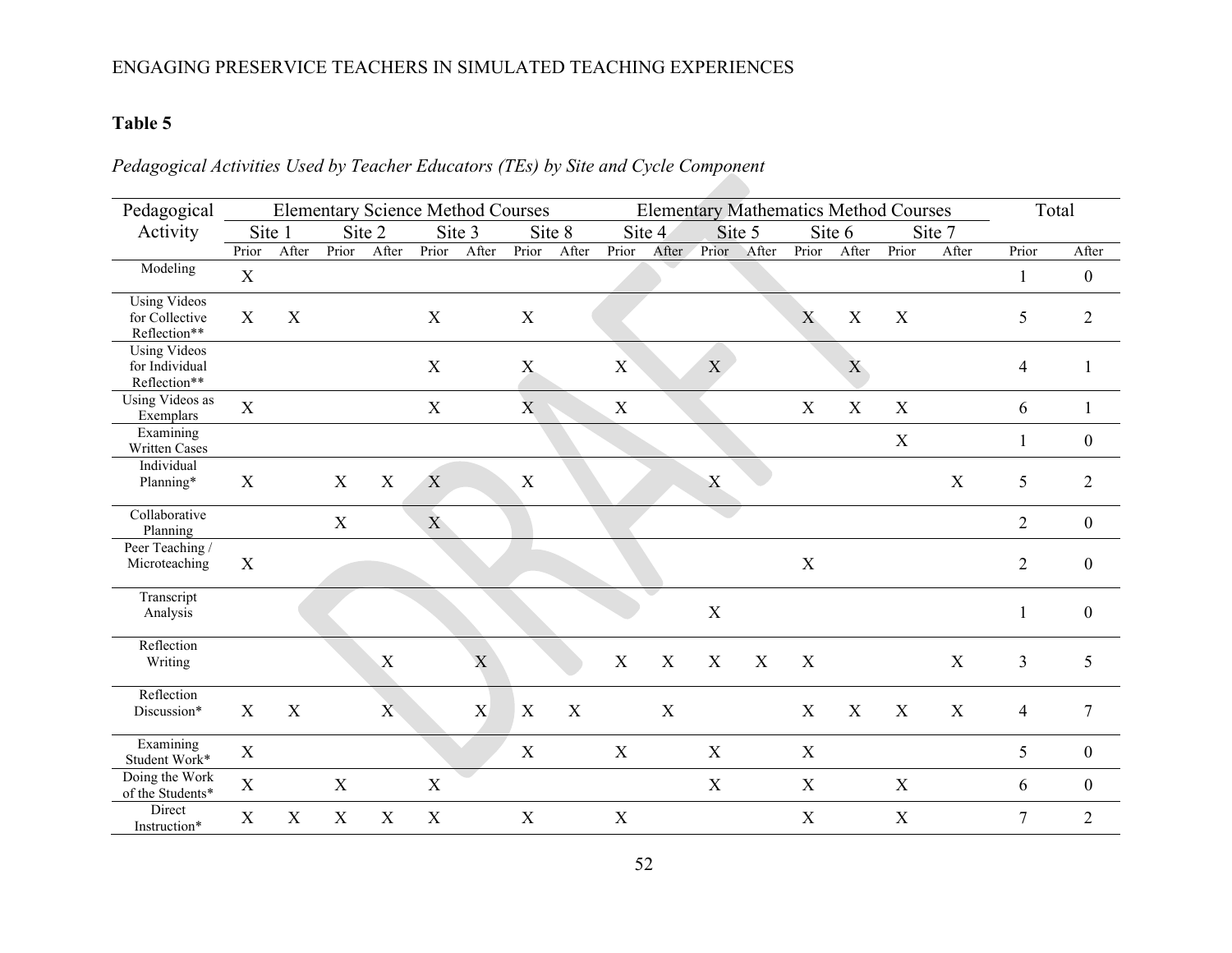| Other | $-$<br>. . |  |   |   |   |  |  |  |  |  |
|-------|------------|--|---|---|---|--|--|--|--|--|
| Total | 1 V        |  | - | ∼ | - |  |  |  |  |  |

*Note*. Prior to the simulated teaching experience includes any activities that the TE used to prepare the preservice teachers (PSTs) for the simulated teaching session. After the simulated teaching experience includes any activities that the TE used to support the PSTs in debriefing and learning from their simulated teaching session. An X in each cell indicates that the TE used that pedagogical activity at least one time during the preparation or debrief component of the simulated teaching experience while a blank cell indicates that the TE did not use that pedagogical activity during the preparation or debrief component.

\* Pedagogies of practice that were generated in our analysis.

\*\*Pedagogies of practice from McDonald et al.'s (2013) framework that we refined based on our analysis.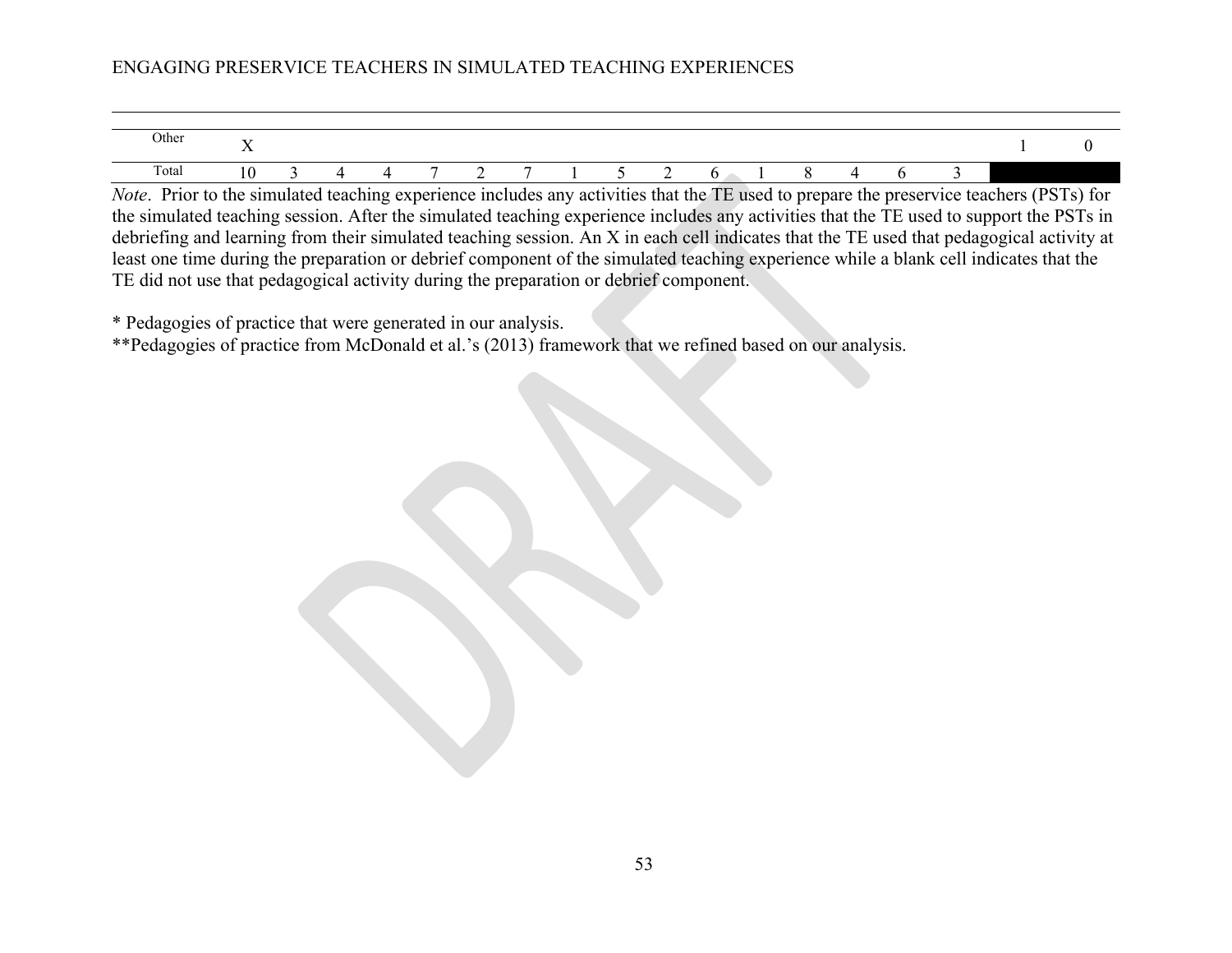## **Table 6**

## *Pedagogical Purpose of Activities Used by Teacher Educators (TEs) by Site and Cycle Component*

| Pedagogical                              |                           |                | <b>Elementary Science Method Courses</b> |                  |             |                |             |            |             |                  |                           |                  |              | <b>Elementary Mathematics Method Courses</b> |             |                |                  | Total            |
|------------------------------------------|---------------------------|----------------|------------------------------------------|------------------|-------------|----------------|-------------|------------|-------------|------------------|---------------------------|------------------|--------------|----------------------------------------------|-------------|----------------|------------------|------------------|
| Purpose                                  |                           | Site 1         |                                          | Site 2           |             | Site 3         |             | Site 8     |             | Site 4           |                           | Site 5           |              | Site 6                                       |             | Site 7         |                  |                  |
|                                          | Prior                     | After          | Prior                                    | After            | Prior       | After          | Prior       | After      | Prior       | After            | Prior                     | After            | Prior        | After                                        | Prior       | After          | Prior            | After            |
| Argumentation<br>Knowledge               | $\boldsymbol{\mathrm{X}}$ |                |                                          |                  |             |                |             |            |             |                  |                           |                  | $\mathbf X$  |                                              |             |                | $\overline{2}$   | $\boldsymbol{0}$ |
| Argumentation<br>Teaching<br>Strategies  | $\mathbf X$               |                |                                          |                  | X           | X              | X           |            | X           | X                | $\boldsymbol{\mathrm{X}}$ | X                |              |                                              | $\mathbf X$ |                | 6                | 3                |
| Discussion<br>Knowledge                  |                           |                |                                          |                  | $\mathbf X$ |                |             |            |             |                  | $\boldsymbol{\mathrm{X}}$ |                  |              |                                              |             |                | $\overline{2}$   | $\mathbf{0}$     |
| Discussion<br>Teaching<br>Strategies     | $\mathbf X$               |                | X                                        | $\mathbf X$      | $\mathbf X$ | X              | $\mathbf X$ | X          | $\mathbf X$ | $\mathbf X$      | $\overline{X}$            | $\boldsymbol{X}$ | $\mathbf{X}$ | $\mathbf{X}$                                 | X           |                | $\,8\,$          | 6                |
| Content<br>Knowledge                     | $\mathbf X$               |                | $\mathbf X$                              |                  | X           |                | X           |            |             |                  | $\mathbf{X}$              |                  | $\mathbf X$  |                                              | $\mathbf X$ |                | $\overline{7}$   | $\boldsymbol{0}$ |
| Content<br>Teaching<br>Strategies        |                           |                |                                          |                  |             |                | X           |            |             | $\boldsymbol{X}$ | X                         | X                |              | $\boldsymbol{\mathrm{X}}$                    | X           |                | 3                | $\mathfrak{Z}$   |
| Application to<br><b>Lesson Planning</b> | $\boldsymbol{\mathrm{X}}$ |                | X                                        | $\mathbf X$      | X           |                | X           |            | X           |                  | $\mathbf X$               |                  | X            |                                              | $\mathbf X$ |                | $\,8\,$          |                  |
| Focused Self-<br>Evaluation              |                           | $\mathbf X$    |                                          | $\boldsymbol{X}$ |             | $\mathbf{X}$   |             | X          |             | $\mathbf X$      |                           |                  |              | $\mathbf X$                                  |             | $\mathbf X$    | $\boldsymbol{0}$ | $\tau$           |
| Simulation<br>Familiarity                |                           |                |                                          |                  |             |                |             |            | X           |                  |                           |                  | X            |                                              | $\mathbf X$ |                | 3                | $\boldsymbol{0}$ |
| Other                                    |                           | X              | X                                        | $\mathbf X$      |             |                |             |            |             |                  |                           |                  |              | X                                            |             | X              | $\mathbf{1}$     | $\overline{4}$   |
| Total                                    | 5                         | $\overline{2}$ | 4                                        | $\overline{4}$   | 5           | $\overline{3}$ | 5           | $\sqrt{2}$ | 4           | 4                | 6                         | 3                | 5            | $\overline{4}$                               | 6           | $\overline{2}$ |                  |                  |

*Note*. Prior to the simulated teaching experience includes any activities that the TE used to prepare the preservice teachers (PSTs) for the simulated teaching session. After the simulated teaching experience includes any activities that the TE used to support the PSTs in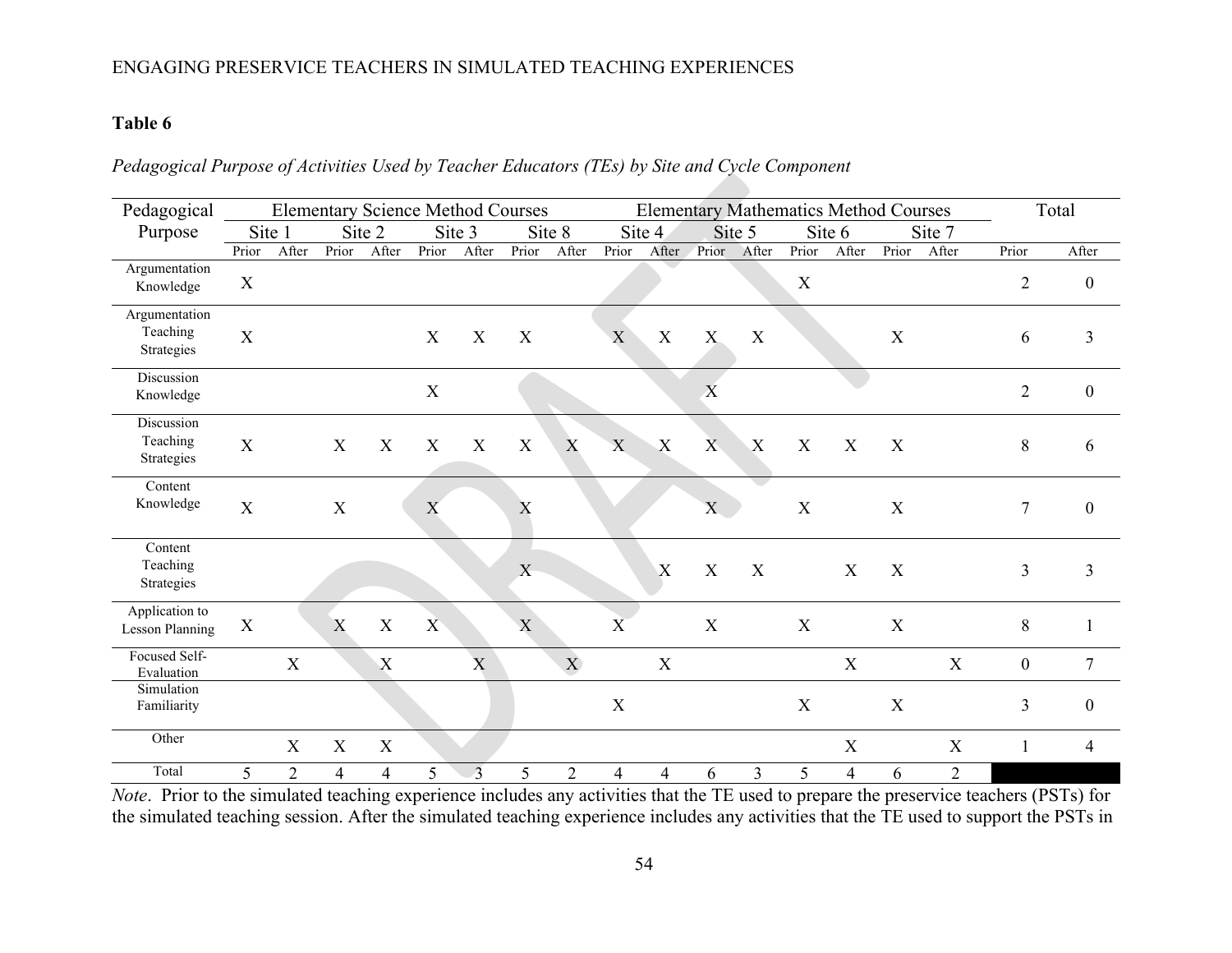debriefing and learning from their simulated teaching session. An X in each cell indicates that the TE used that pedagogical activity at least one time during the preparation or debrief component of the simulated teaching experience while a blank cell indicates that the TE did not use that pedagogical activity during the preparation or debrief component.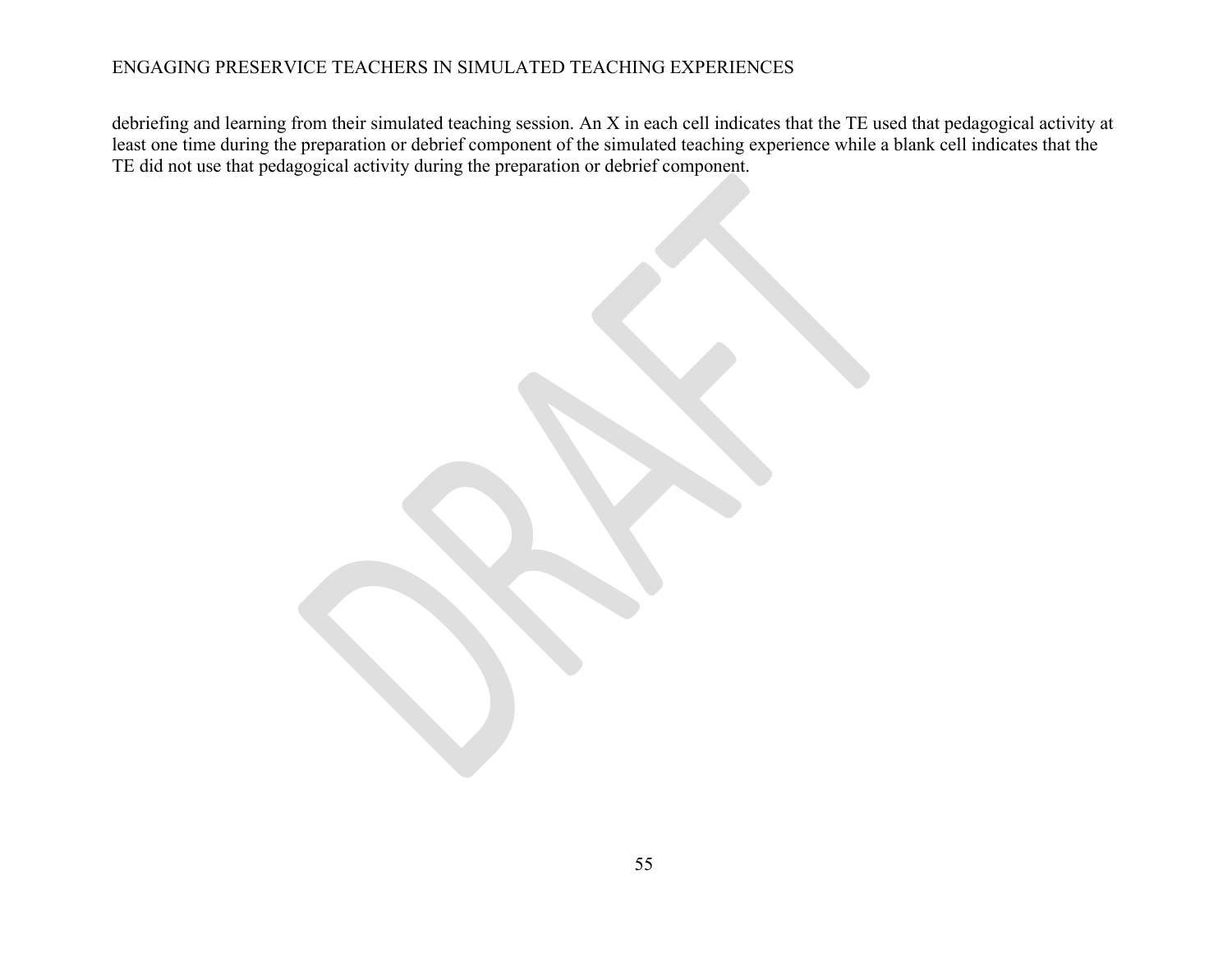# **Table 7**

# *Types of Pedagogical Activities Used by Pedagogical Purpose Across the Teacher Educators (n=8)*

|                                                | Pedagogical Purpose        |                                         |                         |                                      |                      |                                   |                                      |                                |                           |                           |  |  |  |
|------------------------------------------------|----------------------------|-----------------------------------------|-------------------------|--------------------------------------|----------------------|-----------------------------------|--------------------------------------|--------------------------------|---------------------------|---------------------------|--|--|--|
| Pedagogical<br>Activity                        | Argumentation<br>Knowledge | Argumentation<br>Teaching<br>Strategies | Discussion<br>Knowledge | Discussion<br>Teaching<br>Strategies | Content<br>Knowledge | Content<br>Teaching<br>Strategies | Application<br>to Lesson<br>Planning | Focused<br>Self-<br>Evaluation | Simulation<br>Familiarity | Other                     |  |  |  |
| Modeling                                       | $0(0\%)$                   | $0(0\%)$                                | $0(0\%)$                | $0(0\%)$                             | 1(13%)               | $0(0\%)$                          | $0(0\%)$                             | $0(0\%)$                       | $0(0\%)$                  | $\overline{0}$<br>$(0\%)$ |  |  |  |
| Using Videos for<br>Collective<br>Reflection** | 1(13%)                     | $4(50\%)$                               | 1(13%)                  | $4(50\%)$                            | 1(13%)               | 1(13%)                            | 2(25%)                               | 2(25%)                         | 1(13%)                    | $\theta$<br>$(0\%)$       |  |  |  |
| Using Videos for<br>Individual<br>Reflection** | $0(0\%)$                   | 3(38%)                                  | 1(13%)                  | 2(25%)                               | 1(13%)               | 1(13%)                            | 1(13%)                               | 1(13%)                         | $0(0\%)$                  | $\theta$<br>$(0\%)$       |  |  |  |
| Using Videos as<br>Exemplars                   | 1(13%)                     | 5(63%)                                  | $0(0\%)$                | 5(63%)                               | 1(13%)               | 1(13%)                            | 3(38%)                               | $0(0\%)$                       | 1(13%)                    | $\theta$<br>$(0\%)$       |  |  |  |
| <b>Examining Written</b><br>Cases              | $0(0\%)$                   | 1(13%)                                  | $0(0\%)$                | 1(13%)                               | $0(0\%)$             | 1(13%)                            | $0(0\%)$                             | $0(0\%)$                       | $0(0\%)$                  | $\theta$<br>$(0\%)$       |  |  |  |
| Individual<br>Planning*                        | $0(0\%)$                   | 1(13%)                                  | 1(13%)                  | 3(38%)                               | 1(13%)               | 1(13%)                            | 5(63%)                               | $0(0\%)$                       | $0(0\%)$                  | $\overline{1}$<br>(13%)   |  |  |  |
| Collaborative<br>Planning                      | $0(0\%)$                   | $0(0\%)$                                | $0(0\%)$                | 1(13%)                               | $0(0\%)$             | $0(0\%)$                          | 1(13%)                               | $0(0\%)$                       | $0(0\%)$                  | $\theta$<br>$(0\%)$       |  |  |  |
| Peer Teaching /<br>Microteaching               | 1(13%)                     | 1(13%)                                  | $0(0\%)$                | 1(13%)                               | $0(0\%)$             | $0(0\%)$                          | $0(0\%)$                             | $0(0\%)$                       | $0(0\%)$                  | $\Omega$<br>$(0\%)$       |  |  |  |
| <b>Transcript Analysis</b>                     | $0(0\%)$                   | 1(13%)                                  | 1(13%)                  | 1(13%)                               | 1(13%)               | 1(13%)                            | 1(13%)                               | $0(0\%)$                       | $0(0\%)$                  | $\Omega$<br>$(0\%)$       |  |  |  |
| <b>Reflection Writing</b>                      | $0(0\%)$                   | 3(38%)                                  | 1(13%)                  | $4(50\%)$                            | 1(13%)               | 2(25%)                            | 1(13%)                               | 2(25%)                         | $0(0\%)$                  | $\theta$<br>$(0\%)$       |  |  |  |
| Reflection<br>Discussion*                      | 1(13%)                     | 3(38%)                                  | $0(0\%)$                | 3(38%)                               | 1(13%)               | 2(25%)                            | 2(25%)                               | 7(88%)                         | 1(13%)                    | $\overline{2}$<br>(25%)   |  |  |  |
| <b>Examining Student</b><br>Work*              | 1(13%)                     | 2(25%)                                  | 1(13%)                  | 3(38%)                               | $4(50\%)$            | 2(25%)                            | 1(13%)                               | $0(0\%)$                       | $0(0\%)$                  | $\theta$<br>$(0\%)$       |  |  |  |
| Doing the Work of<br>the Students*             | 2(25%)                     | 1(13%)                                  | 1(13%)                  | 2(25%)                               | 6(75%)               | 1(13%)                            | 1(13%)                               | $0(0\%)$                       | $0(0\%)$                  | $\Omega$<br>$(0\%)$       |  |  |  |
| Direct Instruction*                            | 1(13%)                     | $4(50\%)$                               | 1(13%)                  | 5(63%)                               | 2(25%)               | 1(13%)                            | $4(50\%)$                            | $0(0\%)$                       | 3(38%)                    | $\overline{2}$<br>(25%)   |  |  |  |
| Other                                          | 1(13%)                     | 1(13%)                                  | $0(0\%)$                | $0(0\%)$                             | 1(13%)               | $0(0\%)$                          | $0(0\%)$                             | $0(0\%)$                       | $0(0\%)$                  | $\theta$<br>$(0\%)$       |  |  |  |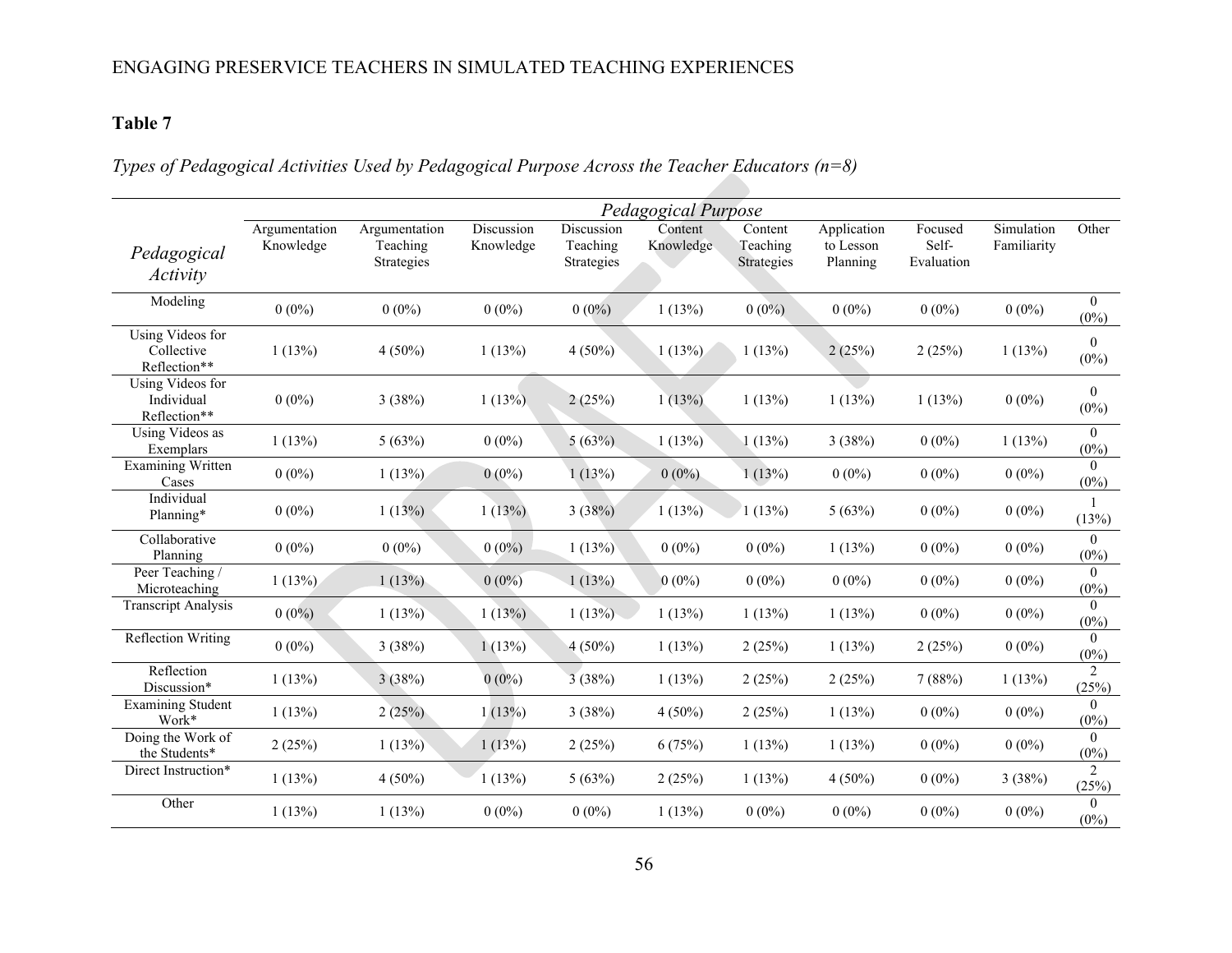*Note*. The total n in each cell represents the number of teacher educators in this study who engaged their preservice teachers in each of these pedagogical activities for the specified purpose. The percentage in each cell is the percentage of teacher educators, out of a total of eight teacher educators, who engaged their preservice teachers in each of these pedagogical activities for the specified purpose.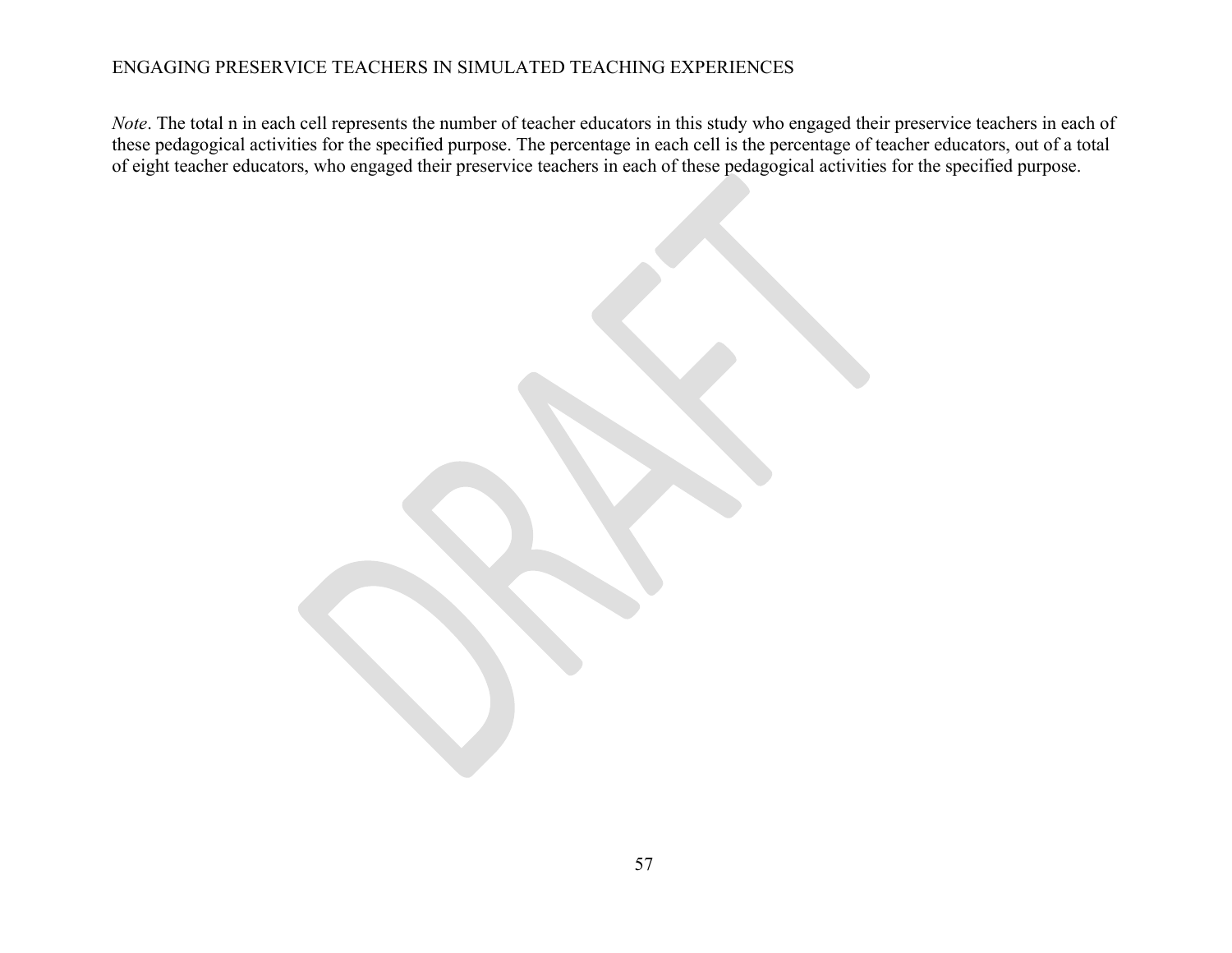# **Table 8**

| Perceptions of Value Using Simulated Teaching Experiences by Teacher Educators (TEs) and Preservice Teachers (PSTs) |  |  |  |
|---------------------------------------------------------------------------------------------------------------------|--|--|--|
|                                                                                                                     |  |  |  |

| Value Using<br>Simulated | <b>TEs</b><br>$(n=8)$ | <b>PSTs</b><br>$(n=102)$ | Code                                    | All TEs<br>$(n=8)$ | All PSTs<br>$(n=102)$ |
|--------------------------|-----------------------|--------------------------|-----------------------------------------|--------------------|-----------------------|
| Teaching<br>Experiences  | $n$ (%)               | $n$ (%)                  |                                         | $n$ (%)            | $n$ (%)               |
| Yes                      | $8(100\%)$            | 91 (89%)                 | Learning/Practice                       | $4(50\%)$          | 54 (53%)              |
|                          |                       |                          | <b>Connection to Students/Classroom</b> | 1(13%)             | 15(15%)               |
|                          |                       |                          | Low Stakes Environment                  | 2(25%)             | 12(12%)               |
|                          |                       |                          | Reflection                              | 3(38%)             | 9(9%)                 |
|                          |                       |                          | Technology/Virtual                      | $0(0\%)$           | 9(9%)                 |
|                          |                       |                          | Practicum Substitution                  | $0(0\%)$           | 7(7%)                 |
|                          |                       |                          | <b>Multiple Sessions</b>                | 1(13%)             | 5(5%)                 |
|                          |                       |                          | Fun/Engaging                            | $0(0\%)$           | 3(3%)                 |
|                          |                       |                          | Knowledge & Skills Application          | 3(38%)             | 2(2%)                 |
|                          |                       |                          | Consistency                             | 2(25%)             | $0(0\%)$              |
|                          |                       |                          | Vague                                   | 1(13%)             | $10(10\%)$            |
|                          |                       |                          | Other                                   | $0(0\%)$           | 6(6%)                 |
|                          |                       |                          | Did Not Provide Explanation             | $0(0\%)$           | 7(7%)                 |
| No                       | $0(0\%)$              | $11(11\%)$               | <b>Prefer Alternative Environment</b>   | $0(0\%)$           | 6(6%)                 |
|                          |                       |                          | <b>Negative Emotion/Feeling</b>         | $0(0\%)$           | 4(4%)                 |
|                          |                       |                          | Inauthentic                             | $0(0\%)$           | 2(2%)                 |
|                          |                       |                          | Vague                                   | $0(0\%)$           | $1(1\%)$              |
|                          |                       |                          | Other                                   | $0(0\%)$           | $1(1\%)$              |
|                          |                       |                          | Did Not Provide Explanation             | $0(0\%)$           | $1(1\%)$              |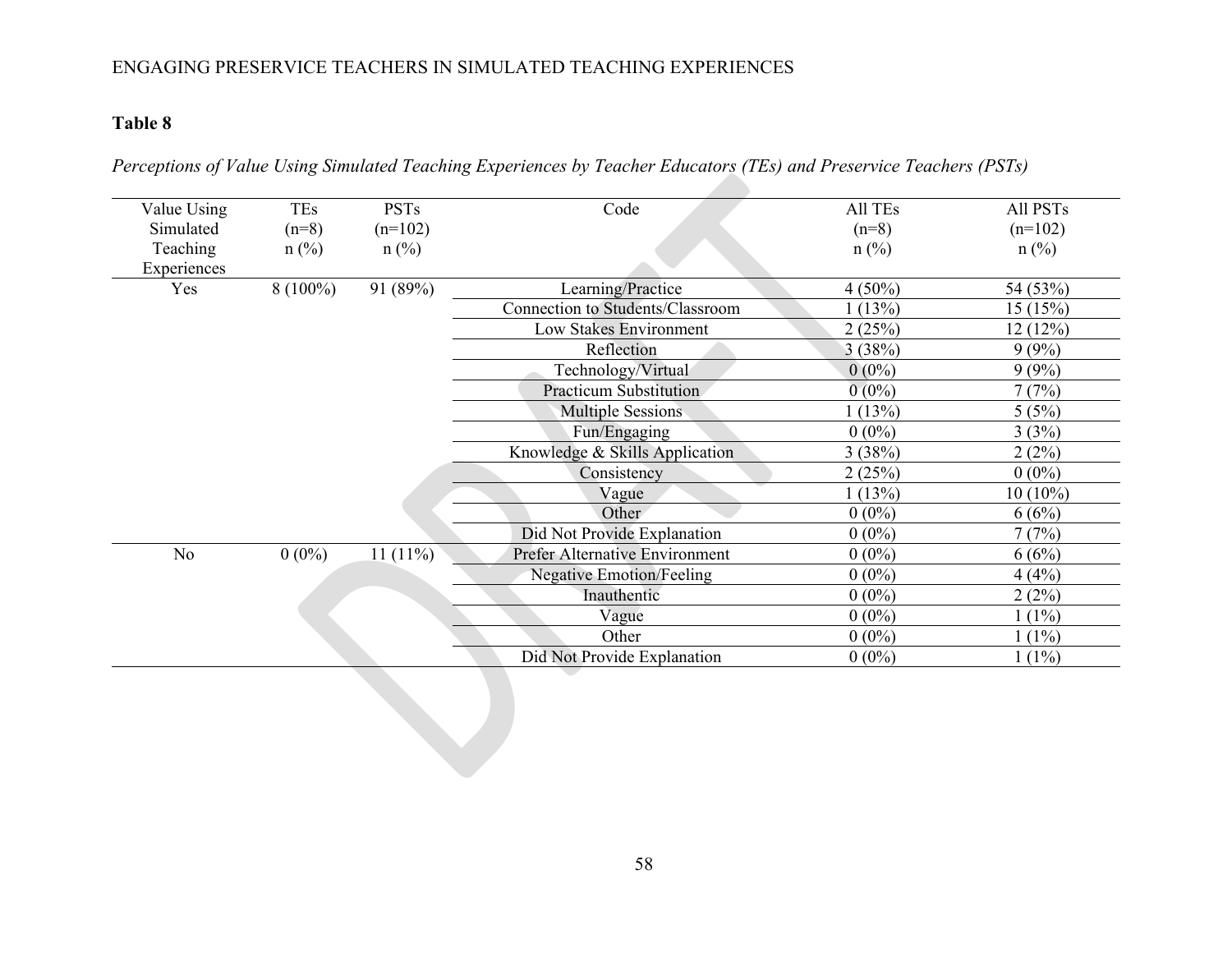# **Figure 1**

# *Elementary Student Avatars by Mursion®*

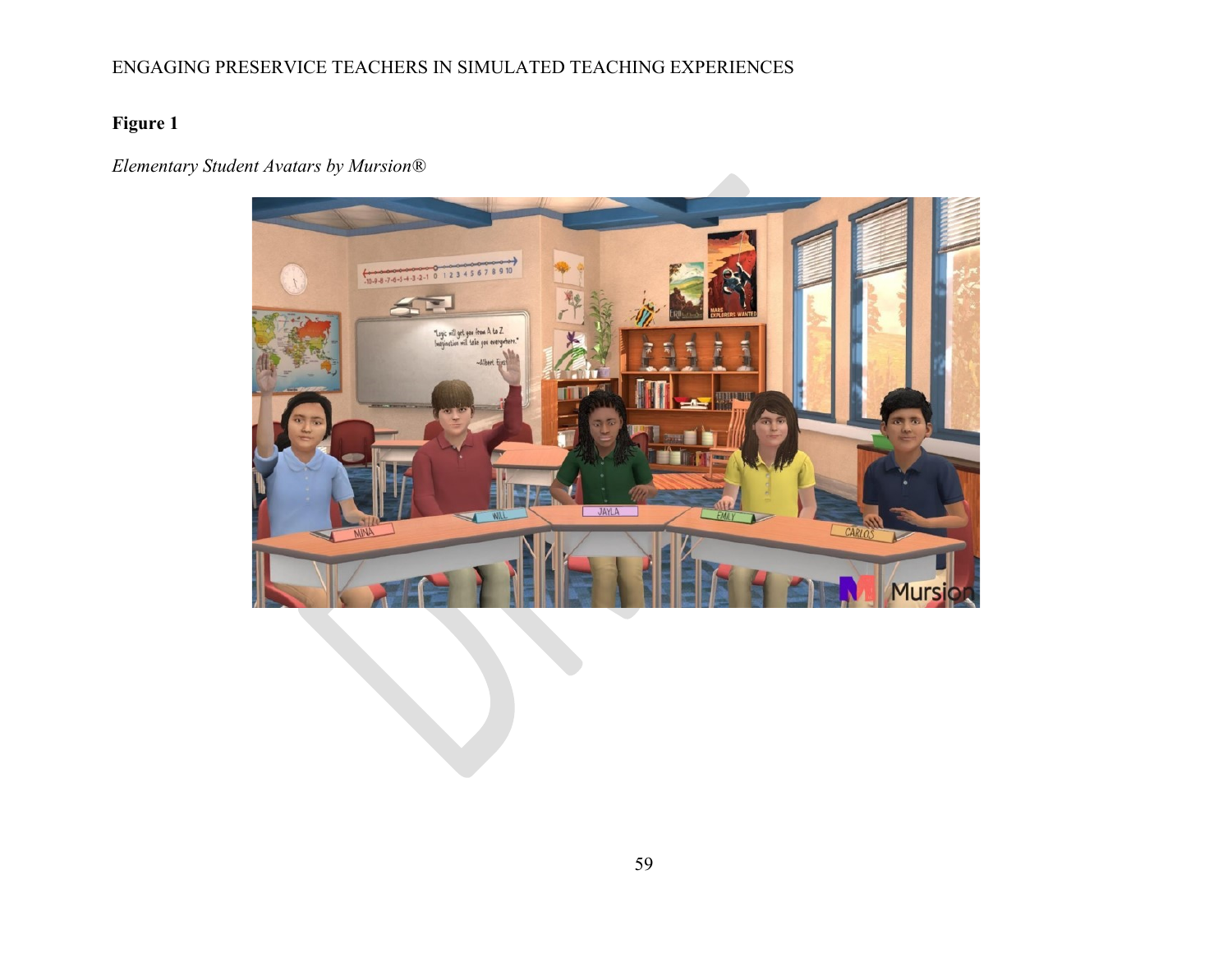Appendix A

|                                  |   |   |              |                | Response Number |   |              |   |  |  |  |  |  |  |  |  |  |  |
|----------------------------------|---|---|--------------|----------------|-----------------|---|--------------|---|--|--|--|--|--|--|--|--|--|--|
| Code                             |   | 2 | 3            |                | 5               | 6 |              | 8 |  |  |  |  |  |  |  |  |  |  |
| Consistency                      |   | Y | v            |                | Y               | v | v            |   |  |  |  |  |  |  |  |  |  |  |
| Practicum Substitution           | Y | Y | V            |                | Y               | Y | V            |   |  |  |  |  |  |  |  |  |  |  |
| Low Stakes Environment           | Y | N |              | $\overline{V}$ | Y               | v | N            |   |  |  |  |  |  |  |  |  |  |  |
| Technology/Virtual               | v | Y | v            |                | v               |   | $\mathbf{v}$ |   |  |  |  |  |  |  |  |  |  |  |
| Learning/Practice                |   | Y | v            |                |                 | Y |              |   |  |  |  |  |  |  |  |  |  |  |
| Multiple Sessions                |   | Y | v            |                |                 | Y | v            |   |  |  |  |  |  |  |  |  |  |  |
| Fun/Engaging                     |   | Y |              | $\mathbf{v}$   | $\mathbf{v}$    | v |              |   |  |  |  |  |  |  |  |  |  |  |
| Reflection                       |   | N |              |                |                 |   |              |   |  |  |  |  |  |  |  |  |  |  |
| Knowledge & Skills Application   | v | Y | $\mathbf{V}$ |                | N               | N | $\mathbf{v}$ |   |  |  |  |  |  |  |  |  |  |  |
| Connection to Students/Classroom | N | Y | Y            |                | N               | Y | v            |   |  |  |  |  |  |  |  |  |  |  |
| Vague                            | Y | v |              | $\overline{V}$ | Y               | Y | $\mathbf{v}$ |   |  |  |  |  |  |  |  |  |  |  |
| Other                            |   | Y | v            |                | v               | v |              |   |  |  |  |  |  |  |  |  |  |  |

**Rater Agreement for Coding TE Perceptions of Value for Using Simulated Teaching Experiences – Yes**

*Note.* Y denotes, "Yes, the raters had agreement on whether that code should or should not be applied to the response." N denotes, "No, the raters disagreed on whether that code should or should not be applied to the response." Any disagreements were reconciled between the two raters.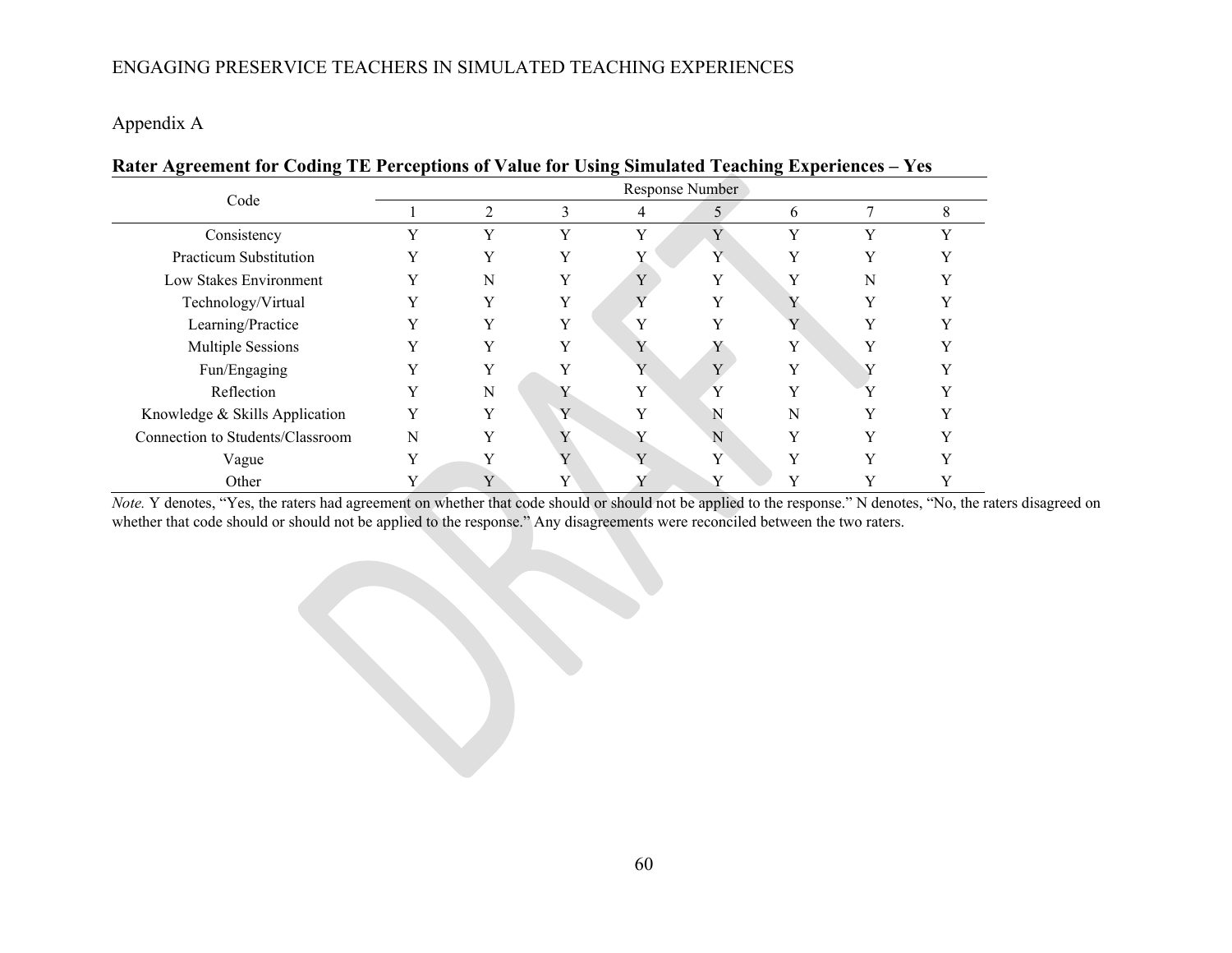Appendix B

| Rater Agreement for Coding PST Perceptions of Value for Using Simulated Teaching Experiences - Yes |
|----------------------------------------------------------------------------------------------------|
|----------------------------------------------------------------------------------------------------|

| Code                      | Response Number |  |  |   |  |   |   |   |   |    |   |    |    |    |    |    |   |    |    |    |    |
|---------------------------|-----------------|--|--|---|--|---|---|---|---|----|---|----|----|----|----|----|---|----|----|----|----|
|                           |                 |  |  | 4 |  | h |   | 8 | 9 | 10 |   | 12 | 13 | 14 | 15 | 16 |   | 18 | 19 | 20 | 21 |
| Practicum Substitution    |                 |  |  |   |  |   | v |   | v |    |   |    | N  |    |    |    |   |    |    |    | V  |
| Low Stakes Environment    |                 |  |  |   |  |   |   |   |   |    |   |    |    |    |    |    | N |    | N  |    |    |
| Technology/Virtual        |                 |  |  |   |  |   |   |   | v |    |   |    |    |    |    |    |   |    |    |    |    |
| General Learning Practice |                 |  |  |   |  |   | N |   |   |    |   |    |    |    |    |    |   |    |    |    | V  |
| <b>Multiple Sessions</b>  |                 |  |  |   |  |   |   | v | N | v  | N |    |    |    |    |    |   |    |    |    |    |
| Vague                     |                 |  |  |   |  |   |   |   |   |    |   |    |    |    |    |    |   |    |    |    | v  |
| Other                     |                 |  |  |   |  | N | v |   | v | N  | v | N  | v  | v  | v  | v  |   |    |    |    | N  |

*Note.* Y denotes, "Yes, the raters had agreement on whether that code should or should not be applied to the response." N denotes, "No, the raters disagreed on whether that code should or should not be applied to the response." Any disagreements were reconciled between the two raters.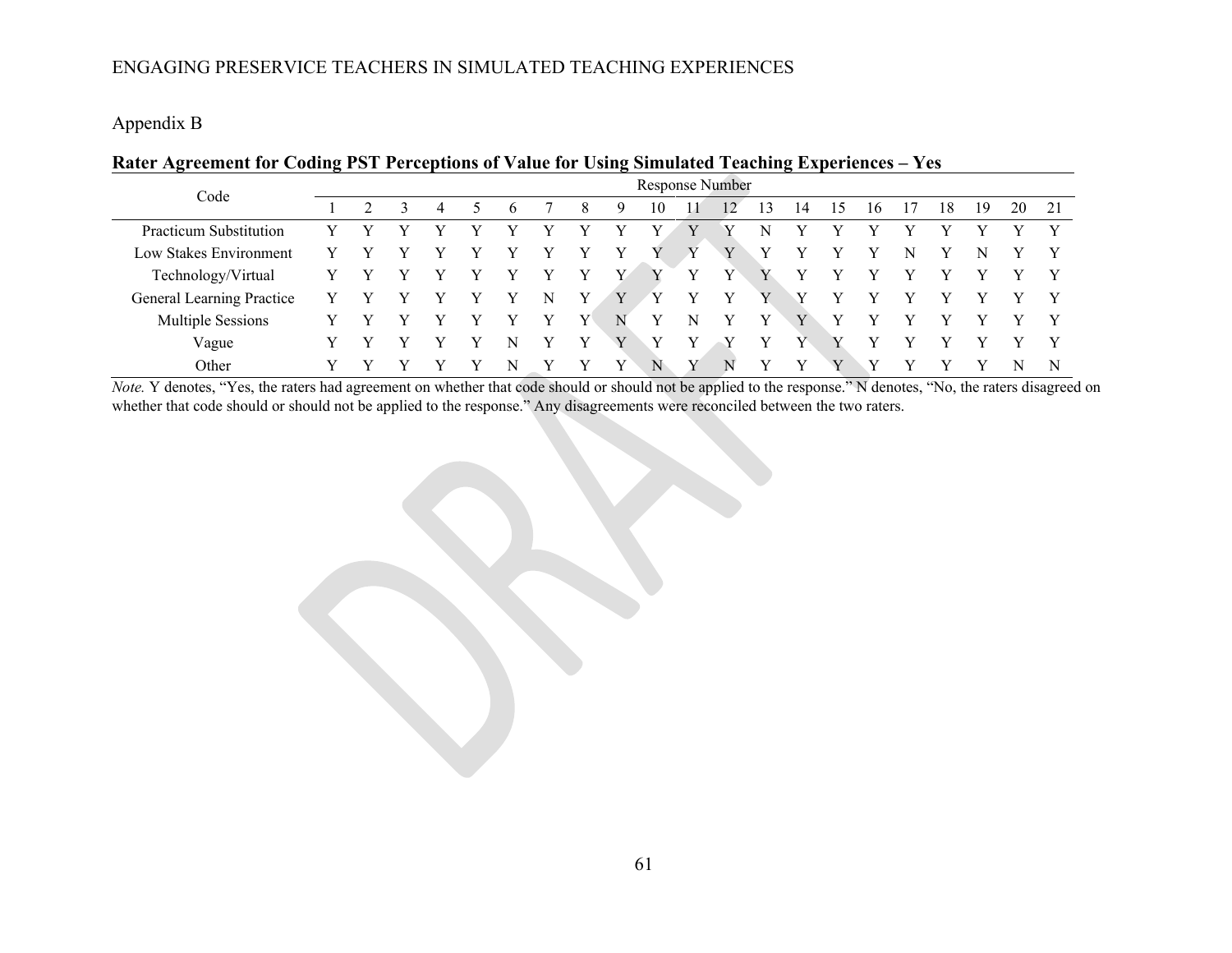Appendix C

| Ture represented to County for Ferrelling of Ture for Coing Simulated Featuring Experiences and |   |   |   |                 |   |   |    |
|-------------------------------------------------------------------------------------------------|---|---|---|-----------------|---|---|----|
| Code                                                                                            |   |   |   | Response Number |   |   |    |
|                                                                                                 |   |   |   | $\sigma$        |   |   | 10 |
| Prefer Alternative Environment                                                                  | N |   |   | $\rm{V}$        |   |   |    |
| Inauthentic                                                                                     |   |   |   | $\mathbf{v}$    |   | N |    |
| Negative Emotion/Feeling                                                                        |   |   |   |                 |   |   |    |
| Better Alternatives <sup><math>\alpha</math></sup>                                              |   |   |   |                 |   |   |    |
| Other                                                                                           |   | N | v | N               | N |   |    |

#### **Rater Agreement for Coding PST Perceptions of Value for Using Simulated Teaching Experiences – No**

*Note.* Y denotes, "Yes, the raters had agreement on whether that code should or should not be applied to the response." N denotes, "No, the raters disagreed on whether that code should or should not be applied to the response." Any disagreements were reconciled between the two raters.

α After both coders met to reconcile the disagreement, it was determined that the "Better Alternatives" code was no longer needed, therefore the code was removed during final coding. During this time, it was also determined that a "Vague" code was needed, therefore the code was added during final coding.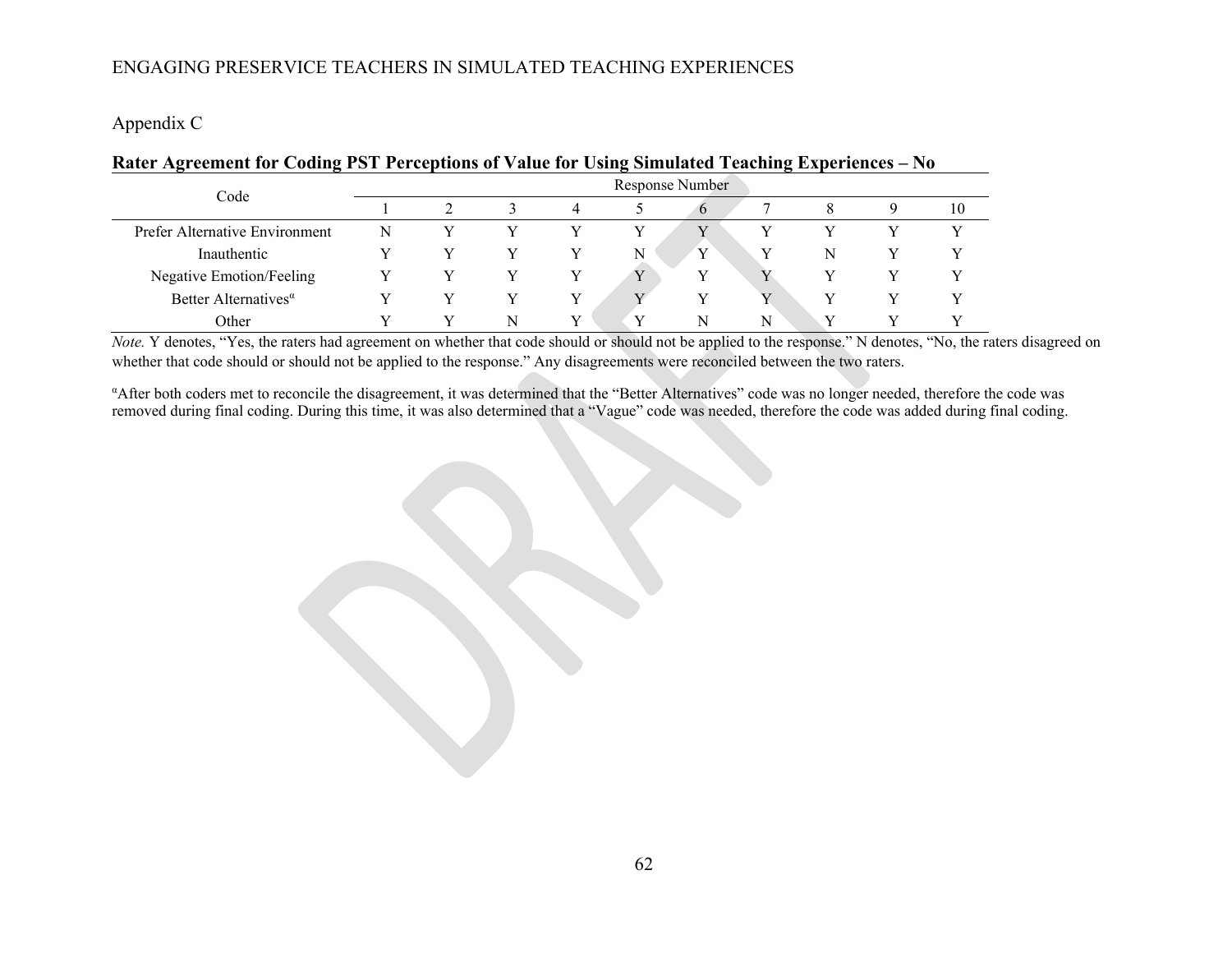## Appendix D

## **Rater Agreement for Coding Pedagogical Activities Used by the Teacher Educator (TE) – Activity**

|                                                  |             |                |             |   |             |   |   |           |    | <b>Response Number</b>    |    |    |           |    |    |    |    |             |    |
|--------------------------------------------------|-------------|----------------|-------------|---|-------------|---|---|-----------|----|---------------------------|----|----|-----------|----|----|----|----|-------------|----|
| Code                                             |             | $\overline{2}$ | 3           | 4 | 5           | 6 | 7 | 8         | 9. | 10                        | 11 | 12 | 13        | 14 | 15 | 16 | 17 | 18          | 19 |
| Modeling                                         | Y           | Y              | Y           | Y | Y           | Y | Y | Y         | Y  | Y                         | Y  | Y  | Y         | Y  | Y  | Y  | Y  | $\mathbf Y$ | Y  |
| Using Videos for<br><b>Collective Reflection</b> | Y           | Y              |             |   | Y           | Y | Y | Y         | N  | Y                         | Y  | Y  | Y         |    | Y  | N  | Y  |             | Y  |
| Using Videos for<br><b>Individual Reflection</b> | Y           | Y              | Y           |   | Y           | Y | Y | V         | Y  | Y                         | Y  | Y  | Y         |    | N  | Y  |    |             |    |
| Using Videos as<br>Exemplars                     | Y           | Y              | Y           |   | Y           | Y | Y | Y         | Y  | Y                         | Y  | Y  | Y         | Y  | N  | N  | N  | Y           | Y  |
| <b>Examining Written Cases</b>                   | Y           | Y              | Y           | Y | $\mathbf Y$ | Y | Y | Y         | Y  | $\boldsymbol{\mathsf{Y}}$ | Y  | Y  | Y         | Y  | Y  | Y  | Y  | $\mathbf Y$ | Y  |
| <b>Individual Planning</b>                       | Y           | Y              | Y           | Y | Y           | Y | Y | Y         | Y  | Y                         | Y  | Y  | Y         | Y  | Y  | Y  | Y  | ${\bf N}$   | Y  |
| Collaborative Planning                           | Y           | Y              | Y           | Y | Y           | Y | Y | Y         | Y  | Y                         | Y  | Y  | Y         | Y  | Y  | Y  | Y  | Y           | Y  |
| Peer Teaching/Rehearsal                          | Y           | Y              | Y           | Y | Y           | Y | Y | Y         | Y  | Y                         | Y  | Y  | Y         | Y  | Y  | Y  | Y  | Y           | Y  |
| <b>Transcript Analysis</b>                       | Y           | Y              | Y           | Y | Y           | Y | Y | Y         | Y  | Y                         | Y  | Y  | Y         | Y  | Y  | Y  | Y  | Y           | Y  |
| <b>Reflection Writing</b>                        | ${\bf N}$   | Y              | Y           | Y | Y           | Y | Y | Y         | Y  | Y                         | Y  | Y  | ${\bf N}$ | Y  | Y  | Y  | Y  | Y           | Y  |
| Reflection Discussion                            | Y           | Y              | $\mathbf N$ | Y | Y           | Y | Y | Y         | Y  | Y                         | N  | Y  | Y         | Y  | Y  | N  | N  | Y           | Y  |
| <b>Examining Student Work</b>                    | Y           | Y              | Y           | Y | Y           | Y | Y | Y         | Y  | Y                         | Y  | Y  | Y         | Y  | Y  | Y  | Y  | Y           | Y  |
| Doing the Work of the<br>Students                | Y           | Y              | Y           | Y | Y           | N | Y | Y         | Y  | Y                         | Y  | Y  | Y         | Y  | Y  | Y  | Y  | Y           | Y  |
| Direct Instruction                               | $\mathbf Y$ | Y              | Y           | Y | Y           | Y | Y | $\rm Y$ – | Y  | Y                         | Y  | Y  | Y         | Y  | Y  | N  | Y  | Y           | Y  |
| None                                             | Y           | Y              | Y           | Y | Ý           | Y | Y | Y         | Y  | Y                         | Y  | Y  | Y         | Y  | Y  | Y  | Y  | N           | Y  |
| Unclear/Vague                                    | Y           | Y              | Y           | Y | Y           | Y | Y | Y         | Y  | Y                         | Y  | Y  | Y         | Y  | Y  | Y  | Y  | Y           | Y  |
| Other                                            | Y           | Y              | Y           |   | Y           | Y | Y | Y         |    | Y                         | Y  | Y  | Y         | V  | Y  | N  | Y  | Y           | Y  |

*Note.* Y denotes, "Yes, the raters had agreement on whether that code should or should not be applied to the response." N denotes, "No, the raters disagreed on whether that code should or should not be applied to the response." Any disagreements were reconciled between the two raters.